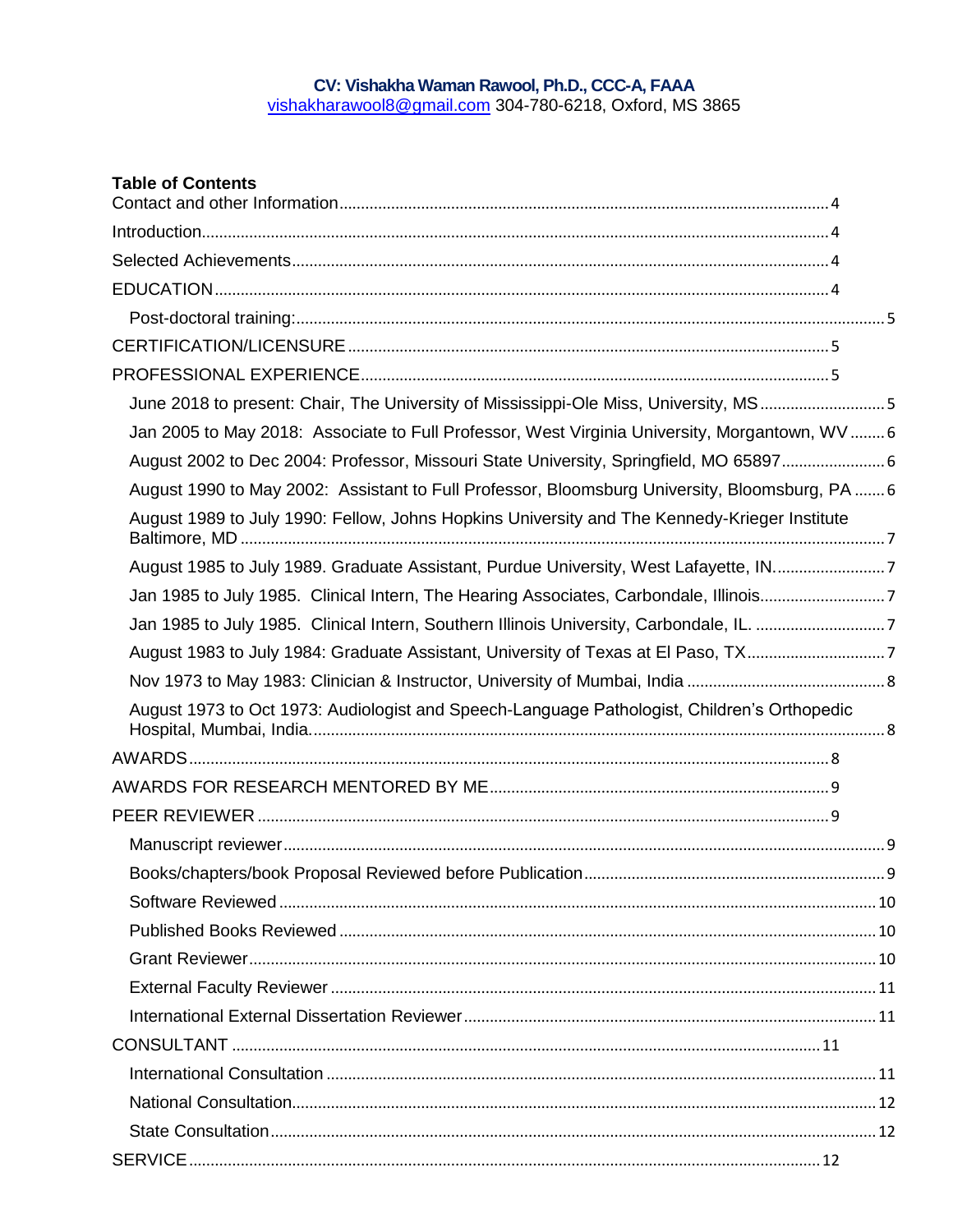|                                                                                            | Vishakha Rawool, CV, 2 |
|--------------------------------------------------------------------------------------------|------------------------|
|                                                                                            |                        |
|                                                                                            |                        |
| Services at The University of Mississippi (UM) -Ole Miss, MS (June 1, 2018 to Present)  15 |                        |
|                                                                                            |                        |
|                                                                                            |                        |
|                                                                                            |                        |
|                                                                                            |                        |
|                                                                                            |                        |
| Services at West Virginia University (WVU), Morgantown, WV (Jan 2005 to May 2018) 15       |                        |
|                                                                                            |                        |
|                                                                                            |                        |
|                                                                                            |                        |
|                                                                                            |                        |
|                                                                                            |                        |
| Services at Missouri State University, Springfield, MO (Aug 2002 to Dec 2004) 17           |                        |
|                                                                                            |                        |
|                                                                                            |                        |
|                                                                                            |                        |
| Services at Bloomsburg University (BU), Bloomsburg, PA (Aug 1990 to May 2002) 17           |                        |
|                                                                                            |                        |
|                                                                                            |                        |
|                                                                                            |                        |
|                                                                                            |                        |
|                                                                                            |                        |
|                                                                                            |                        |
|                                                                                            |                        |
|                                                                                            |                        |
|                                                                                            |                        |
|                                                                                            |                        |
|                                                                                            |                        |
|                                                                                            |                        |
|                                                                                            |                        |
|                                                                                            |                        |
|                                                                                            |                        |
|                                                                                            |                        |
|                                                                                            |                        |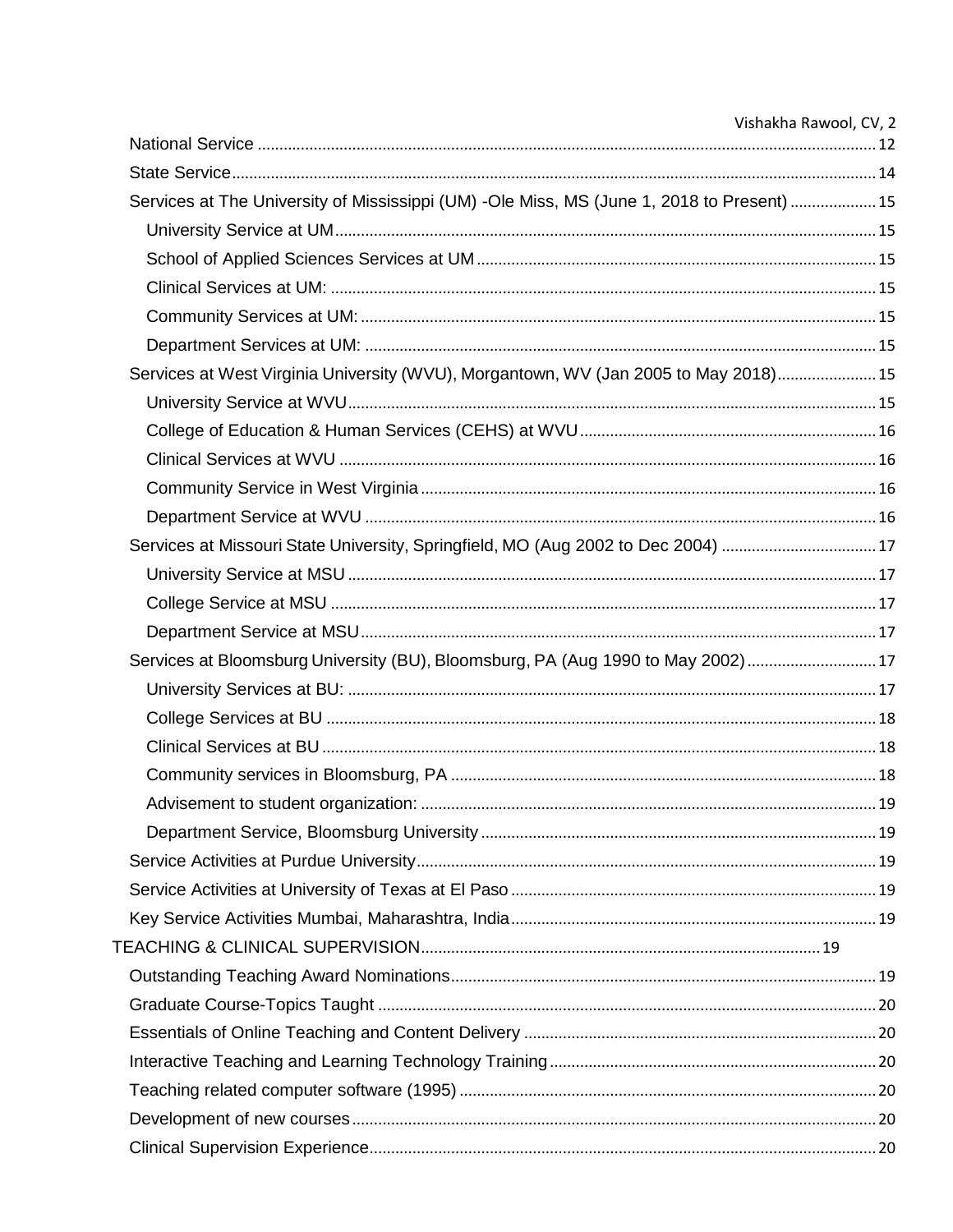| Vishakha Rawool, CV, 3 |
|------------------------|
|                        |
|                        |
|                        |
|                        |
|                        |
|                        |
|                        |
|                        |
|                        |
|                        |
|                        |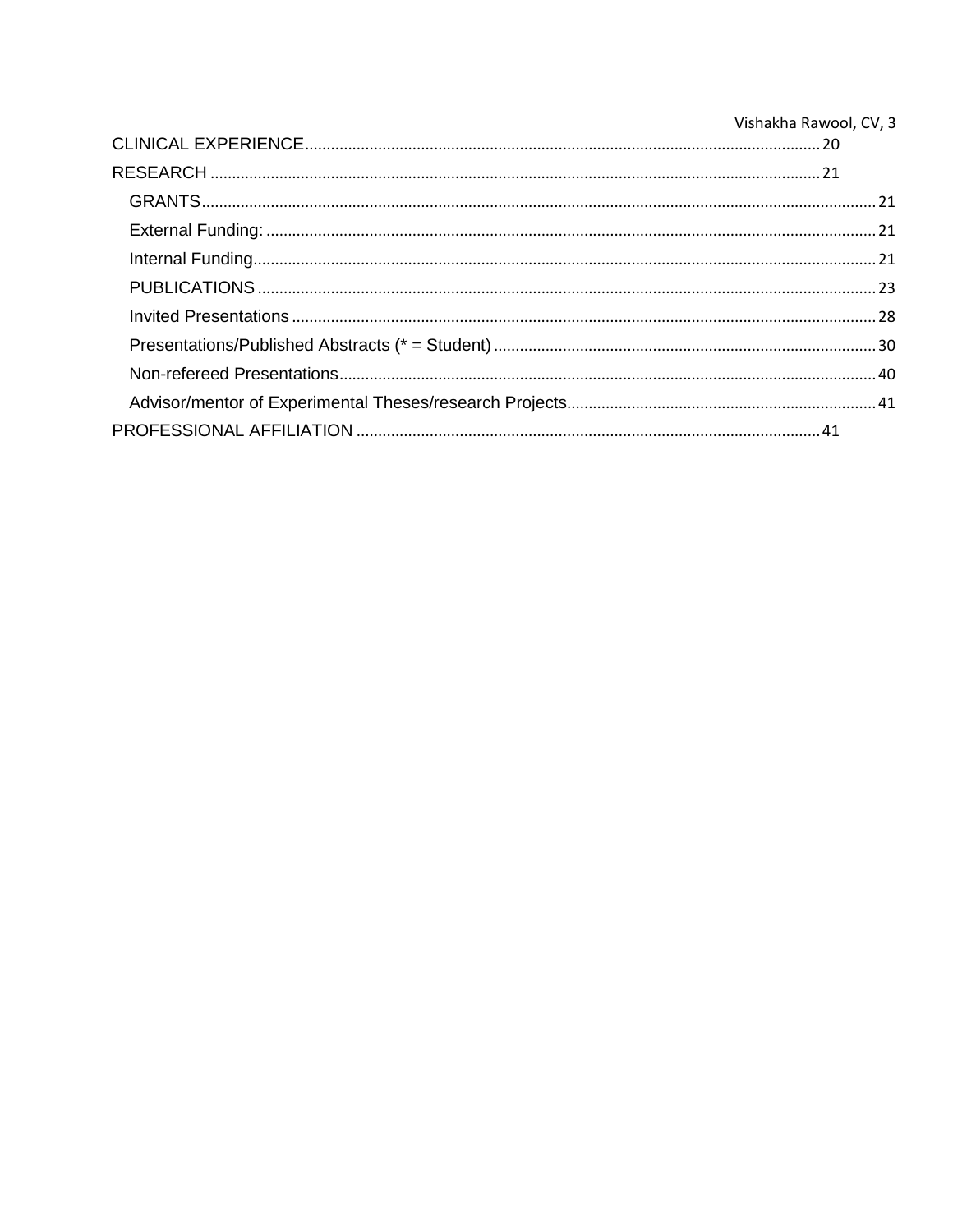# **Contact and other Information**

<span id="page-3-0"></span>[vishakharawool8@gmail.com](mailto:vishakharawool8@gmail.com) 304-780-6218, Oxford, MS 38655 <https://www.linkedin.com/in/vishakharawoolaudiology/> <https://www.researchgate.net/profile/Vishakha-Rawool>

#### **Introduction**

<span id="page-3-1"></span>Chair and Professor for the University of Mississippi's Department of Communication Sciences Disorders presenting extensive expertise in age-related deficits in speech perception, hearing conversation, and remote communication facets. Certified and accomplished Audiologist and University Department Head with a history of mentoring aspiring students within the speech, hearing, and communication sciences & disorders field, generating leading publications, and optimizing worldwide contributions to children and adults with speech and hearing disabilities. Focused on invigorating the research, clinical and education infrastructure through empowering student, faculty and peer success, elevating degree programs, and fostering beneficial relationships with external constituents to drive visionary aspirations.

## **Selected Achievements**

- <span id="page-3-2"></span>• Earned accreditation through 2027 for the University of Mississippi's Speech-Language Pathology Master's program, steered Middle-States accreditation at Bloomsburg University and actively participated in the Southern Association of Colleges and Schools Commission on Colleges (SACSCOC) accreditation efforts at the University of Mississippi.
- Directed a \$1.6M budget through COVID-19 fiscal issues at the University of Mississippi
- Formulated a new department space in collaboration with an architect including 11 new labs, new furniture, and other facilities to foster a progressive, academically stimulating environment for students and faculty within a specified budget of approximately \$2M.
- Contributed expert reviews for 21 peer-reviewed resources, 4 books and book chapters prior to publication, 6 published books, 9 grants, and 4 external faculty members. Administered peer-review services to journals such as Dysphagia, Health Education Research, International Journal of Audiology, Journal of the American Academy of Audiology, and the Journal of the Speech& Hearing Research.
- Helmed essential consultation efforts for various committees, universities, and companies within the realm of Speech-Language pathology and Audiology including 4 international consultations, 8 national consultations, and 1 state consultation.
- Disseminated information through leadership roles in organizing conferences such as the Annual Convention of the National Hearing Conservation Association, Research Poster Forum at West Virginia University, State System of Higher Education (SSHE), Computing Across Curricula Conference in Pennsylvania, and the Colombia-Montour 15<sup>th</sup> Annual Women's Conference in Bloomsburg, PA.
- <span id="page-3-3"></span>• Published and mentored funded research to drive basic science and clinical applications.

# **EDUCATION**

- o **Doctor of Philosophy**. Purdue University, West Lafayette, IN. Included graduate coursework and clinical practicum in audiology. August 6, 1989
	- o Substantive Areas: Audiology & Hearing Sciences
	- o Dissertation focus: Auditory Brainstem Response
- o **M.A. in Speech-Language Pathology**. University of Texas at El Paso, August 31, 1984 o Spring 1994: Clinical internship in Speech Pathology, William Beaumont Army Medical Center, El Paso, TX 79920 (Supervisor: Mary C. Knott).
- o **Intensive Lecture cum Practical Course in Education for Deaf Children**. University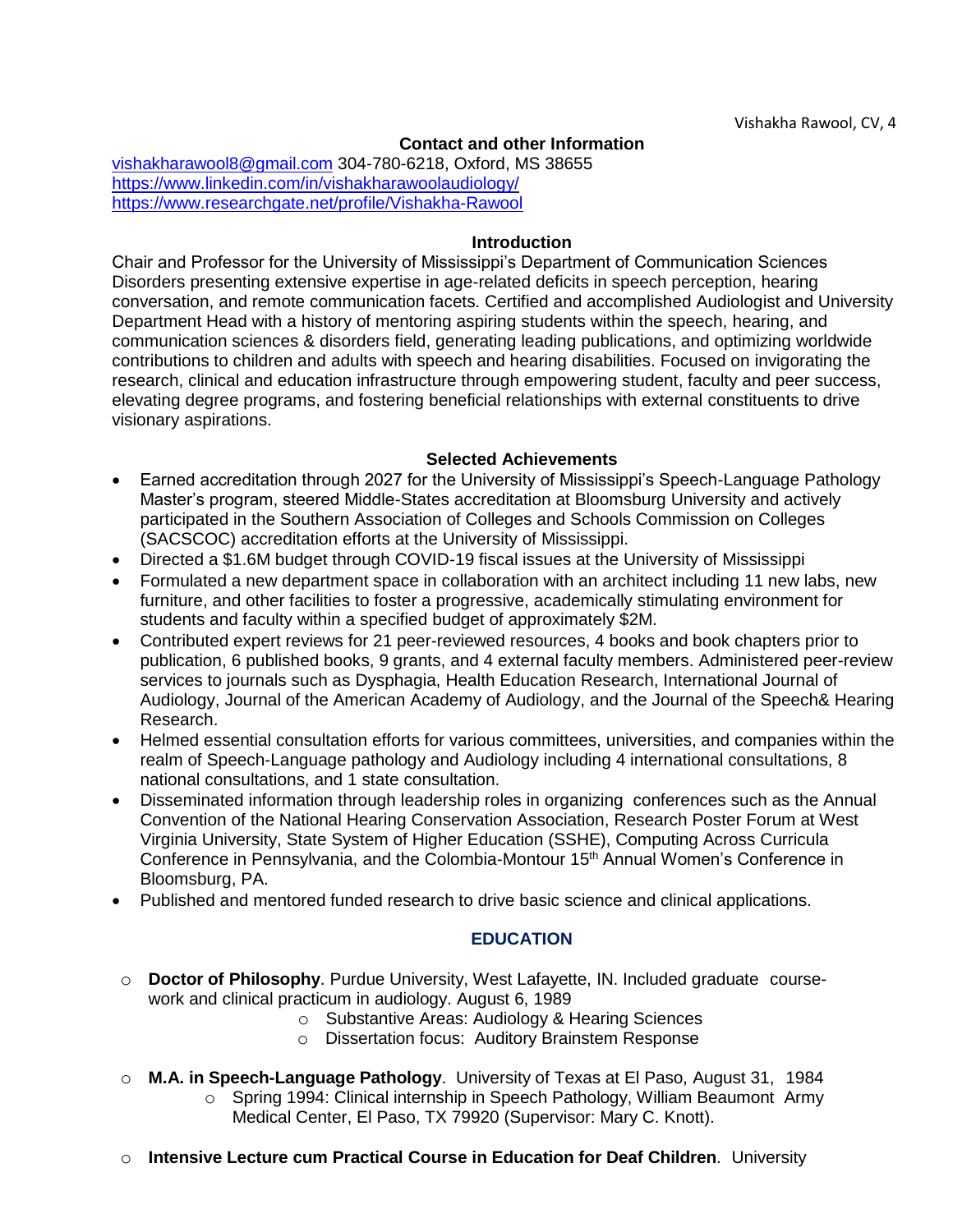of Bombay (Currently Mumbai), India. Oct 15, 1973.

o **Bachelor of Science**. Audiology and Speech Therapy, Topiwala National Medical College, University of Bombay (Currently Mumbai), India, April, 1973

## <span id="page-4-0"></span>**Post-doctoral training:**

Sept 1, 1989 to August 15, 1990: Postdoctoral **Fellow**

- o Research fellow: Department of Neurology, Johns Hopkins University, Baltimore MD (10 hours)
- o Clinical Fellow: Communication Sciences & Disorders, The Kennedy-Krieger Institute, Baltimore, MD (30 hours)

## **CERTIFICATION/LICENSURE**

- <span id="page-4-1"></span>o Certificate of Clinical Competency in Audiology (CCC-A) awarded by the American Speech-Language-Hearing Association (ASHA), 1991-Present.
- o Professional licensure in audiology awarded by Mississippi State Department of Health, August 31, 2018 to June 30, 2022.
- $\circ$  Professional supervisor of the audiometric (CPS/A) component of a hearing conservation program awarded by Council for Accreditation in Occupational Hearing Conservation (CAOHC). March 30, 2005 to Feb 2021.
- o Previously held professional licensure in Audiology in West Virginia, Missouri and Pennsylvania while working in those states.

# **PROFESSIONAL EXPERIENCE**

## <span id="page-4-3"></span><span id="page-4-2"></span>**June 2018 to present: Chair, The University of Mississippi-Ole Miss, University, MS**

Chair and Tenured Professor, Program Director, Director of Hearing Research Laboratory, Communication Sciences & Disorders, The University of Mississippi (UM), University, MS

- o Key Accomplishments
	- Improved the US News ranking of the graduate program in speech-language pathology at UM (Ole Miss) by 49 points.
	- Secured accreditation for the Master's Speech-Language Pathology program through 2027.
	- Participated in the University accreditation process for the Southern Association of Colleges and Schools Commission on Colleges (SACSCOC).
	- Increased graduate enrollment from 67 to 96 students.
	- Collaborated in formulating a new departmental space with the UM architect. This included 11 new research laboratories.
	- Oversaw the move of the department to the new facilities and secured furniture for the extended new space including clinic and research laboratories at low cost.
	- Directed the departmental budget of approximately 1.6 million dollars through the COVID-19 budget issues without losing any departmental positions.
	- Oversaw and secured funding for the department through various sources including donations, grants and online and winter intersession, May intersession and summer course offerings.
	- Hired three new research faculty members from diverse cultural and linguistic backgrounds and expertise.
	- Led the development of the strategic plan and evaluated it on an annual basis to ensure successful outcomes.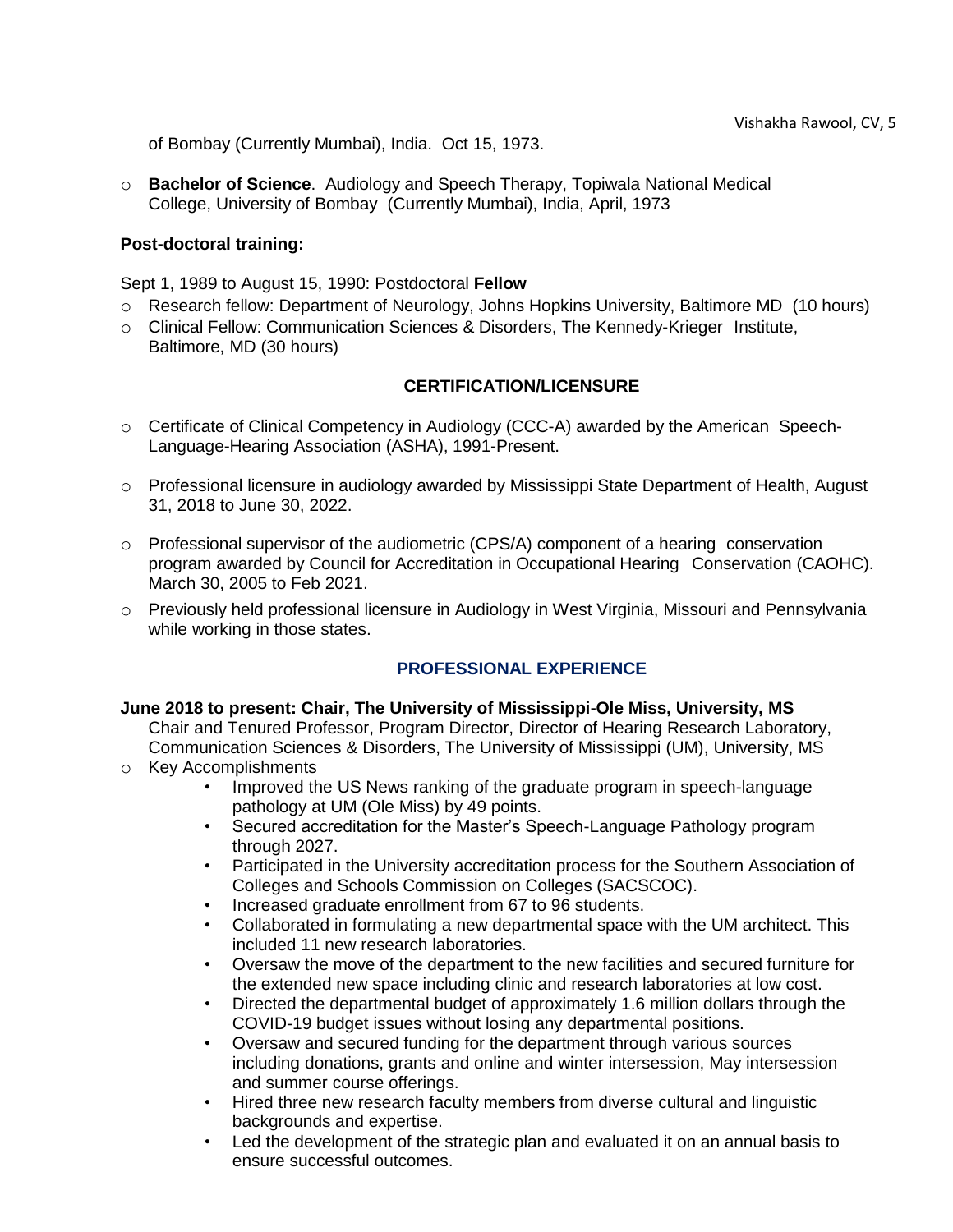<span id="page-5-0"></span>**Jan 2005 to May 2018: Associate to Full Professor, West Virginia University, Morgantown, WV** Communication Sciences & Disorders

- o March 2015 to May 11, 2018: **Tenured** Professor, Doctor of Audiology (AuD) Program Coordinator, Director of Audiology Research Laboratory
- o Aug 2009 to May 11, 2018: **Tenured** Professor, Director of the Audiology Research Laboratory and AuD 4<sup>th</sup> year Residency Coordinator
- o Jan 2005 to May 2009: Associate professor and Director of the Audiology Research Laboratory In addition to serving as the AuD program coordinator and AuD 4th Year Residency Coordinator, I collaborated on grants from external funding agencies and conducted outreach and marketing for the community. I involved community partners at externship sites to improve student engagement and success. In addition, I supervised scientific operations within laboratories. To encourage proper lab and research activity. I ensured research deadlines were met through monitoring activities, aiding in the planning of laboratory space, equipment installment, and providing research mentorship. I also offered hearing screening programs to elevate employee wellness and engagement. I served on numerous committees and served as the academic advisor for several students. Some of my key accomplishments include:
	- Taught 2 doctoral courses per semester (Industrial Audiology, Pediatric Audiology, Auditory processing deficits, and Advanced Aural Rehabilitation) to ensure excellent outcomes on the Audiology PRAXIS exams.
	- Provided and supervised of audiological services in the LEND interdisciplinary clinic from 2005 to 2008 to promote clinical practice in inter-professional practices.
	- Coordinated placements and mentoring of 4th year audiology residency from 2006 to 2009.
	- Cultivated several 4th year audiology residency sites across the nation for doctoral students in audiology to ensure clinical practice across various settings.
	- Developed, Implemented and guided a portfolio procedure for 4th year audiology residency students to meet program accreditation and audiology certification standards.
	- Published two single-authored textbooks related to Hearing Conservation and Auditory Processing Deficits to promote knowledge acquisition and service deliveries in these areas.
	- Championed the position of Chair of the Research Forum of College Education and Human Services. Orchestrated a successful poster research conference to energize inter-professional collaboration.

# <span id="page-5-1"></span>**August 2002 to Dec 2004: Professor, Missouri State University, Springfield, MO 65897**

**Tenured Professor**, Department of Communication Sciences & Disorders

- $\circ$  Taught two doctoral courses to audiology students per semester and one graduate level hearing technology course to students enrolled in the Teacher for the Deaf program.
- $\circ$  Developed and taught two new courses including a course on Auditory Processing Deficits.
- o Mentored the use of real ear measures in the audiology clinic, to ensure optimum hearing aid fittings.
- o Mentored dissemination of research
- $\circ$  Conducted and mentored research to forward basic sciences and clinical applications.

# <span id="page-5-2"></span>**August 1990 to May 2002: Assistant to Full Professor, Bloomsburg University, Bloomsburg, PA**

Communication Sciences & Disorders

- o August 1998 to May 2002. **Tenured Professor**, Graduate Admissions Coordinator, Audiology externship coordinator.
- o August 1995 to July 1998. **Tenured Associate Professor**, ASHA Continuing Education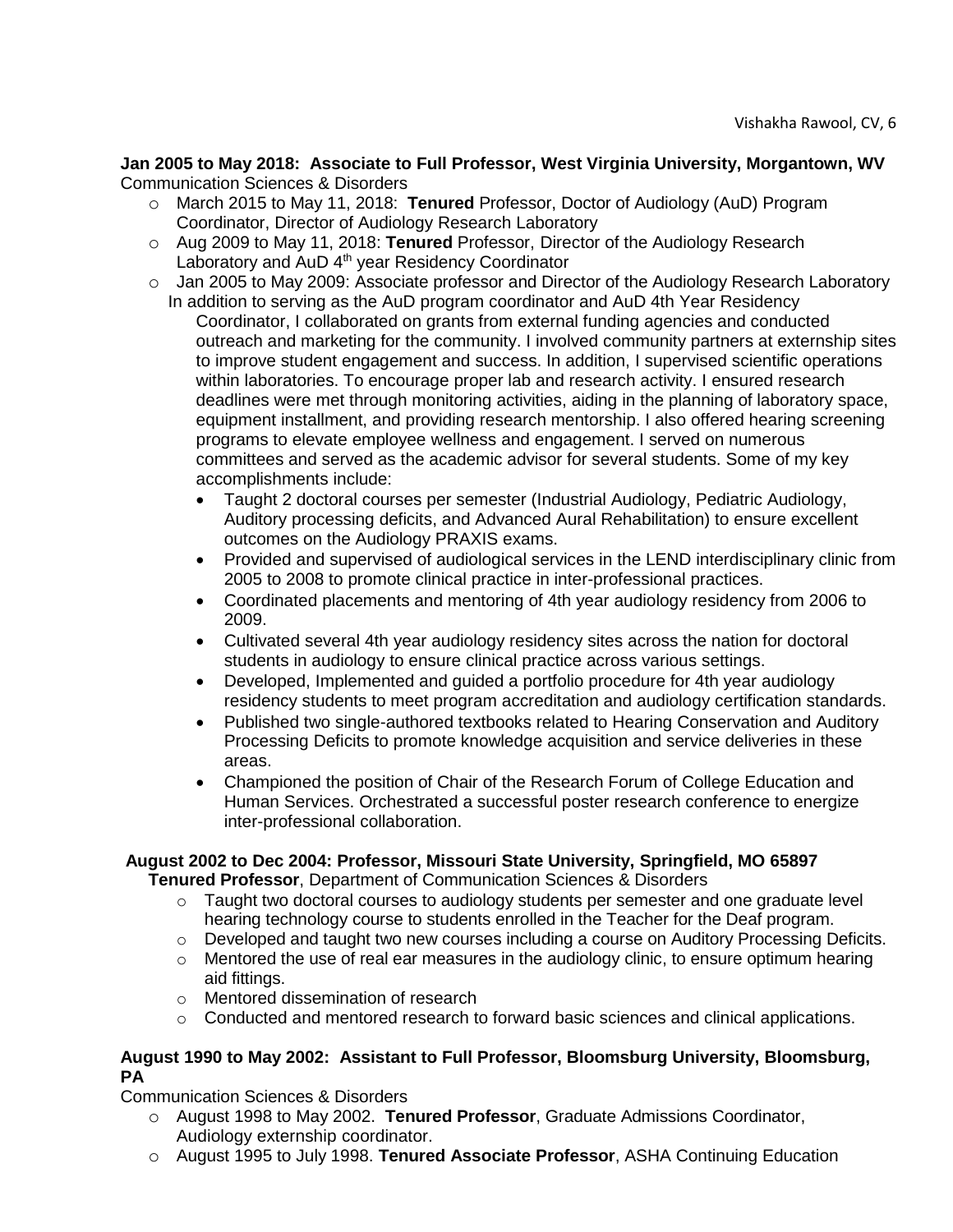administrator, Audiology externship coordinator.

- o August 1990 to July 1995. **Assistant Professor**
	- $\circ$  Taught 2 courses per semester (fall and spring), provided 2 days of audiological clinical supervision during the fall and spring semesters and taught 4 courses during the Summer sessions to ensure student success.
	- $\circ$  Improved the quality of life for adults with hearing loss and their significant others by developing, implementing and supervising Group Aural Rehabilitation services.
	- o Enhanced audiology clinic profits to allow the promotion of well-rounded audiology clinic for service delivery and training of graduate students by implementing the newly developed otoacoustic emissions technique for objective assessment of the inner ear, extending hearing aid options beyond just one manufacturer and implemented the dispensing of new digital hearing aids.
	- $\circ$  Cultivated numerous new externship sites with community partnerships to ensure clinical training in various settings.
	- o Played a key role in securing Middle States accreditation for the University.
	- $\circ$  Conducted and mentored research to advance basic sciences and clinical applications.

# <span id="page-6-0"></span>**August 1989 to July 1990: Fellow, Johns Hopkins University and The Kennedy-Krieger Institute Baltimore, MD**

Postdoctoral-Fellow, Johns Hopkins University (10 hours) and Clinical Fellow, The Kennedy Krieger Institute (30 hours)

- o Conducted research projects related to neuro-audiology
- $\circ$  Provided comprehensive diagnostic and rehabilitative audiological services to pediatric population individually and in an inter-professional context. Diagnostic services included electro-physiological, behavioral observation, visual reinforcement, conditioned play and conventional procedures. Rehabilitative services included hearing aid fittings and related procedures and consultations.

# <span id="page-6-1"></span>**August 1985 to July 1989. Graduate Assistant, Purdue University, West Lafayette, IN.**

Graduate assistant: Performed various assigned tasks and duties including the following:

- o Guided laboratories associated with the Electrophysiology and Diagnostic Audiology classes
- o Provided teaching assistance including grading for the Hearing Science class.
- o Assisted students using the departmental Computer lab.

## <span id="page-6-2"></span>**Jan 1985 to July 1985. Clinical Intern, The Hearing Associates, Carbondale, Illinois.**

Clinical Intern, Speech-Language Pathology (10 hours/week).

o Provided therapeutic services to adult clients with aphasia in their home environments.

# <span id="page-6-3"></span>**Jan 1985 to July 1985. Clinical Intern, Southern Illinois University, Carbondale, IL.**

Clinical Intern, Speech-Language Pathology.

- o Carbondale Memorial Hospital, Carbondale, Illinois. Provided therapeutic services to clients with speech and language disorders in a hospital setting (10 hours/week)
- o University Clinic, Department of Communication Disorders and Sciences, Southern Illinois University at Carbondale, Carbondale, Illinois. Provided diagnostic auditory processing evaluations to students with learning disabilities as needed.

# <span id="page-6-4"></span>**August 1983 to July 1984: Graduate Assistant, University of Texas at El Paso, TX**

Graduate assistant, Department of Speech-Language Pathology,

 $\circ$  Provided diagnostic audiological services to clients at the university clinic.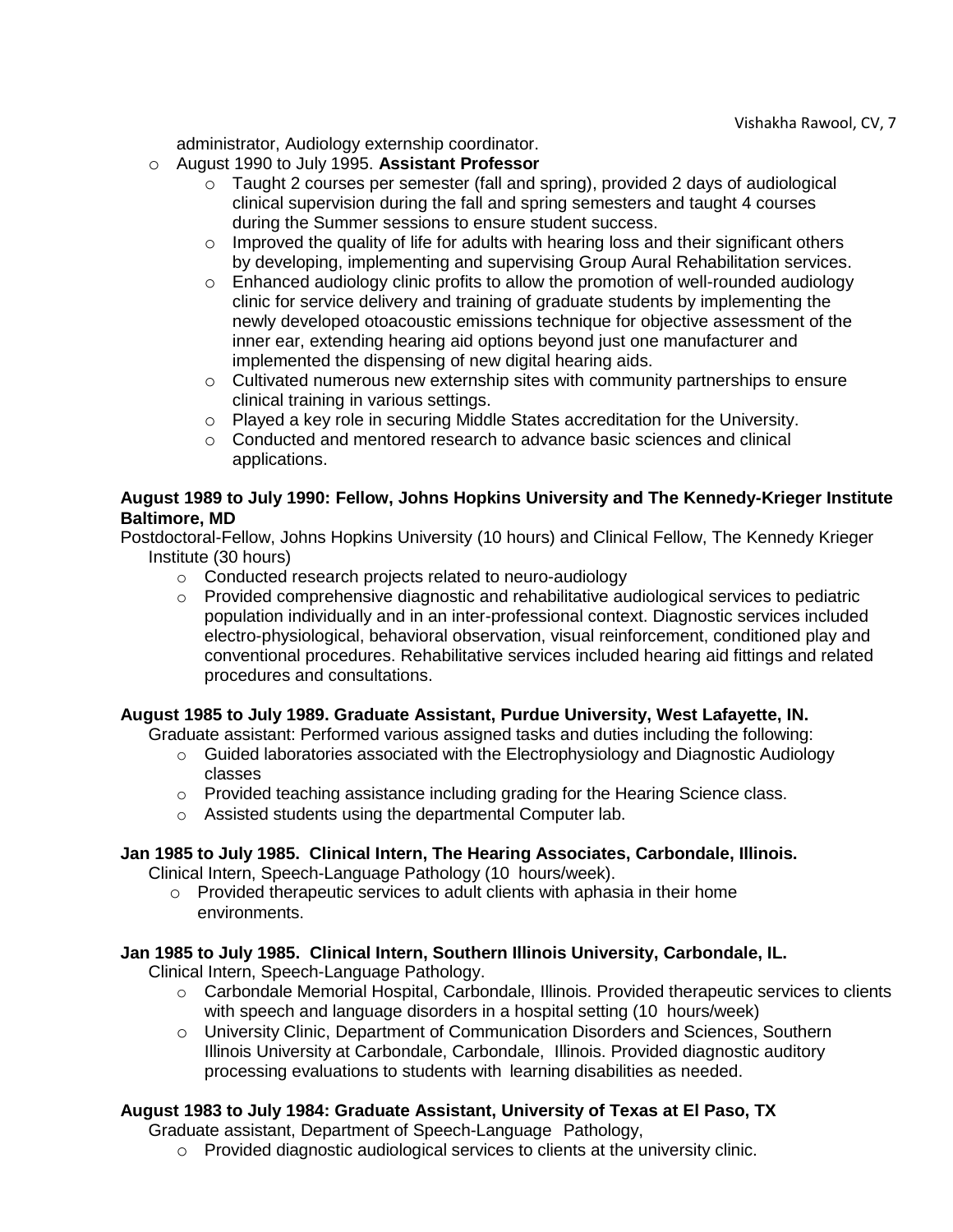# <span id="page-7-0"></span>**Nov 1973 to May 1983: Clinician & Instructor, University of Mumbai, India**

- Feb 1981 to May 1983. Instructor, Audiology & Speech Therapy Department, Topiwala National Medical College, University of Mumbai, India
- July 1977 to Jan 1981. Audiologist and Speech Language Pathologist, Audiology & Speech Therapy Department, Topiwala National Medical College, University of Mumbai, India
	- $\circ$  As a lecturer and clinician, I taught students about aural rehabilitation. Additionally, I serviced children and adults who had speech, language, or hearing disorders. Lastly, I supervised student clinicians during the provision of audiology and speech-language pathology services.
- Nov 1973 to July 1977. Teacher for the deaf, Audiology & Speech Therapy Department, Topiwala National Medical College, University of Mumbai, India
	- $\circ$  Improved the quality of life of children with hearing loss through the provision of audiological evaluation, hearing aid fittings, and speech and language habilitative and rehabilitative services to pre-school and mainstreamed children with hearing loss in either classroom or one-to-one settings.
	- o Ensured parent support through counseling and guidance to parents of children with hearing loss.

## <span id="page-7-1"></span>**August 1973 to Oct 1973: Audiologist and Speech-Language Pathologist, Children's Orthopedic Hospital, Mumbai, India.**

Part-time Audiologist & Speech-Language Pathologist,

o Provided audiology and speech-language pathology services to children with multiple disabilities.

## **AWARDS**

- <span id="page-7-2"></span>o April 2017. 2016-2017 recipient of the Outstanding Researcher Award from the College of Education and Human Services, West Virginia University
- o August 2016. Research Mentoring-Pair Travel Award (RMPTA) from the American Speech-Language-Hearing Association (ASHA). This award was given in conjunction with the 26th Annual Research Symposium at ASHA Convention on *Advances in Auditory Attention Research: Processing Complex Auditory Stimuli*, *November 19, 2016*. (Mentor: Rawool; Mentee: Bailey).
- o January 2016. Dr. S. R. Chandrasekhar (Dr. SRCISH) Travel Fellow of Indian Speech-Language-Hearing Association (ISHA), 2016. "Presented in recognition of excellent contribution, talent & service in the field of audiology".
- o August 2015: Awarded 7.5% increase in base salary due to demonstration of "significant and substantial contributions in the areas of University's mission" as permitted by the "Salary Enhancement for Continued Academic Achievement" program at WVU.
- $\circ$  June 2007: Certificate of recognition for Outstanding performance and lasting contribution to the Center for Excellence in Disabilities, West Virginia University.
- o Six American Academy of Audiology (AAA) Scholar awards. "The Academy's Scholar Award honors individuals who complete a total of 50 continuing education hours (5.0 CEUs) within a two-year period. Scholar Award Recipients demonstrate a dedication to the field of Audiology and a commitment to continued professional excellence".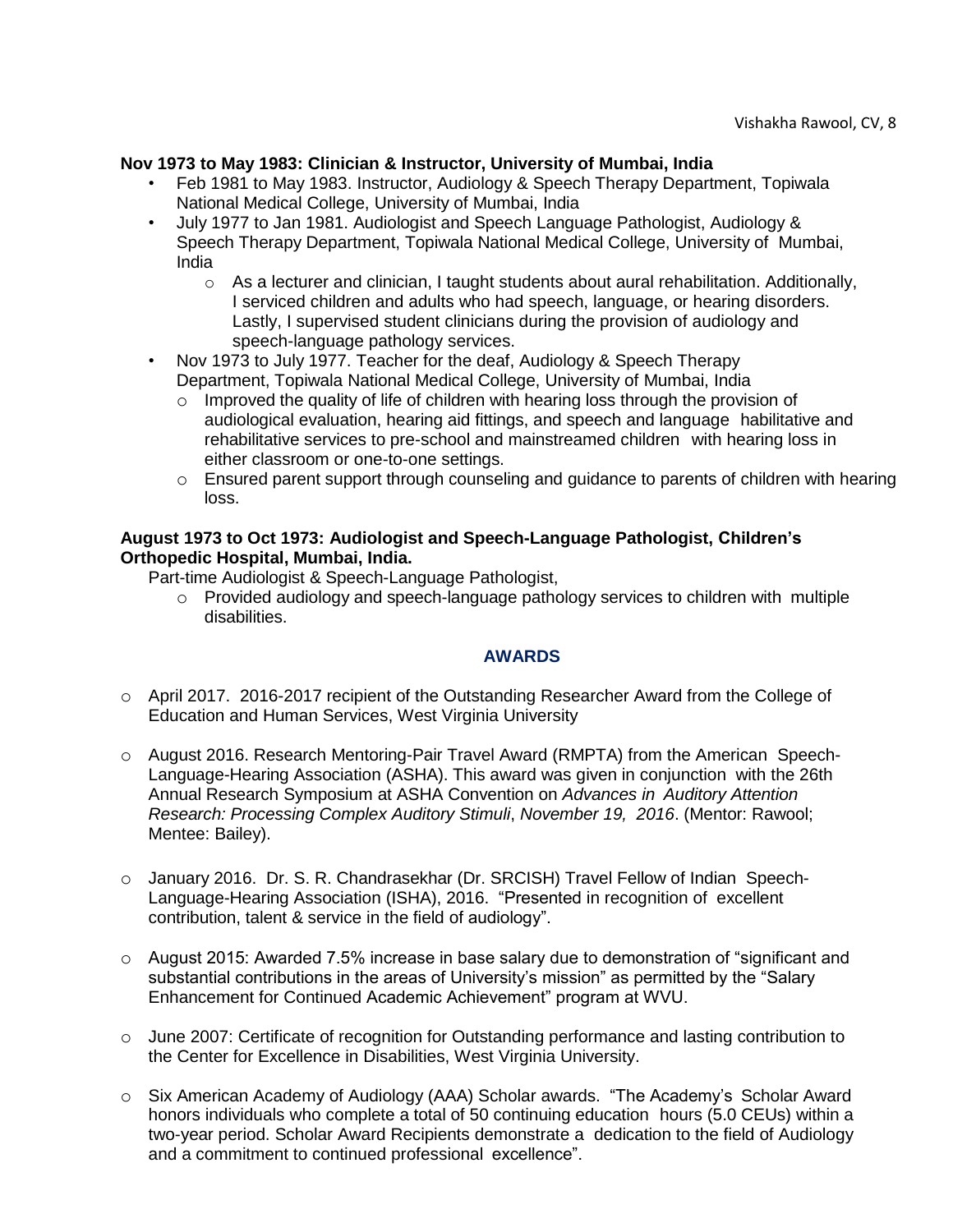- o Thirteen Awards for Continuing Education (ACE) from the American Speech Language Hearing Association (ASHA). Audiologists can meet the requirements of the ACE by completing 70 hours of ASHA continuing education or 7 continuing education units (CEUs) in a 3 year period. Some individuals complete the requirements in less time and are awarded successive ACEs in less than three years. (Completion of a total of 700+ continuing education hours).
- o Summer 1986. David Ross Research Fellow, Purdue University, W. Lafayette, IN.

# <span id="page-8-0"></span>**AWARDS FOR RESEARCH MENTORED BY ME**

- o April 2016. Third Place for Graduate Research at the College of Education and Human Services (CEHS) Student Research Forum (Student: Halbritter, M; Mentor/Collaborator: Rawool, V. W. Title: Effect of Seven Hours of Training on a Girl with Auditory Processing and Anxiety Issues.)
- o April 2016. Second Place for Undergraduate Research at the College of Education and Human Services (CEHS) Student Research Forum (Student: Campbell, C., Mentor/Collaborator: Rawool, V. W. Effect of Protected Shooting Noise Exposure on the Status of the Inner Ear Measured Through Otoacoustic Emissions.).
- o April, 2015. First Place for Graduate Research at the College of Education and Human Services (CEHS) Student Research Forum (Student: Perrill, M; Mentor/Collaborator: Rawool, V. W. Title: Gender and ear effects on binaural summation measured with acoustic reflex thresholds)

## **PEER REVIEWER**

## <span id="page-8-2"></span><span id="page-8-1"></span>**Manuscript reviewer**

- o Canadian Journal of Speech-Language Pathology and Audiology
- o South African Journal of Communication Disorders
- o *BMJ Open*
- o International Editorial Reviewer Board of *Journal of Audiology & Otology*
- o *Journal of Speech, Language & Hearing Research.*
- o *Journal of Hearing Science.*
- o *International Journal of Audiology.*
- o *Health Psychology A Journal of the American Psychological Association.*
- o *Journal of the American Academy of Audiology.*
- o *Dysphagia.*
- o *PLOS ONE.*
- o *Acta Oto-Laryngologica.*
- o *The American Journal of Audiology*
- o *Audiology Research.*
- o *Journal of Clinical Medicine & Research*.
- o *Health Education Research.*
- o *Audiology & Otoneurology*
- o Editorial Advisory Board member, *The Open Otorhinolaryngology Journal.*
- o July 2008 to 2011. Guest associate editor and peer reviewer, *American Journal of Audiology.*
- o *Noise & Health.*
- o *Ear and Hearing*

## <span id="page-8-3"></span>**Books/chapters/book Proposal Reviewed before Publication**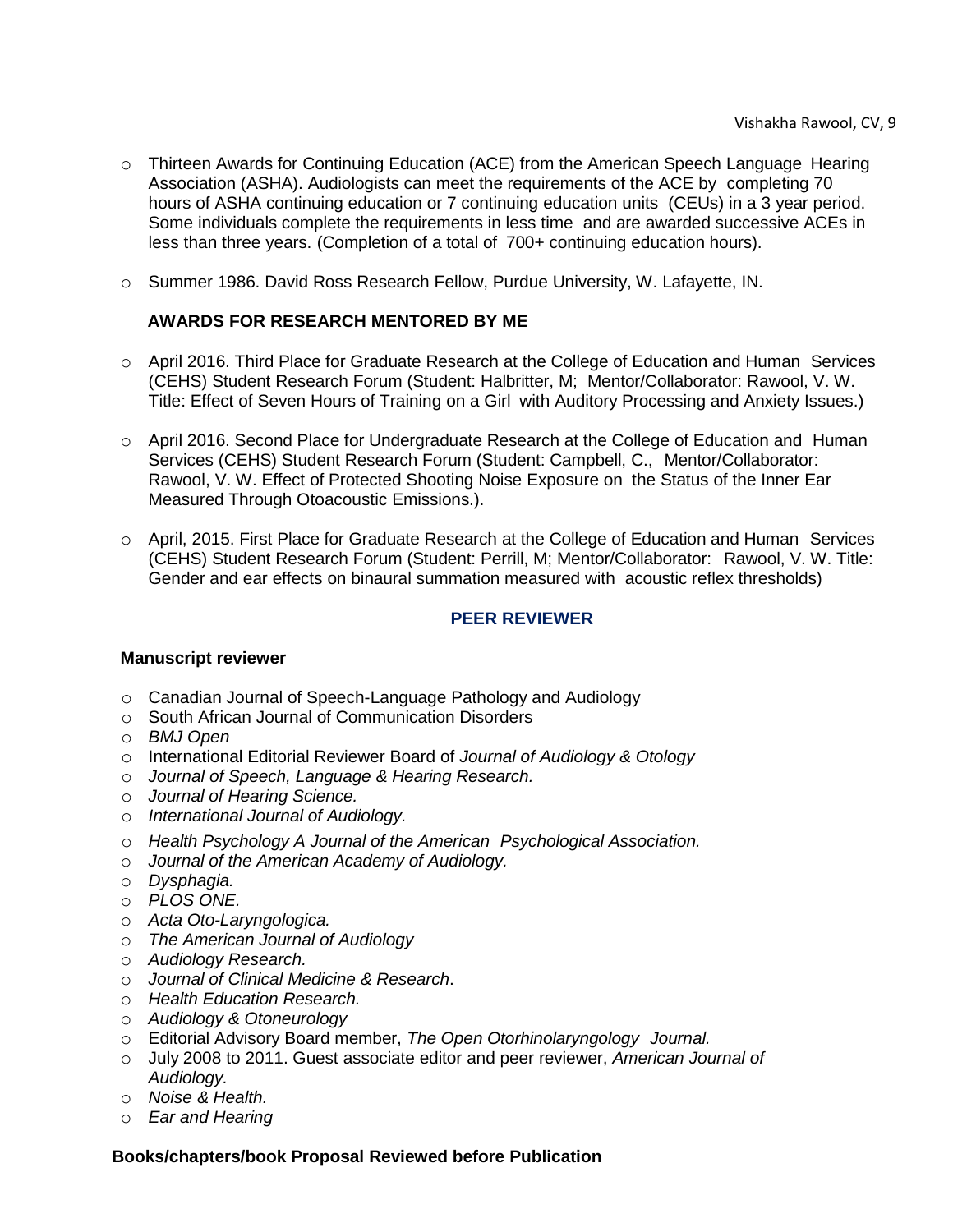- o Dec 2012. Department of Health and Human Services, National Institute for Occupational Safety and Health: Reviewed a book chapter titled 'Noise Induced Hearing Loss" in the 2<sup>nd</sup> edition of Head and Neck Surgery edited by Dr. Alan Langman.
- o September 2012. Proposed title: Audiology and Communication Disorders: An Overview, 2nd Edition. Humes & Bess. Publisher: Lippincott Williams & Wilkins.
- o July-August, 2008. Proposed title: Research in Communication Sciences and Disorders: Methods-Applications-Evaluation. Author unknown (Blind review). Publisher: Pearson Education, Allyn & Bacon's Parent Company.
- o 2002. Proposed title: Survey of Audiology: A Scientific and Humanistic Approach. Author unknown (blind review). Publisher: Allyn and Bacon

## <span id="page-9-0"></span>**Software Reviewed**

o Rawool, V. W. (1995). Understanding Decibels for Windows. By Thomas H. Townsend. Publisher: Parrot Software. Asha 37: 11/12, 109.

## <span id="page-9-1"></span>**Published Books Reviewed**

- o Rawool, V. W. (2003). Acoustics for Audiologist By Haughton, P. Publisher: Academic Press. The review was available at the website of the American Academy of Audiology.
- o Rawool, V. W. (2001). Noise control: A primer. By Behar, Chasin & Cheesman. Publisher: Singular Publishing Group Thomas Learning. ASHA Leader Vol 6, No. 1, Page 32.
- o Rawool, V. W. (1999). Hearing by Eye II: Advances in the Psychology of Speechreading and Auditory-visual speech. ASHA Leader 4 (5), 8, 12
- $\circ$  Rawool, V. W. (1997). Learning to hear again: An audiologic rehabilitation curriculum guide. ASHA Leader 2 (23), 21.
- o Rawool, V. W. (1997). Evaluating research in communicative disorders, Third edition. By Schiavetti, N. & Metz, D. E. Publisher: Allyn and Bacon. Asha Leader 2 (19), 9.
- o Rawool, V. W. (1996). Mechanisms of Tinnitus. By J. A. Vernon & A. R. Moller. Publisher: Allyn & Bacon. Asha Leader 1 (17), 16.

## <span id="page-9-2"></span>**Grant Reviewer**

- o Spring 2022. Internal reviewer for grant applications submitted to the NSF EPSCoR Research Infrastructure Improvement Track 4
- $\circ$  Fall 2019. Internal reviewer for grant applications submitted to the Ralph E. Powe Junior Faculty Enhancement Award, The University of Mississippi-Ole Miss.
- o Spring 2019. Grant reviewer for Summer Undergraduate Research Fellowships, The University of Mississippi-Ole Miss.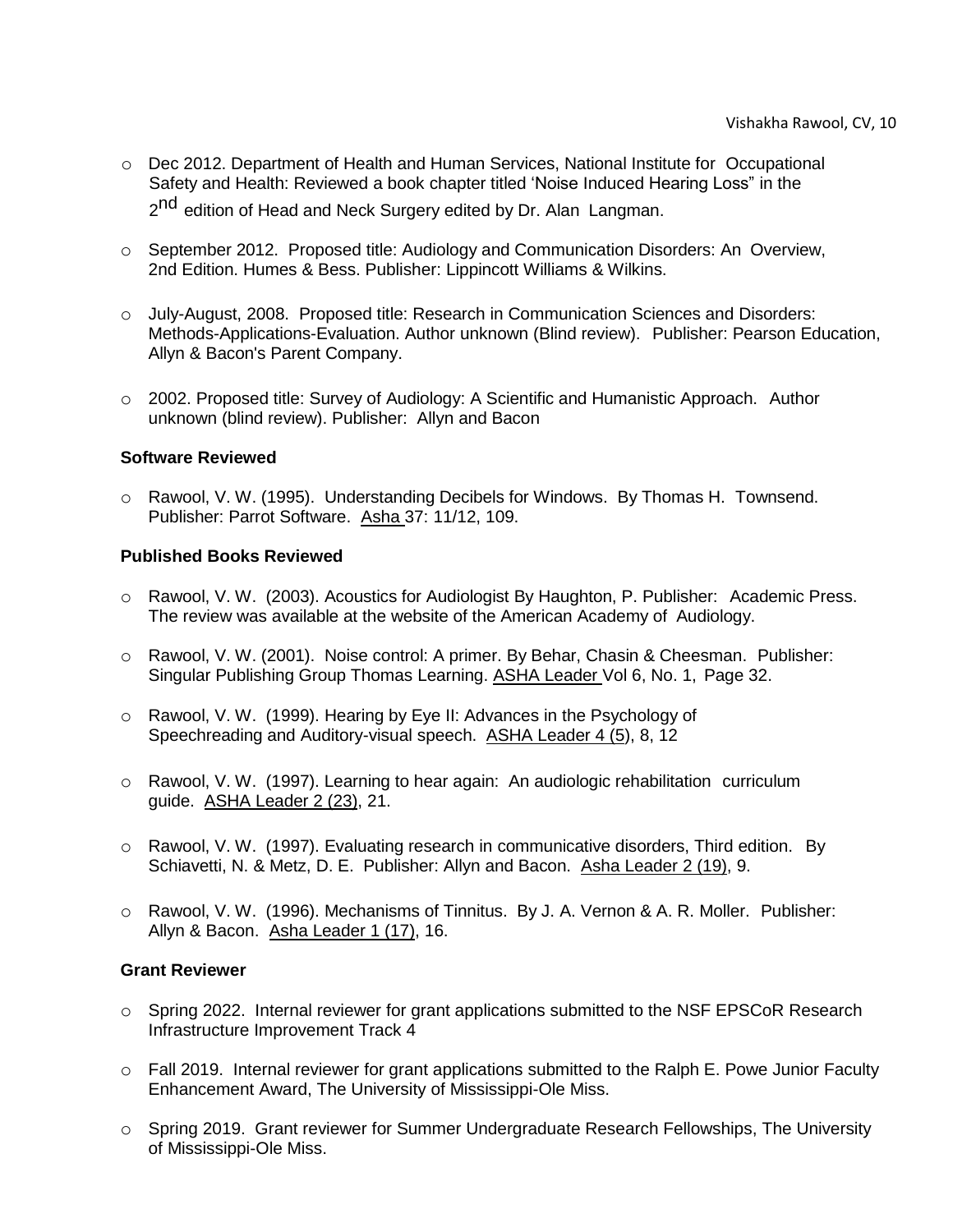- o October 2018. External grant reviewer for Ohio University Research Council.
- o June 2016. Grant Reviewer for Program to Stimulate Competitive Research (PSCoR), West Virginia University, Morgantown, WV
- o August 2012. U. S. Department of Health and Human Services, Health Resources and Services Administration**,** Bureau of Health Professions. Division of Student Loans and Scholarships, HRSA-12-079 Scholarships for Disadvantaged Students Grant Program. Catalog of Federal Domestic Assistance (CFDA) No. 93.925
- o July 2009. Health Resources and Service Administration, Maternal Child & Health Bureau: Universal Newborn Hearing Screening and Intervention Objective Review. Grant reviewer and panel Discussion Leader.
- o April 2008. U.S. Department of Education, National Institute on Disability and Rehabilitation Research Centers. Grant reviewer and panel Discussion Leader.
- o May-July 2003. U.S. Department of Education -- Office of Special Education Programs Outreach Projects for Children with Disabilities Grant Review Competition, (CFDA 84.324R)
- o Spring 1993. Peer reviewer, Faculty Professional Development Council grants of the State-System of Higher Education, Commonwealth of Pennsylvania.

## <span id="page-10-0"></span>**External Faculty Reviewer**

- o Spring 2020. Ohio University, Reviewed and mentored research plan submitted for the ASHA Advancing Academic Research Careers (AARC) award.
- o Fall 2019. Northern Arizona University, Tenure and Promotion application.
- o Spring 2012. University of South Alabama, Promotion to Associate Professor Application Review
- o Fall 2012. University of Northern Colorado, Promotion to Professor application Review

## <span id="page-10-1"></span>**International External Dissertation Reviewer**

 $\circ$  2016. External examiner for a Ph.D. dissertation, University of the Witwatersrand, Johannesburg, **South Africa**.

# **CONSULTANT**

## <span id="page-10-3"></span><span id="page-10-2"></span>**International Consultation**

- February 2016. Reviewer of scientific audiology poster presentations for awards. The 48th National Convention of Indian Speech and Hearing Association, Indian Speech & Hearing Association, Mumbai, India.
- June-July 2014. Provided detailed response to questions related to diagnosis and treatment of auditory processing deficits asked by the director of a multidisciplinary specialist clinic in **New Zealand**, specializing in auditory processing deficits.
- o December 2011. Research Protocol Subject expert for students of Master of Audiology and Speech Language Pathology Students Part I, Department of Audiology & Speech Therapy, T. N.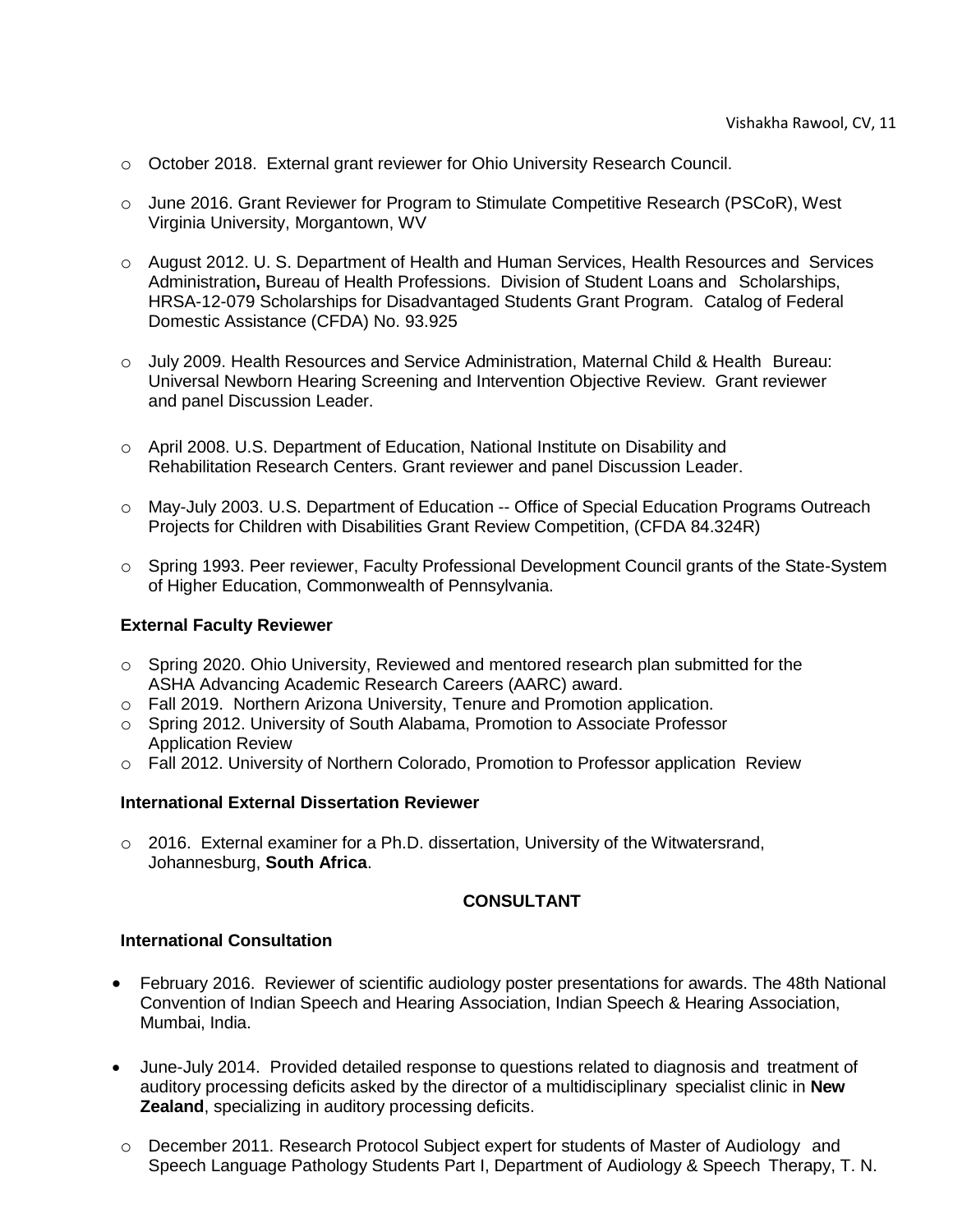Medical College & B. Y. L. Nair Charitable Hospital, Mumbai, Maharashtra, **India**.

- o Provided feedback to students and scholars on their research designs and protocols and provided suggestions for improvements.
- o Spring 1996. Provided requested information on the current Auditory Training methods to the Department of Audiology at the **Iran** University of Medical Sciences.

# <span id="page-11-0"></span>**National Consultation**

- o April to Nov 2014. Content Consultant for a book on Dyslexia for middle school children. ABDO Publishing Company, MN
- o October 2013. Administered a comprehensive peripheral and central auditory processing test battery to a patient exposed to multiple ototoxins based on a request by the president of a chemical consulting company located in Ohio. The worker was seeking worker compensation for his auditory difficulties. The total evaluation period was 3.5 hours. In addition, I reviewed his annual audiograms since 1973 and prepared a comprehensive report of his past and current hearing status.
- $\circ$  April 2011. Selected 3 top articles from the American Journal of Audiology for the 2010 editor's award for AJA due to a request from the editor.
- o April May 2008. Consultant for developing a Screening Test for Auditory Processing Disorders. Pearsons.
- $\circ$  Sept October 2007. Consultation to an otolaryngologist from Detroit about criteria for adverse auditory events during clinical trials for cancer treatments.
- o June 2007. Consultant for an article titled "Turning Down the Volume in the Next Cubicle" published in New York Times on June 17, 2007. [http://www.nytimes.com/2007/06/17/business/yourmoney/17career.html?\\_r=0](http://www.nytimes.com/2007/06/17/business/yourmoney/17career.html?_r=0)
- $\circ$  Jan 2007. Reviewed a dissertation proposal developed by a PhD student at the City University of New York and provided significant feedback for improving the proposal.
- $\circ$  June 2005. Facilitator for group discussion on "Addressing the needs of children with hearing loss who have multiple disabilities". Leadership in Education of Neuro- developmental Disabilities (LEND) Audiology Discipline Meeting, Washington, DC.

# <span id="page-11-1"></span>**State Consultation**

o January 15, 2017. One-day workshop on "Functional Listening Evaluation" for the Marshall University Deaf and Hard of Hearing Program teachers and former students and other teachers and audiologists from West Virginia. Morgantown. WV 26506.

# **SERVICE**

## <span id="page-11-3"></span><span id="page-11-2"></span>**National Service**

- o Dec 2019 to Feb 2021: **Director of Education**, National Hearing Conservation Association
- $\circ$  Jan 2018 to 2020: Communication Committee, American Auditory Society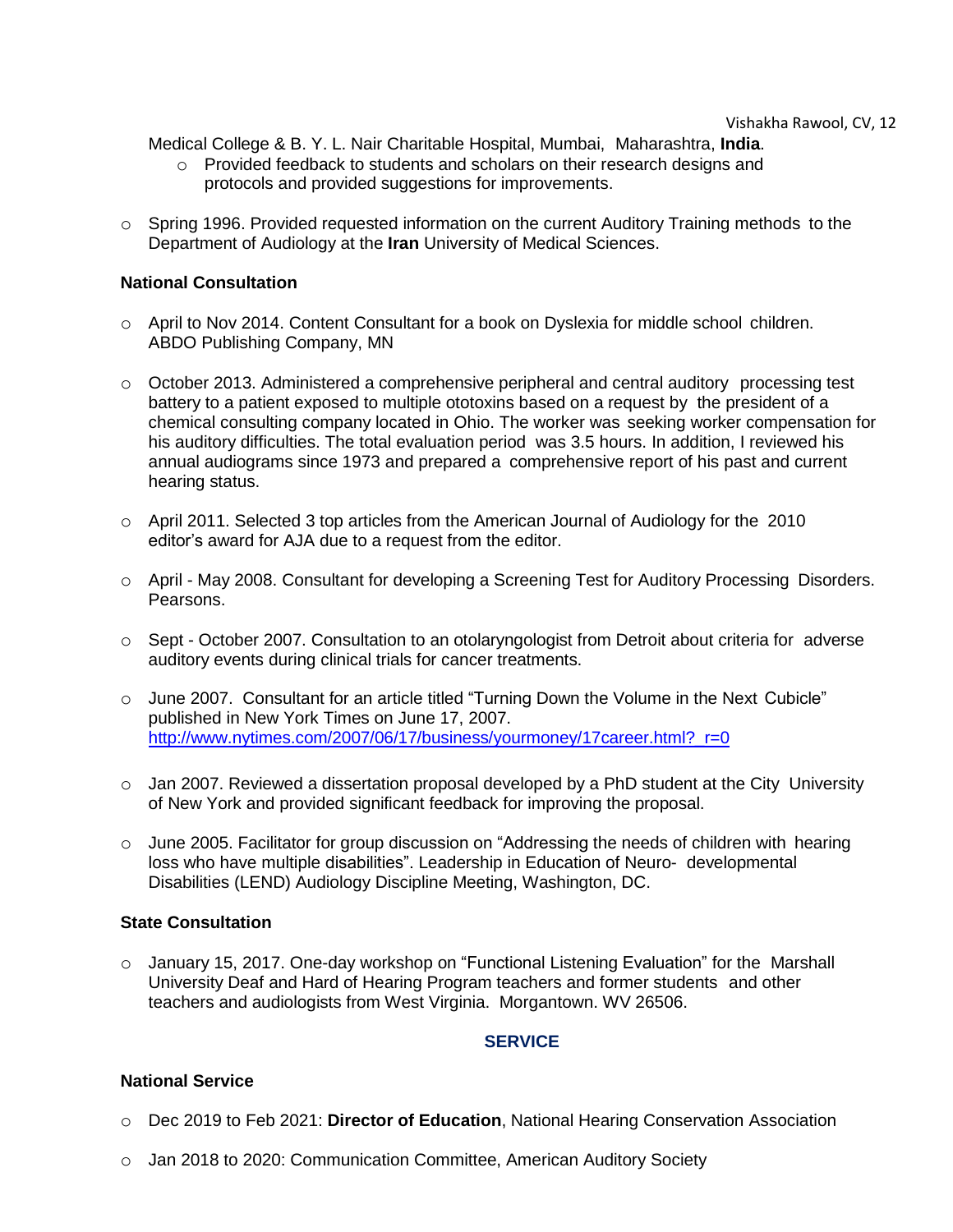- o Aug 2019 to April 2020: AAA 2020 Research, Clinical, and Teaching Posters Subcommittee. American Academy of Audiology.
- o Oct 2017 to Fall 2019: Research Initiative Committee, American Academy of Audiology
- o Aug 2017 to 2018: 2018 Convention Program Committee of the American Academy of Audiology
- o May 2017 to May 2018: Au.D. Education Committee Subgroup: Vision, American Speech-Language-Hearing Association (ASHA)
- o November 2016 to October 2018: Member of the Auditory/Central Auditory Processing topic subcommittee of the 2017 and 2018 Convention Program Committee, American Speech-Language-Hearing Association (ASHA)
- o February 2016 to February 2017. **Convention Program Chair**, National Hearing Conservation Association
- o Fall 2015. Reviewer of abstracts submitted for the 2016 convention of the National Hearing Conservation Association
- o February 2015 to February 2016. **Convention Program Chair Elect**, National Hearing Conservation Association
- o June 2014 to February 2015. **Chair**, Readers' Choice Award Committee, National Hearing Conservation Association.
- o June 2012 to February 2015. **President**, **NHCA Scholarship Foundation**. National Hearing Conservation Association.
- o June 2013 to February 2015. **Chair**, Student Research Awards Committee, National Hearing Conservation Association.
- $\circ$  June 2012 to February 2015. Liaison, Executive council of the National Hearing Conservation Association.
- o March 2011 to May 2012. **Secretary**, National Hearing Conservation Association, NHCA Scholarship Foundation Board.
- o March 2011 to June 2012. **Chair**, Student Conference Awards Committee, National Hearing Conservation Association.
- o Feb 2012-2013. Moderator, Chat session on "Hearing Conservation and the Hearing Impaired Worker, Annual convention of the National Hearing Conservation Association.
- o July 2010 to December 2010. CAOHC: OHC Certification Exam Task Force
- o Spring 2006 to Spring 2010. **Chair**, Diversity & Minority Affairs committee, Association for Research in Otolaryngology
- o May 2009. Exhibitor Course Committee, 2010 Conference Program Committee of the American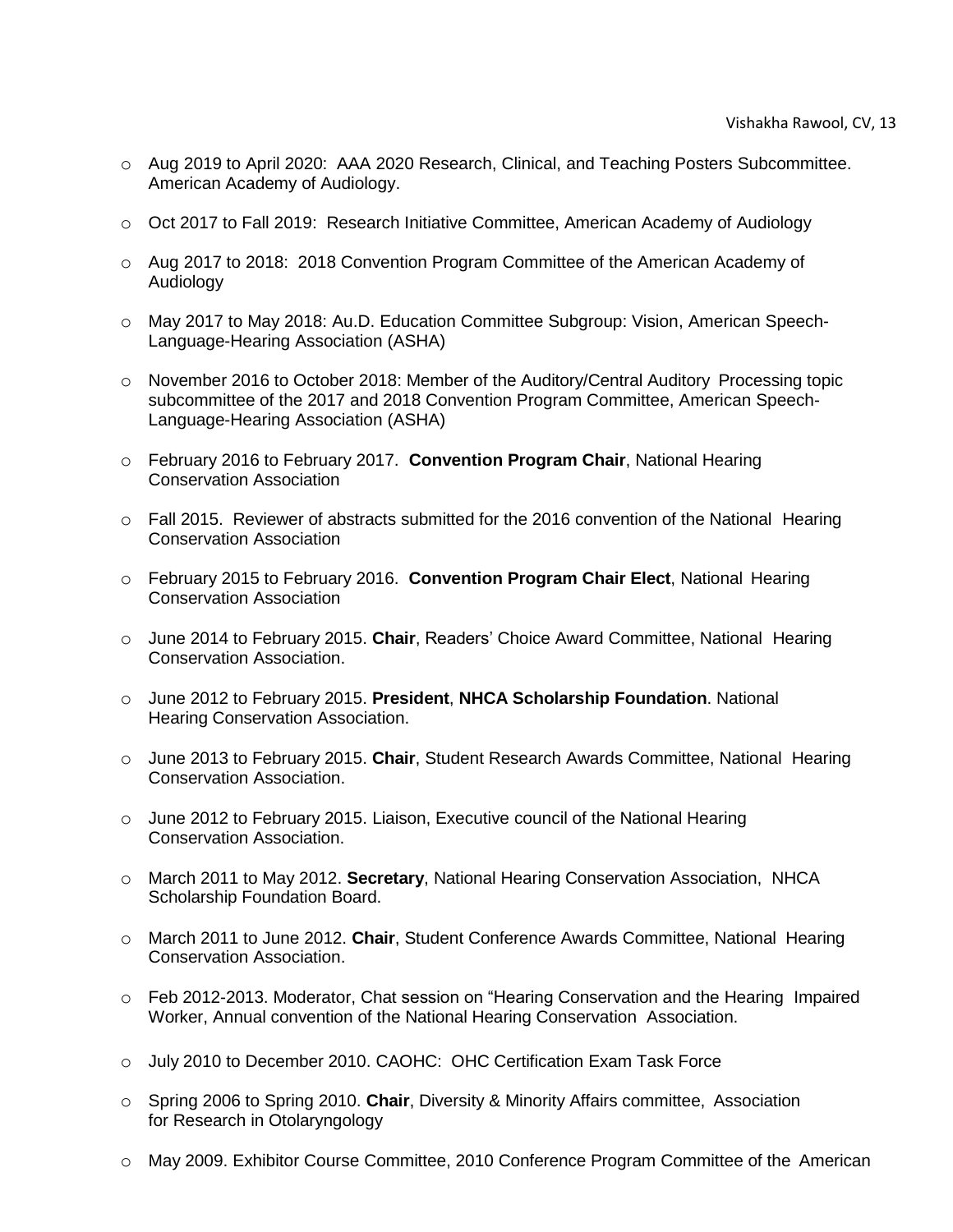Academy of Audiology.

- o 2007. Discussion and Focus Group Committee, Conference Program Committee 2007, American Academy of Audiology
- o 2006. **Conference program committee**, American Academy of Audiology
- o 2006. **Chair**, Student research forum committee of the conference program committee, American Academy of Audiology
- o May 2003 to 2006. Research Committee, American Academy of Audiology
- o March, 2003 to Feb 2007. Diversity & Minority Affairs Committee, Association for Research in Otolaryngology
- o May 2003 to October 2003. Instruction course committee for convention 2004, American Academy of Audiology
- o May 2002 to October 2002**.** Research session committee for the 2002 convention, American Academy of Audiology
- o May 2001 to October 2001. Instruction course committee for the 2002 convention, American Academy of Audiology
- o November 1993. **Chair**, Technical session on assessment of hearing and vestibular disorders (six technical papers), Annual convention of the American Speech-Language- Hearing Association, Anaheim, CA.
- o October 2000 to May 2003. Education committee, American Academy of Audiology
- o Spring, 1993 to Feb 2000. Education Committee, Association for Research in Otolaryngology (ARO)
- o 1981 to 1982. **Organizing secretary, Conference committee**, XI Annual Conference, Indian Speech and Hearing Association (ISHA), Mumbai, India.
- o June 1975 to June 1976. **Executive committee**, Indian Speech and Hearing Association (ISHA). Mumbai branch, Mumbai, India.

## <span id="page-13-0"></span>**State Service**

- o Spring 2010. Audiology Affairs Committee of the West Virginia Speech Language & Hearing Association
- o 2006 to 2007. Cochlear implants taskforce, WV
- o May 1994. Chaired seven sessions at the 'Computing across curricula' conference hosted by the State System of Higher Education (SSHE) and Bloomsburg University, PA.
- o Spring 1994 to Summer 1996. Organizing committee for the SSHE Computing across Curricula conferences, PA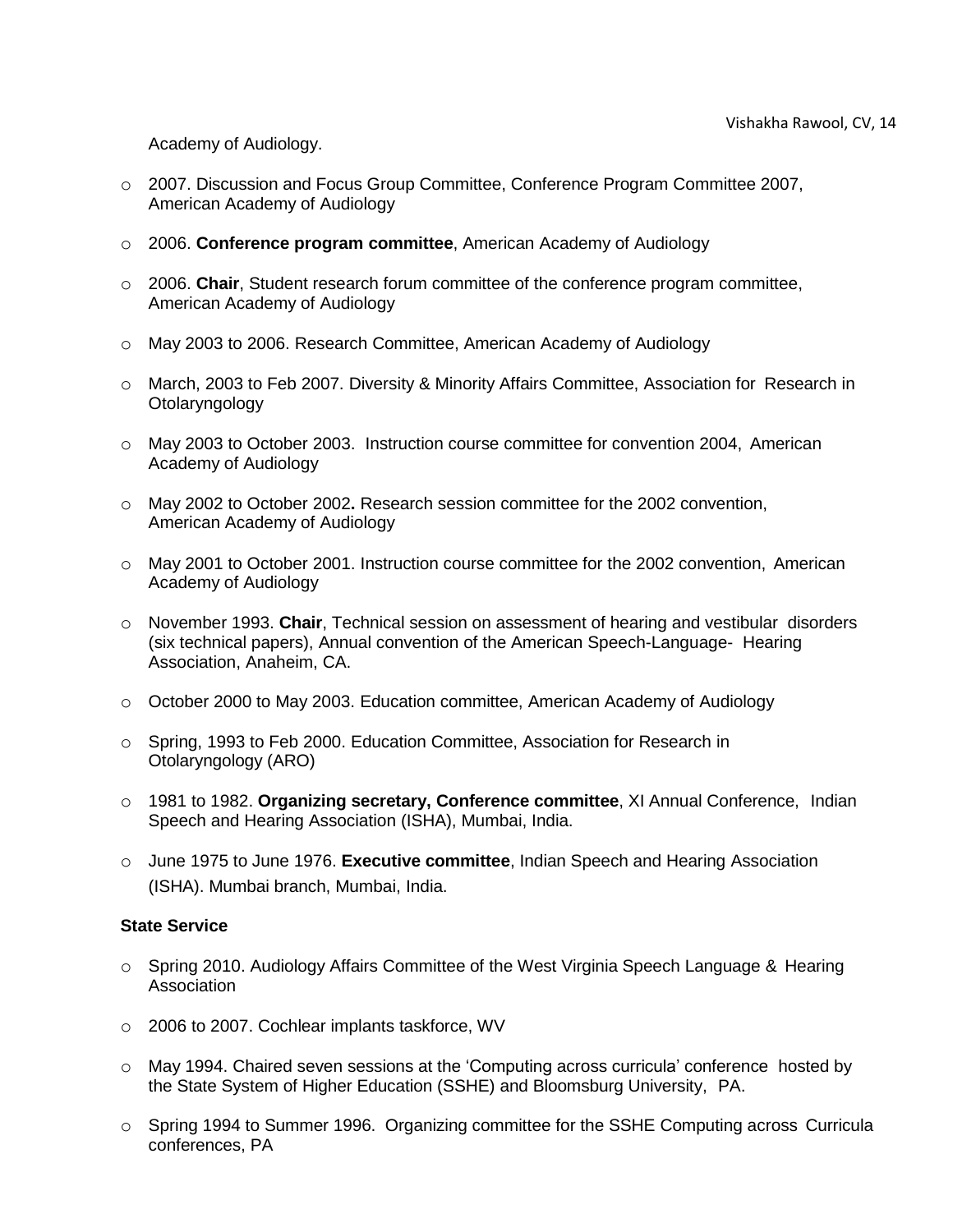- o Aug 1991 to Sept 1994. Chair, Professional Preparation Committee on Speech-Language Pathology and Audiology, Pennsylvania Speech-Language-Hearing Association.
- o Fall 1991 to Spring 1992. Peer reviewer, Social Equity requests for proposals, State-System of Higher Education, Commonwealth of Pennsylvania.

# **Services at The University of Mississippi (UM) -Ole Miss, MS (June 1, 2018 to Present)**

## <span id="page-14-1"></span><span id="page-14-0"></span>**University Service at UM**

- Spring 2021: Selection Committee for the 2020-2021 School of Pharmacy Cumberland Pharmaceuticals Inc. Research Award.
- Spring 2021: Selection committee for the 2020-2021 School of Pharmacy New Investigator Research Award.

## <span id="page-14-2"></span>**School of Applied Sciences Services at UM**

- Spring 2022. Search Committee for the Associate Dean for Faculty and Academic Affairs.
- Fall 2019: Search Committee for the Chair of the Department of Nutrition and Hospitality Management, UM
- Spring 2019 to present: Leadership Council of the School of Applied Sciences, UM
- Fall 2018: Department Chair Council of the School of Applied Sciences, UM
- Fall 2018 to present: School of Applied Sciences Curriculum Committee, UM.

## <span id="page-14-3"></span>**Clinical Services at UM:**

- Fall 2018 and Spring 2019: Auditory processive evaluations and treatment, UM
- Fall 2018 to present: Hearing screenings of children with developmental delays as needed. UM

## <span id="page-14-4"></span>**Community Services at UM:**

• Fall 2019 to Feb 2020: Tinnitus and Audiological Evaluation Services for Veterans across the state of Mississippi and Tennessee to determine eligibility for disability compensation.

## <span id="page-14-5"></span>**Department Services at UM:**

- Summer 2018 to Present: Program director for the Master's degree in Speech-Language Pathology: Responsible for all the accreditation related activities. CSD, UM.
- Fall 2018 to Present: Graduate Program Committee including graduate curricular and admissions decisions. CSD, UM
- Fall 2018 to Present: Strategic Planning Committee (**Chair**). CSD, UM.
- Fall 2018 to present: Ad Hoc member on various other departmental committees

# **Services at West Virginia University (WVU), Morgantown, WV (Jan 2005 to May 2018)**

# <span id="page-14-7"></span><span id="page-14-6"></span>**University Service at WVU**

- o May 2016 to 2018: The WVU Campus Read Committee
- o Spring 2015. University Teaching Awards Committee
- o August 2009 and December 2010. WVU Division of Human Resources Employee Wellness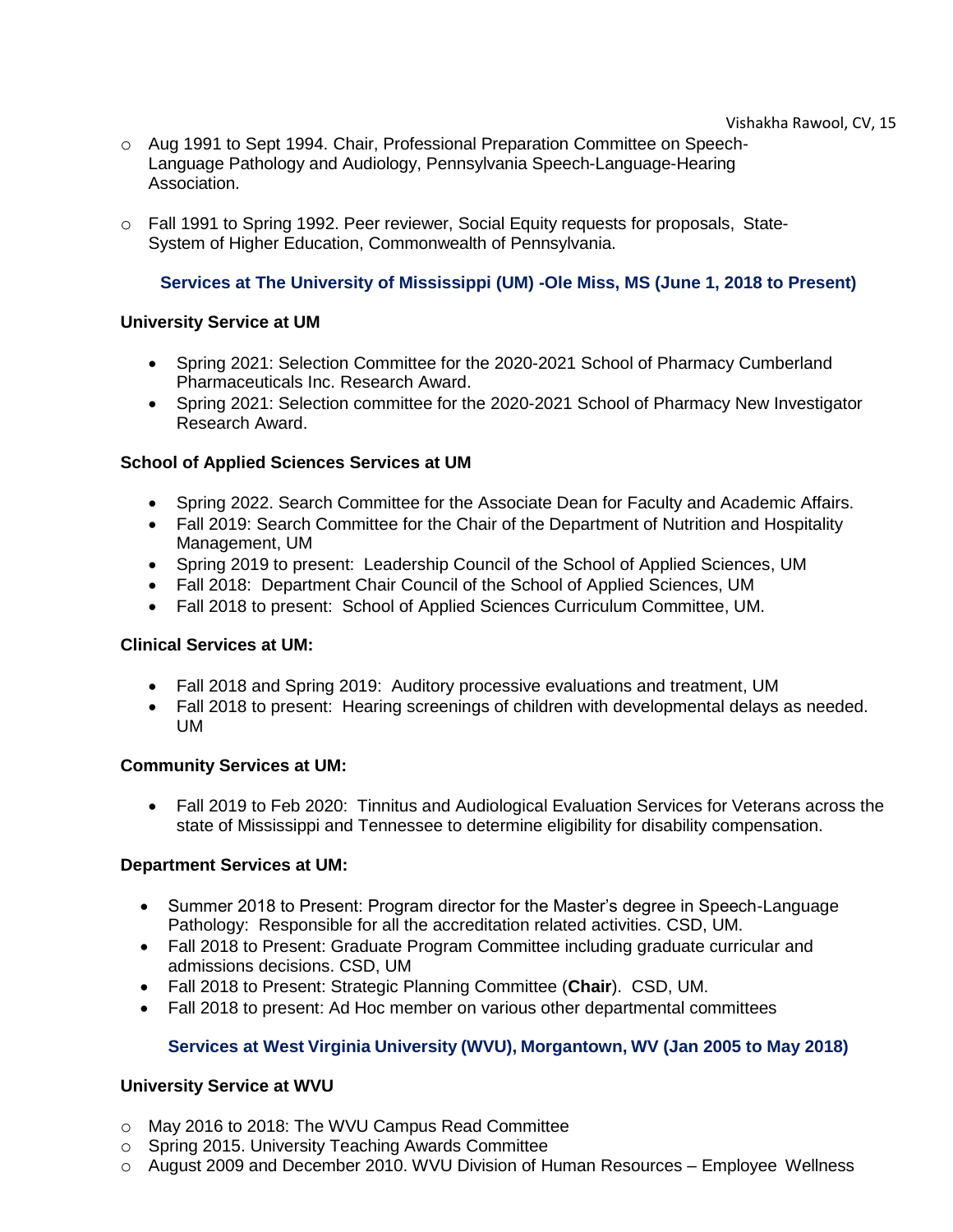Program

- $\circ$  Provided free advanced hearing screenings and consultation to 100 faculty and staff. Each screening consisted of a brief case-history, air conduction thresholds, information counseling and recommendations. (Total number of hours spent: 50).
- o May 2008. WVU Division of Human Resources Employee Wellness Program
	- o Provided free advanced hearing screenings and consultation to faculty and staff (16 form the college of Human Resources & Education and 38 from other colleges) during the month of May (Better Hearing Month).

# <span id="page-15-0"></span>**College of Education & Human Services (CEHS) at WVU**

- o Fall 2017-May 2018. College Promotion and Tenure committee
- o April 2016. Faculty Judge for the 2016 CEHS Student Research Forum (Graduate student research posters review panel)
- $\circ$  Spring 2015. Prepared a nomination packet to nominate an individual to College Hall of Fame and Outstanding Alumni of the Year award. (The nominated individual received the award).
- o April 9, 2015. Faculty Judge for the 2015 CEHS Student Research Forum
- o Fall 2009 to Spring 2012. Research Education Team
- o Fall 2007 to Spring 2009. Research, Service and Professional Development committee (chair during 07-08).
- o Fall 2007 to Spring 2009. College wellness committee

# <span id="page-15-1"></span>**Clinical Services at WVU**

- o Fall 2005 to May 2007. Center for Excellence in Disabilities,
	- o Feeding and Swallowing clinic: Audiological screening of individuals seen in Feeding and Swallowing disorders.
	- o Leadership in Education of Neuro-developmental Disabilities: Audiological screening of children with neuro-developmental disabilities

# <span id="page-15-2"></span>**Community Service in West Virginia**

- o January 2017: Offered a 4.5 hour offered a workshop titled "Functional Listening Evaluation and Classroom Acoustic" to educational audiologists, speech-language pathologists, teachers for children with hearing loss, and classroom teachers.
- o April 1, 2016 (1:30 to 6 PM). Due to a request from the local county educational audiologist, offered a workshop titled "Functional Listening Evaluation and Classroom Acoustic" to educational audiologists, speech-language pathologists, teachers for children with hearing loss, and classroom teachers.
- $\circ$  2015. Volunteered diagnostic (50 hours+) and treatment services (7.5 hours) for children referred for auditory processing evaluations.
- o August 2014. Provided comprehensive diagnostic audiological evaluation to a patient suffering from unilateral tinnitus to rule out hearing loss as a potential cause for the tinnitus. Provided appropriate recommendations following the evaluation.
- $\circ$  Supervision of hearing screening services provided to nursery and preschools in the area and to WVU undergraduate students. On an average such screenings are provided one-three times per academic year; each session lasts for about 2 hours and 30-40 individuals are screened per session.

# <span id="page-15-3"></span>**Department Service at WVU**

o Jan to April 2016. Organized and attended the PhD programs fair at the annual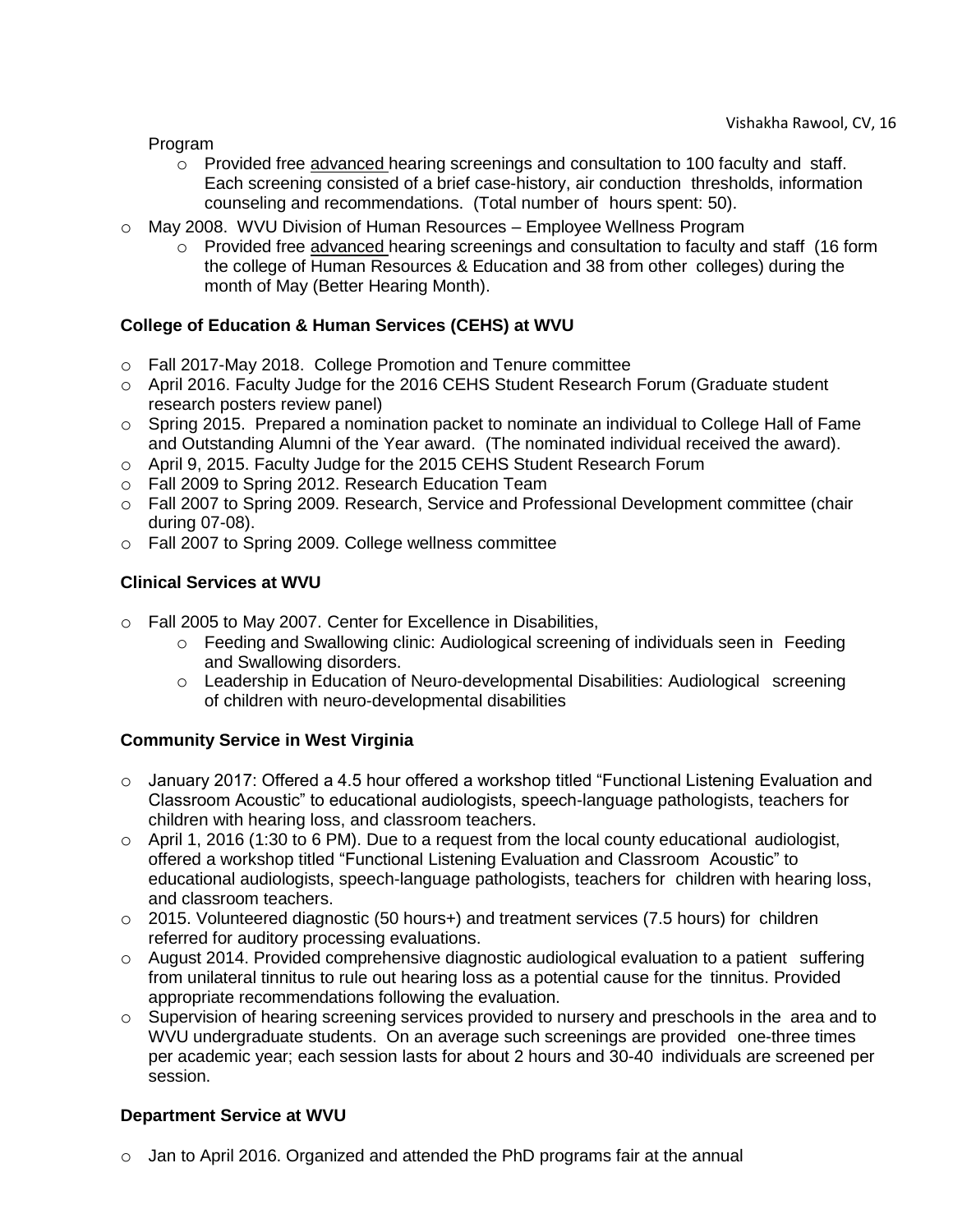convention of the American Academy of Audiology

- o Jan to April 2016. Organized and attended WVU open house at the annual convention of the American Academy of Audiology
- o March 2015 to Spring 2018. **Doctor of Audiology (AuD) program coordinator.**
- o Fall 2015 to Spring 2016. Member, Peer Evaluation Committee
- o Fall 2014 to Spring 2015. **Chair**, Peer Evaluation Committee
- o Fall 2014. Reviewer of Two Grace Clements Communication Sciences & Disorders Research Endowment Award Proposals
- o Spring 2007 to Spring 2018. Audiology Graduate Affairs Committee **(Chair; Spring 2008 and March 2015 to Spring 2018)**
- o Fall 2012 to Spring 2018. Research & Scientific Affairs Committee
- o Fall 2012 to Spring 2013. Audiology faculty search committee
- o Fall 2011 to Spring 2013. SPA Peer Evaluation Committee (Tenure and Promotion)
- o Fall 2011 to Spring 2012. Speech Pathology Faculty Search Committee
- o Fall 2008 to Spring 2009. Speech Pathology Faculty Search Committee
- o Fall 2008 to Spring 2012. PhD Program Committee; Student Research and Scientific Affairs **Committee**
- o Fall 2006 to 2007. Tenure and Promotion Committee
- o Spring 2005 to Fall 2006. SPA Graduate Affairs Committee
- <span id="page-16-0"></span>o Fall 2005 to Spring 2006. AuD Faculty search and screen committee

# **Services at Missouri State University, Springfield, MO (Aug 2002 to Dec 2004)**

## <span id="page-16-1"></span>**University Service at MSU**

- o Fall 2003. Graduate scholarship committee
- o Spring 2003 to Fall 2004. Graduate council

## <span id="page-16-2"></span>**College Service at MSU**

- o Fall 2003. The Center for Multidisciplinary Health Education Research and Services planning committee.
- o Spring 2003. CHHS College Awards Committee

## <span id="page-16-3"></span>**Department Service at MSU**

- o Fall 2003. Wrote 4 new course syllabi (Counseling, Otoacoustic emissions, Immittance, site of lesion and pseudo-hyperacusis; Research in Audiology)
- o Fall 2003. ASHA review document: Completed one part and KASA form for audiology.
- $\circ$  Fall 2003. Search and screen committee for audiology clinical faculty position
- o Spring 2003. Travel fund guidelines committee.
- o Spring 2003 to Fall 2004. Tenure and Promotion Committee
- $\circ$  Fall 2002 to Spring 2002. Search and screen committee for 3 positions in audiology (Assistant, Associate/Assistant & Instructor).
- o Fall 2002. Wrote a new course syllabus (Central auditory processing disorders) and completely revised the Clinical Audiology course.

# **Services at Bloomsburg University (BU), Bloomsburg, PA (Aug 1990 to May 2002)**

## <span id="page-16-5"></span><span id="page-16-4"></span>**University Services at BU:**

 $\circ$  Fall 2001. Department representative to the Institutional use of Human subjects in research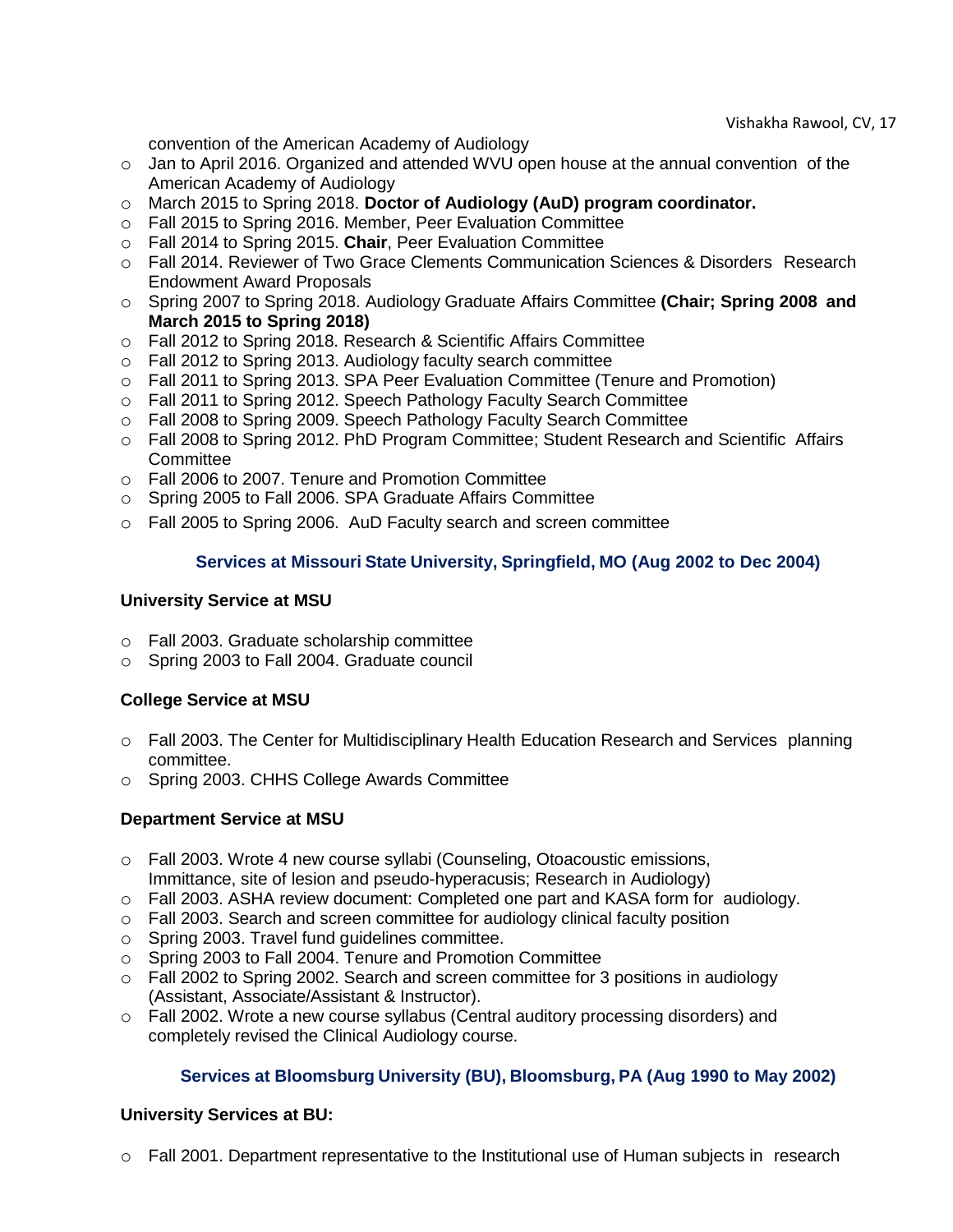Review Board (Sabbatical replacement for S. Awan)

- o Spring 2000 to May 2002. Department representative to the Library
- o Spring 1998 to May 2002. Graduate council
- o Spring 1998 to May 2002. Graduate faculty credentials committee

o Spring 1997 to Spring 1999. **Steering Committee for Middle States re-**

# **accreditation.**

o Fall 1997 to Spring 1999. Middle states steering committee liaison to the **Master Plan Advisory Committee**.

- o Spring 1997 to Fall 1998. University Tenure Committee.
- o Fall 1996 to May 2002. University Faculty Council on Scholarship.

o Fall 1996 to May 2002. University Thesis Research Grants Committee (Subcommittee of the Faculty Council of Scholarship).

o Fall 1996 to Fall 1997. University Incentive Funds committee (Subcommittee of the Faculty Council on Scholarship).

o Fall 1996 to May 2002. Advisory committee of the Student Research and Creative Activities Poster Sessions.

- o Spring 1996 to May 2002. Department representative to the University FORUM.
- o Fall 1994 to Fall 1995. **Chair**, University Student Evaluation Committee.

o Fall 1994 to Spring 1998. University Academic Grievance Board. (Coordinator for the College of Professional studies from Fall 1997 to Spring 1998).

o Fall 1993 to December 2000. American Speech Language Hearing Association Continuing Education (ASHA-CE) administrator for Bloomsburg University.

o Fall 1993 to Fall 1994. **Steering Committee for the Middle states 5-year review.**

o Fall 1993 to Spring 1994. **Research, Technology and Innovations Task Force for the Middle States Five Year Review**. (**Co-chair**)

o Fall 1993 to Spring 1994. Supervisory sub-committee of the Student Evaluation Committee. (**Co-chair**)

# <span id="page-17-0"></span>**College Services at BU**

o Fall 1992 to Spring 1994. College of Professional Studies Curriculum Committee.

o Fall 1992 to Spring 1993. **The Task Force on Governance for the College of Professional Studies.**

## <span id="page-17-1"></span>**Clinical Services at BU**

Fall 1990 to May 2000. Provision and supervision of audiological services including diagnostic evaluations, hearing aid fittings, hearing aid evaluations, aural rehabilitation services etc. to several clients.

# <span id="page-17-2"></span>**Community services in Bloomsburg, PA**

o Spring 1997. Provided an interview to Eric Foster for writing an article titled `Opening the Gates of Communication' in the Fall 1997 issue of the Bloomsburg University Magazine

 $\circ$  Fall 1996. Provided a personal interview to a news-reporter from the Daily Item. During this interview I provided her information on Cochlear Implants and pamphlets related to cochlear implants. The article on cochlear implants was published in the Daily Item on Nov 10, 1996.

o Fall 1994 to Spring 1995. **Chair**, Program committee of the Columbia-Montour 15th annual women's conference. In charge of coordinating the conference program.

 $\circ$  Spring 1994. Co-presenter for a panel discussion on the status of women in South Asia at the Women's Conference at Bloomsburg University.

 $\circ$  Summer 1993. Provided audiological screening and hearing aid consultation at the Senior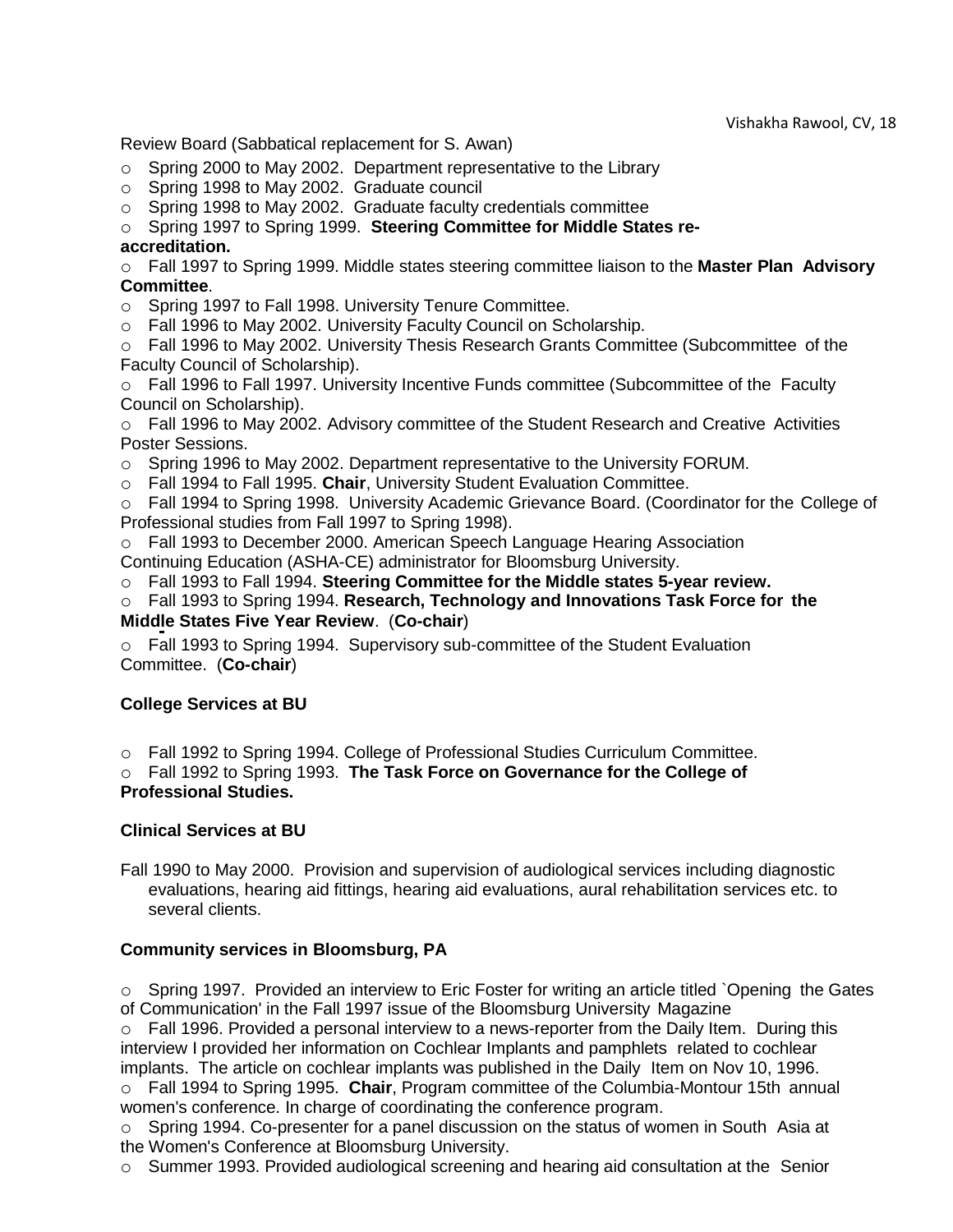Citizen Center in Bloomsburg.

## <span id="page-18-0"></span>**Advisement to student organization**:

o Fall 1993-1994. Advisor, Bloomsburg Association for the Hearing Impaired (Organization for supporting individuals with hearing impairment).

## <span id="page-18-1"></span>**Department Service, Bloomsburg University**

- $\circ$  Fall 2000. Search and screen committee for part-time faculty in Audiology for Spring 2001.
- o Fall 2000. Department use of Human Subjects in research Review committee.
- o Fall 2000 to May 2002. Department curriculum committee.
- $\circ$  Spring 1998 to May 2002. Curriculum coordinator for the Audiology program. (Reviewed ASHA certification applications for audiology students).
- o Spring 1998 to October 1, 2000. **Program director**, Responsible for ASHA related documents (e.g. preparation of annual review reports).
- o Spring 1998 to May 2002. **Admissions coordinator** for Audiology.
- o Spring 1997. **Chair**, Scholarship Committee of the Bloomsburg University International Faculty Association (BUIFA)
- o Fall 1990 to Spring 1996. Department Curriculum Committee. (Chair from Fall 1994 to Spring 1996).
- o Fall 1995 to Spring 1996. Department Promotion/sabbatical committee.
- o Fall 1996 to Spring 1998. **Chair**, Department Evaluation Committee.
- o Spring 1996 to Spring 1997. Department Search and Screen Committee (Faculty for the Interpreter Training program).
- o Spring 1992 to Spring 1999. A total of five Search and Screen Committee.
- <span id="page-18-2"></span>o Spring 1991 and Spring 1992. Franci Fay DeRose Memorial Scholarship Committee.

## **Service Activities at Purdue University**

o Aug 1988 to Aug 1989. **Director**, International K Student Chapter, Purdue University, West Lafayette, IN 47907

o Aug 1986 to Aug 1987. **Vice-president**, Indian Students' Association, Purdue University, West Lafayette, IN 47907.

# **Service Activities at University of Texas at El Paso**

<span id="page-18-3"></span>o Aug 1983 to Dec 1983. **Vice President**, Indian Students' Association, University of Texas at El Paso, El Paso, Texas.

# **Key Service Activities Mumbai, Maharashtra, India**

- <span id="page-18-4"></span>o 1977. **Organizing Secretary**, Conference Committee, XI Annual Conference of the Indian Speech and Hearing Association (ISHA), Mumbai, India.
- o June 1975 to June 1976. **Executive Committee Member**, Indian Speech and Hearing Association (ISHA), Mumbai Branch, Mumbai, India.

# **TEACHING & CLINICAL SUPERVISION**

## <span id="page-18-6"></span><span id="page-18-5"></span>**Outstanding Teaching Award Nominations**

I have been nominated several times for the outstanding teaching award; I have applied only once for this award.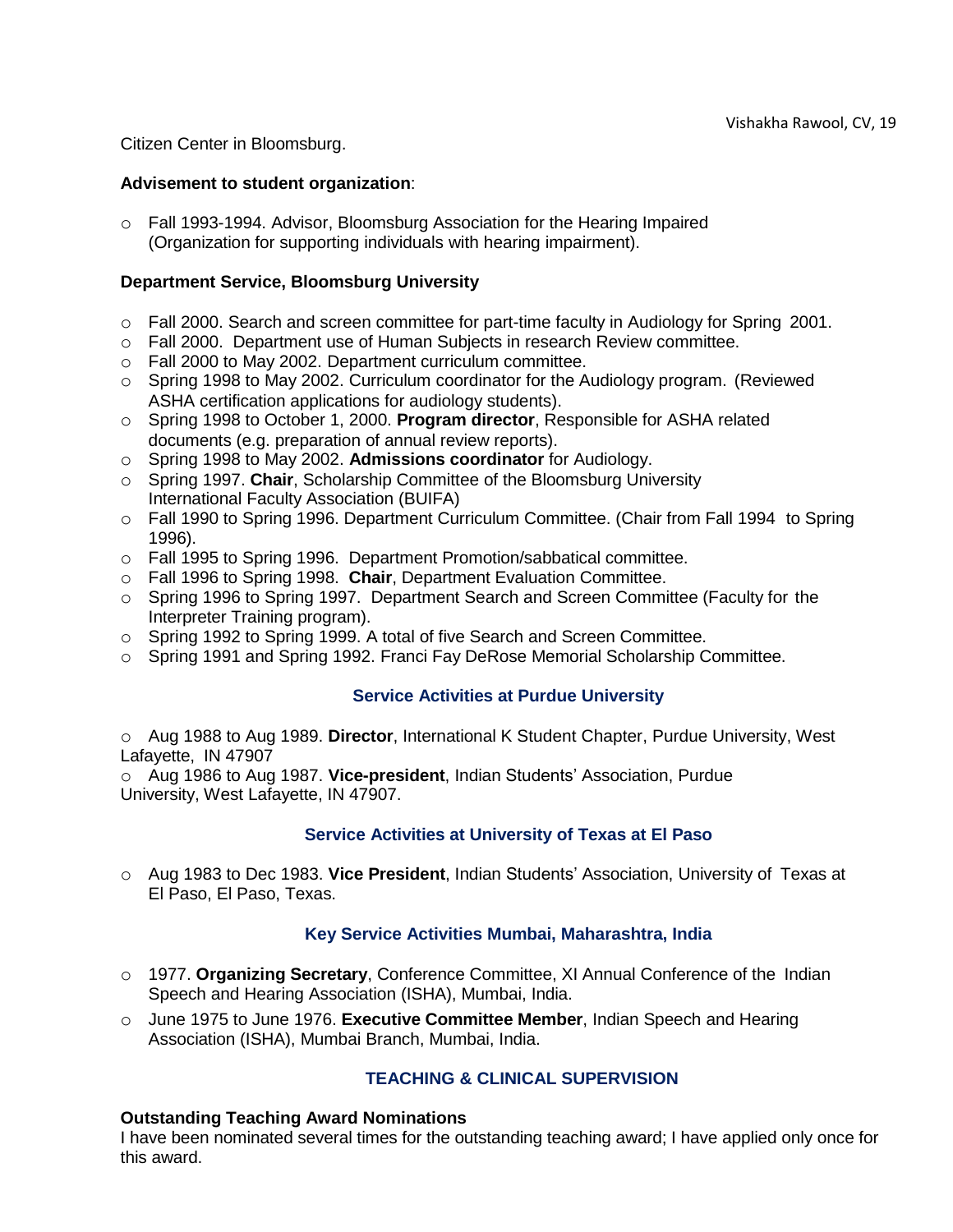## <span id="page-19-0"></span>**Graduate Course-Topics Taught**

Aural Rehabilitation Amplification Auditory Processing Disorders Diagnostic Audiology Educational Audiology Hearing Conservation/Industrial Audiology Hearing Science Medical Audiology Otoacoustic Emissions Pediatric Audiology Research Methods Theoretical and Clinical Masking Clinical Practicum Supervision AuD Residency Coordination/Mentoring/Monitoring

## <span id="page-19-1"></span>**Essentials of Online Teaching and Content Delivery**

I have completed the course titled Essentials of Online Teaching and Content Delivery offered by The University of Mississippi- Ole Miss.

## <span id="page-19-2"></span>**Interactive Teaching and Learning Technology Training**

A participant in one of the State System of Higher Education-Pennsylvania (SSHE), PA Priorities for the 1990's grant entitled "Advancing teaching and learning through technology: Phase II". (Interactive Institute for Technology) Nov 7-8, 1994; March 21-22, 1994.

A participant in a SSHE, PA funded project entitled "Advancing teaching and learning through technology". (Interactive Institute of Technology); May 20 to 22, 1993 AND March 22 to 25, 1993.

## <span id="page-19-3"></span>**Teaching related computer software (1995)**

Created an interactive computer program in collaboration with another faculty-member. The program was created for teaching "Benefits and limitations of the hearing aids" to the graduate students in the audiology program. The program had several sub-sections and quizzes at the end of each section. Users received feedback on their correct and incorrect responses at the end of each question.

## <span id="page-19-4"></span>**Development of new courses**

I have developed several new courses as part of the Au.D. curricula at three different universities. In addition, I developed four new courses at the University of Mississippi and promoted the development of the Study USA course.

## <span id="page-19-5"></span>**Clinical Supervision Experience**

Extensive clinical experience in supervising and providing comprehensive diagnostic and rehabilitative audiological services for all individuals from newborns to older adults.

# **CLINICAL EXPERIENCE**

<span id="page-19-6"></span>Hearing Screenings of Children with Developmental Delays as Needed, The University of Mississippi, 2018-Present

Auditory Processive Evaluations & Treatment, The University of Mississippi, 2018-2019 Tinnitus and Audiological Evaluation Services for Veterans across the state of Mississippi and

Tennessee to determine eligibility for disability compensation. Aug 2019 to Feb 2020. Center for Excellence in Disabilities (Feeding & Swallowing Clinic, Feeding & Swallowing Disorders,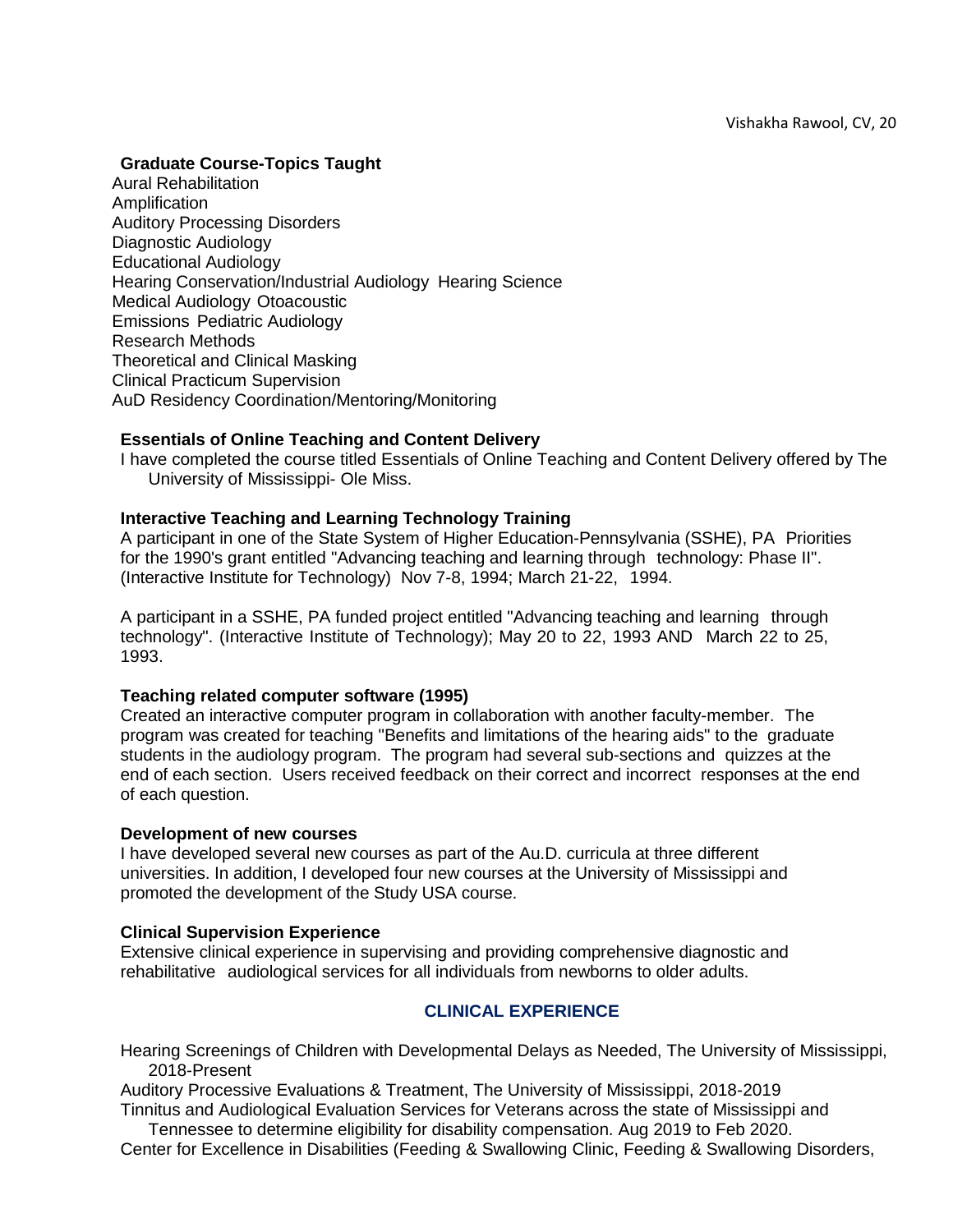Leadership in Education of Neuro-Developmental Disabilities), West Virginia University, 2005-2007 Provision & Supervision for Audiological Services to Clients, Bloomsburg University, 1990-2002 Clinical Intern (Speech-Language Pathology), The Hearing Associates, June 1985-August 1985 Clinical Intern (Speech Language Pathology), Southern Illinois University, January 1985-August 1985 Clinical Extern (Speech Language Pathology), University of Texas at El Paso, 1984 Audiology and Speech Language services: Topiwala National Medical College, Mumbai, India. (1973-

<span id="page-20-0"></span>1983). Clinical Intern (Audiology & Speech-Language Pathology). B. Y. L. Nair Charitable Hospital, Topiwala National Medical College, Mumbai, India (1972-1973).

## **RESEARCH**

## **GRANTS**

## <span id="page-20-2"></span><span id="page-20-1"></span>**External Funding:**

- **Rawool, V. W.** (Lead investigator). Oct 2019 to March, 2021. Polaris Project Task 8, Phase II Human Collaborative Communication. T2S Solutions. \$ 472,287.00 (The larger project team with other tasks includes a PI and Several other team members from the Schools of Engineering and Journalism and the National Center for Physical Acoustics, \$ 2,734,155.00)
- **Rawool, V. W.** (Lead investigator) & Bodie, H. (senior personnel), Summer, 2019. Polaris Project Task 8, Phase I Human Collaborative Communication. T2S Solutions. \$38,138.00. (The larger project team with other tasks includes a PI and Several other team members from the School of Engineering and Journalism and the National Center for Physical Acoustics, \$523,949.00)
- **Rawool, V. W. (PI)** (Fall 2019 to Spring 2023). Hearing Impaired, Language and Literacy Preschool Laboratory (HILL) Class. Robert M. Hearin Foundation. \$327,617.00.
- Guffey S. E. (Principal Investigator), **Rawool, V. W. (Co-director**), Myers, W; Takacs, B; Stockdale, T; Woodford, C. (2005). Real time hearing protector insertion loss study. Department of Health and Human Resources, Mining occupational Safety and Health Research. \$548,551. (Fall 2005-Spring 2006).
- o Jaynes, M. E. (Project director), Williams, A. D; Forester, J; Risk, L; Brewer, D; Norberg, L; Neathery, L; **Rawool, V. W. (Audiology mentor**), Anderson C, Andis M, Ritchie S, Cronin A, Mandich M, Ruscello D, Hummel M, Cobun C, Ludlow B. (2005- 2007). Leadership Education in Neurodevelopmental and Related Disabilities. Department of Health and Human Services. \$447,644. (Fall 2005-Spring 2007).
- o **Rawool, V. W.** (2017). Travel grant to attend a workshop on "Sensory Impairment and Cognitive Decline." Program Committee of the project "Geriatrics Research: From Bench to Bedside". NIA U13 conference grant written on behalf of the American Geriatrics Society (AGS) in cooperation with the Geriatrics and Clinical Gerontology Branch of the National Institute on Aging (NIA). Additional support provided by the American Academy of Audiology Foundation, Cochlear, EyeSight Foundation of Alabama, Lighthouse Guild, National Eye Institute (NEI), MED-EL, Research to Prevent Blindness, and The Retirement Research Foundation. Hotel accommodations, meals and \$500.00.

## <span id="page-20-3"></span>**Internal Funding**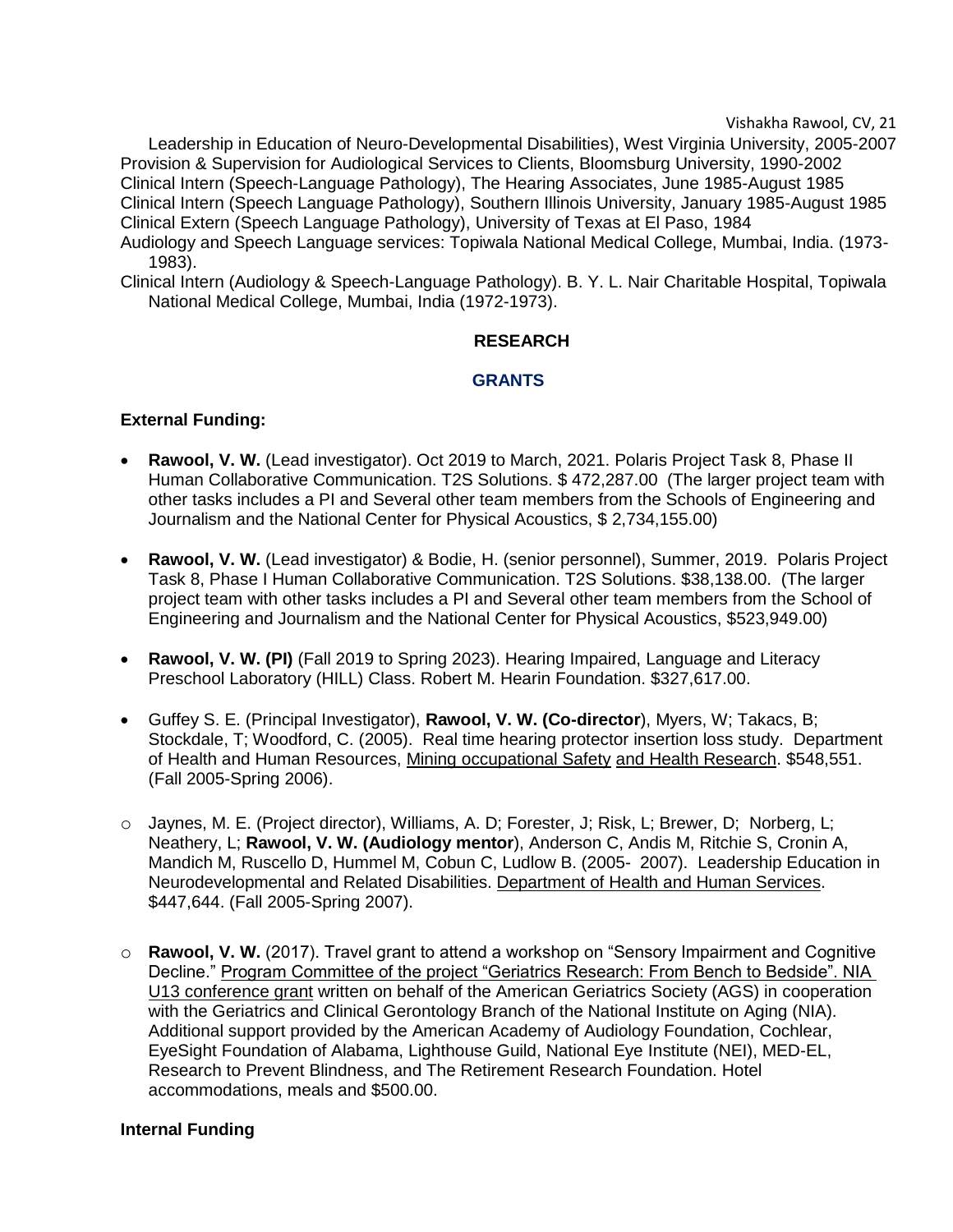- **Rawool, V. W.** (PI), Messersmith, H. M. (Co-PI), & Williams, A. L. (Co-PI). 2021. Diversity, Equity and Inclusion for Individuals with Hearing Loss. The University of Mississippi Division of Community Engagement. \$1,500.
- o Dacus, M. (Undergraduate Student) & **Rawool, V. W.** (Faculty Mentor). (2019). Use of Hearing Aids and OTC Hearables in Adults Over the Age of 50. UM Summer Undergraduate Research Fellowship (SURF). Student: \$3000.00; Mentor: \$500.00 for purchasing the OTC.
	- o Research supplemented by the Honor's college: \$ 714.00 for payments to participants and supplies.
- o **Rawool, V. W.** (**Principal Investigator**) & Campbell, C. (2017). Prevalence and cooccurrence of sensory and cognitive deficits in middle-aged adults. Grace Clements Research Award for CSD Faculty, West Virginia University. \$ 3896.63.
- o Bunag, R. (Student Co-investigator) & **Rawool V. W**. (**Mentor & Principal investigator**). (2016). Effect of the use of hearing protection devices on music and musicians. 2015-2016 Wirt C. and Mae S. Belcher Graduate Education Award.  $\overline{$3,500.00}$ .
- o **Rawool, V. W. (Principal Investigator)** & Sampson, A. (Student co-investigator) (2015). Can Audio-spot light technologies improve TV listening/enjoyment for individuals with hearing loss? Grace Clements Research Award for CSD Faculty, West Virginia University. \$1499.00.
- o **Rawool, V. W.** (2005-2017) Annual professional development travel grants, College of Human Resources & Education., West Virginia University.
- o **Rawool, V. W.** (2003). Click rate induced facilitation of acoustic reflex thresholds in children with reading difficulties. Faculty research grant, Southwest Missouri State University. \$7,500.
- o **Rawool, V. W.** (2003). Partial fellowship to attend DRF advanced clinical research conference. Deafness Research Foundation, Summer 2003. \$1,250.
- o **Rawool, V. W.** (1998). Practical training in tinnitus management. Strategic Planning Projects, Bloomsburg University. \$1,725.
- o Abbott, R., Bohling, P., **Rawool, V.**, & Lee, W. B. (1996). 1996 SSHE Computing across Curricula conference. Bloomsburg University Foundation, \$ 2,500
- o **Rawool, V. W.** 1996. Validation of a procedure for objective determination of the maximum comfortable level of loudness. Bloomsburg University Grants for Research and Disciplinary Projects, \$7,245.
- o **Rawool, V. W.** 1993. Objective assessment of temporal integration in the aging process. Bloomsburg University Grants for Research and Creative Projects, \$ 4,000.
- o **Rawool, V. W.** (Principal Investigator) & Angelo, R. M. 1991. Training of graduate students in the areas of Audiology and Speech Pathology in the identification and habilitation of hearing impaired infants. Margin of Excellence Fund, School of Professional Studies, Bloomsburg University, \$ 3,995.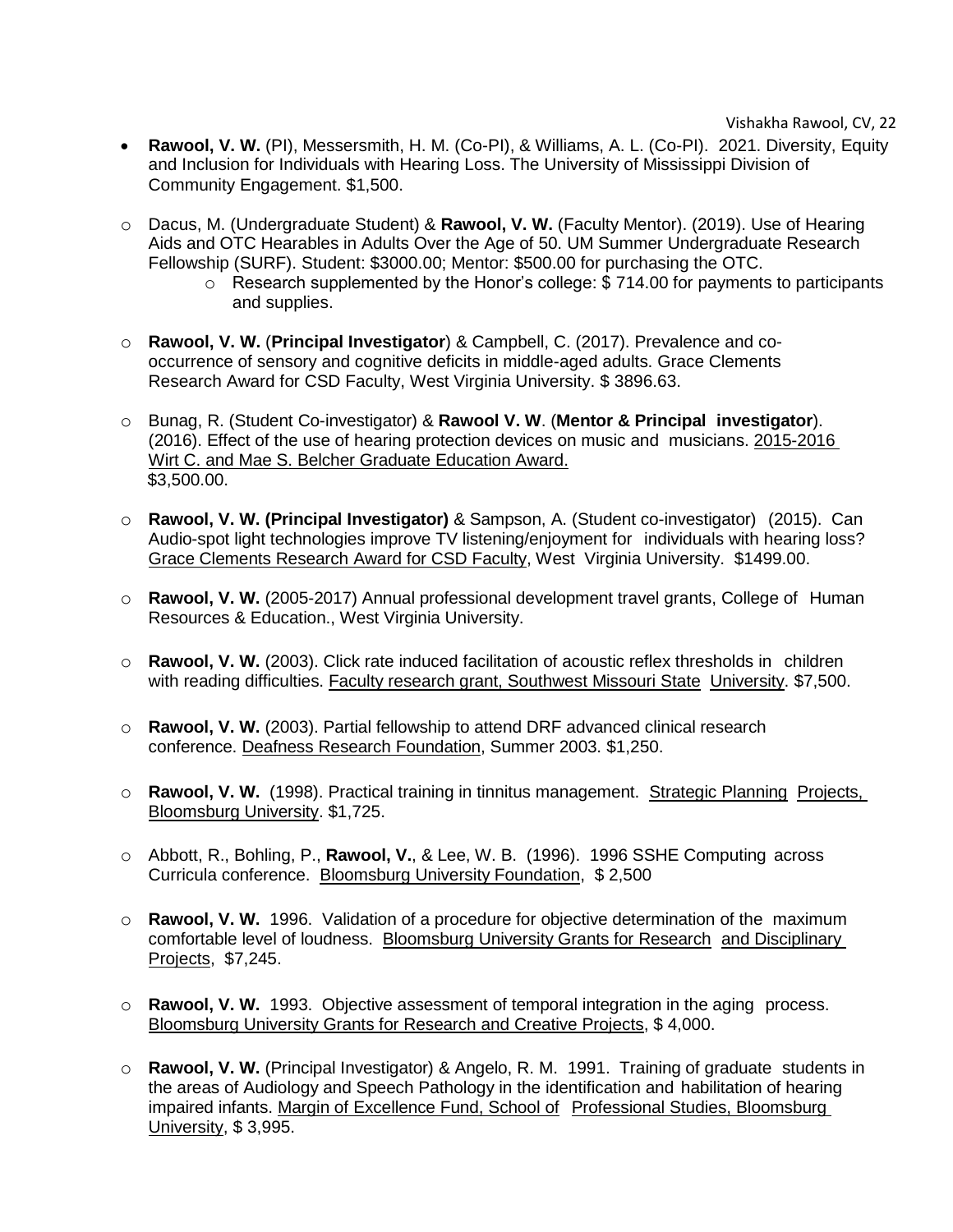o **Rawool, V. W.** (Principal Investigator) & Angelo, R. M. 1991. Effect of environmental noise on infants' auditory sensitivity. Bloomsburg University Grants for Research and Creative Projects, \$ 4,990.

# **PUBLICATIONS**

- <span id="page-22-0"></span>1. **Rawool, V. W.** & Bunag, R. (2019). Levels of Music Played by Caucasian and Filipino Musicians with and without Conventional and Musicians' Earplugs. Journal of the American Academy of Audiology, 30 (1), 78-88. (Peer-reviewed)
- 2. **Rawool, V. W.** (2018). Denial by Patients of Hearing Loss and Their Rejection of Hearing Health Care: A Review. *Journal of Hearing Science*, 8, 9-23. (Peer reviewed).
- 3. Iliadou, V. V., Chermak, G. D., Bamiou, D. E., **Rawool, V. W**., Ptok, M., Purdy, S., ... & Fox, C. (2018). Letter to the Editor: An Affront to Scientific Inquiry Re Moore, DR (2018) Editorial Auditory Processing Disorder, Ear Hear, 39, 617–620. (Peer-reviewed)
- 4. **Rawool, V. W.** & Campbell C. (2018). Effectiveness of earmuffs in protecting hearing during shooting practice: a case-study. *International journal of audiology*, 1-8. <https://www.tandfonline.com/doi/abs/10.1080/14992027.2018.1441556>(Peer-reviewed)
- 5. **Rawool, V. W.** & Parrill, M. (2018). Objective Evaluation of Binaural Summation through Acoustic Reflex Measures. *International journal of audiology*, 1-9. <https://www.tandfonline.com/doi/abs/10.1080/14992027.2018.1435914>(Peer-reviewed).
- *6.* **Rawool, V. W.** (2017). Prevalence of Auditory Problems in Children with Feeding and Swallowing Disorders. *Journal of Speech, Language, and Hearing Research,*  doi:10.1044/2016\_JSLHR-H-16-0217*.*  <http://jslhr.pubs.asha.org/article.aspx?articleid=2627035> (Peer-reviewed)
- 7. **Rawool, V. W.** (2017). Effect of age-related hearing loss on the click-rate-induced facilitation of acoustic reflex thresholds. *International Journal of Audiology*, 1-9. (Peerreviewed).<http://www.tandfonline.com/doi/full/10.1080/14992027.2017.1288303>
- 8. **Rawool, V. W.** (2016). Detection of auditory signals in quiet and noisy backgrounds while performing a visuo-spatial task. *Noise & Health, 18*, 283-287. (Peer-reviewed). [http://www.noiseandhealth.org/article.asp?issn=1463-](http://www.noiseandhealth.org/article.asp?issn=1463-1741;year=2016;volume=18;issue=85;spage=283;epage=287;aulast=Rawool) [1741;year=2016;volume=18;issue=85;spage=283;epage=287;aulast=Rawool](http://www.noiseandhealth.org/article.asp?issn=1463-1741;year=2016;volume=18;issue=85;spage=283;epage=287;aulast=Rawool)
- 9. **Rawool, V. W.** (2016). Emerging technologies with potential for objectively evaluating speech recognition skills. *International journal of audiology*,*55*(sup1), S41-S50. [http://www.tandfonline.com/doi/abs/10.3109/14992027.2015.1128570?journalCode=iij a20](http://www.tandfonline.com/doi/abs/10.3109/14992027.2015.1128570?journalCode=iija20) (**Invited,** Peer-reviewed)**)**

**Rawool, V. W.** (2016). Auditory Processing Deficits: Assessment and Intervention. New York: Thieme. (Single author, 17 chapters). [http://www.thieme.com/books](http://www.thieme.com/books-main/audiology/product/1949-auditory-processing-deficits)[main/audiology/product/1949-auditory-processing-deficits](http://www.thieme.com/books-main/audiology/product/1949-auditory-processing-deficits)

- 10. Chapter 1. Introduction
- 11. Chapter 2. Maturation and Plasticity of the Neural Auditory System
- 12. Chapter 3. Assessing and Documenting Peripheral Auditory Status
- 13. Chapter 4. Screening and Diagnostic Procedures and Considerations
- 14. Chapter 5. Auditory Temporal Processing Assessment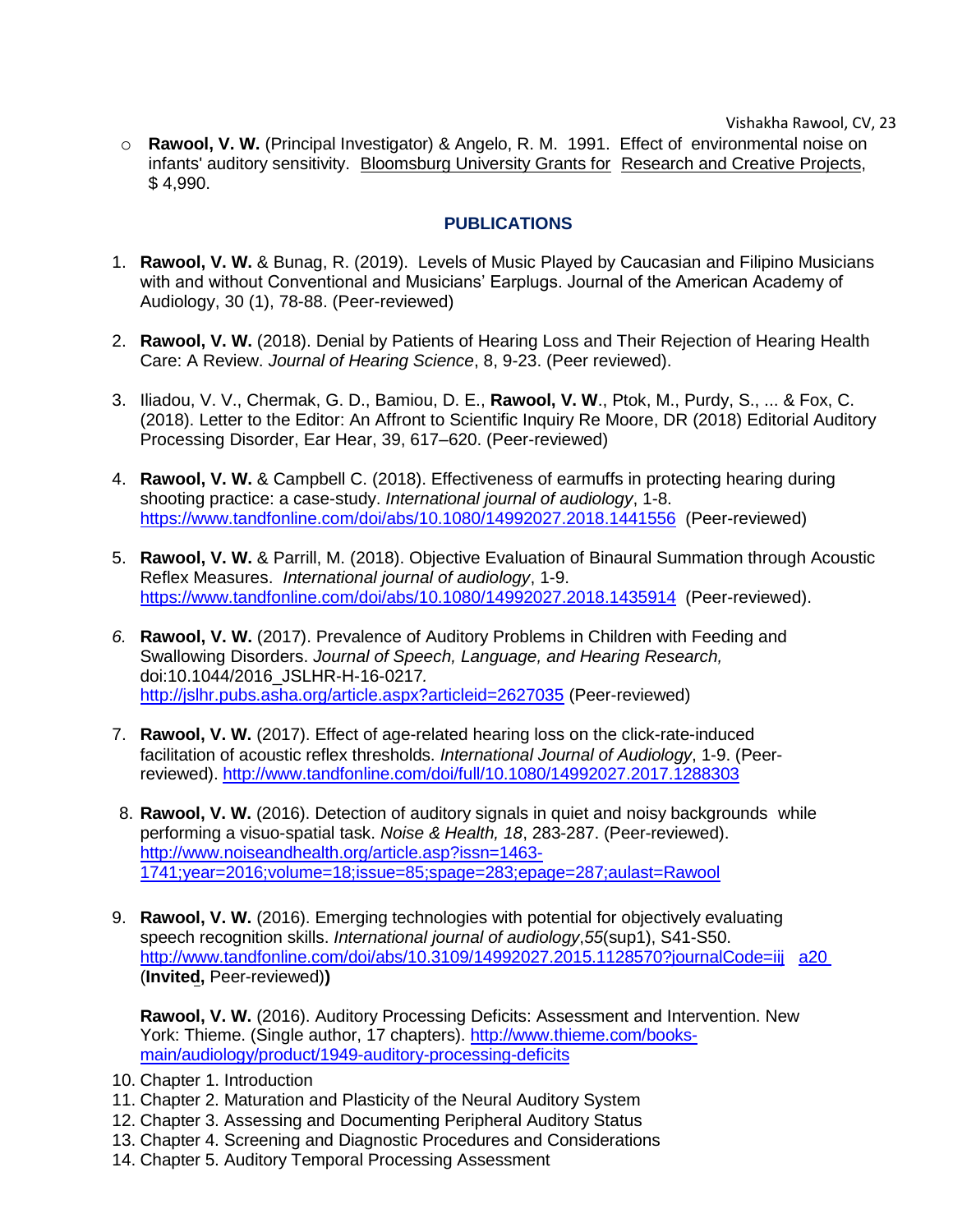- 15. Chapter 6. Binaural Processing Assessment
- 16. Chapter 7. Assessment of the processing of monaural low redundancy speech
- 17. Chapter 8. Intervention for auditory processing deficits
- 18. Chapter 9. Training to improve auditory temporal processing
- 19. Chapter 10. Training to improve binaural processing
- 20. Chapter 11 Training to improve speech recognition
- 21. Chapter 12. Evidence based practice and effectiveness of intervention.
- 22. Chapter 13. Attention Deficit Hyperactivity Disorders and Auditory Processing Deficits
- 23. Chapter 14. Language Related Impairments and Auditory Processing Deficits
- 24. Chapter 15. Auditory Neuropathy Spectrum Disorder including Auditory **Synaptopathy**
- 25. Chapter 16. Auditory processing deficits due to exposure to ototoxins
- 26. Chapter 17.Age related deficits in auditory processing
- 27. **Rawool, V. W.** (2016, Dec 7). Capitalizing the ability of the auditory system to process stimuli without active attention *Hearing Health Matters*. *Pathways.* Retrieved from [http://hearinghealthmatters.org/pathways/2016/capitalizing-ability-auditory-system- process](http://hearinghealthmatters.org/pathways/2016/capitalizing-ability-auditory-system-process-stimuli-without-active-attention/)[stimuli-without-active-attention/](http://hearinghealthmatters.org/pathways/2016/capitalizing-ability-auditory-system-process-stimuli-without-active-attention/) **Invited/Refereed**
- 28. **Rawool, V. W.** (2016). Audiological implications of the opiate epidemic. The Hearing Journal, 69(10), 10, 12. doi: 10.1097/01.HJ.0000503462.28341.2a **Invited/Refereed**
- 29. **Rawool, V. W.** (2016). Objective word recognition score assessment: A future possibility? *Hearing Journal, 69(7),* 8-9. **Invited/Refereed**
- 30. **Rawool, V. W.** (2015, July/August). Future Trends in Objective Evaluation of Auditory Processing of Speech Stimuli. *Audiology Today, 27(4),* 22-29. [http://online.qmags.com/AT0715?pg=1&mode=2#pg25&mode2](http://online.qmags.com/AT0715?pg=1&mode=2%23pg25&mode2) (Refereed)
- 31. **Rawool, V. W.** (2014, Nov 5). Comparison of Staggered Spondaic Words and Competing Words Test results in ADHD: A case study. *Hearing Health Matters*. Pathways. Retrieved from [http://hearinghealthmatters.org/pathways/2014/comparison-staggered- spondaic-words](http://hearinghealthmatters.org/pathways/2014/comparison-staggered-spondaic-words-competing-words-test-results-adhd-case-study/)[competing-words-test-results-adhd-case-study/](http://hearinghealthmatters.org/pathways/2014/comparison-staggered-spondaic-words-competing-words-test-results-adhd-case-study/) **(Invited)**
- 32. **Rawool, V. W.** (2014). Expert Advice section of a book for children on Dyslexia. *Living with Dyslexia*, ABDO Publishing Company, Pages 6-7. **(Invited)**
- 33. **Rawool, V. W.** (2013). Planet of Sound: Industrial strength noise. *The ASHA Leader, 18(5*), (Invited)
- 34. **Rawool, V. W.** (2013). Planet of Sound: Can't Stop it? Block it…or Repair it. *The ASHA Leader, 18(5)*, 42-43. **(Invited)**

**Rawool, V. W.** (2012). Hearing Conservation: In occupational, recreational, educational, and home settings. New York: Thieme. (Single author, 14 chapters). <http://www.thieme.com/books-main/audiology/product/1033-hearing-conservation>

- 35. Chapter 1. Introduction to Ototoxins and Hearing Conservation
- 36. Chapter 2. Documenting Hazardous Noise Levels and Exposures
- 37. Chapter 3. Noise Control
- 38. Chapter 4. Monitoring of Auditory Sensitivity and Follow-up Procedures
- 39. Chapter 5. Comprehensive Audiological, Tinnitus, and Auditory Processing Evaluations
- 40. Chapter 6. Hearing Protection and Enhancement Devices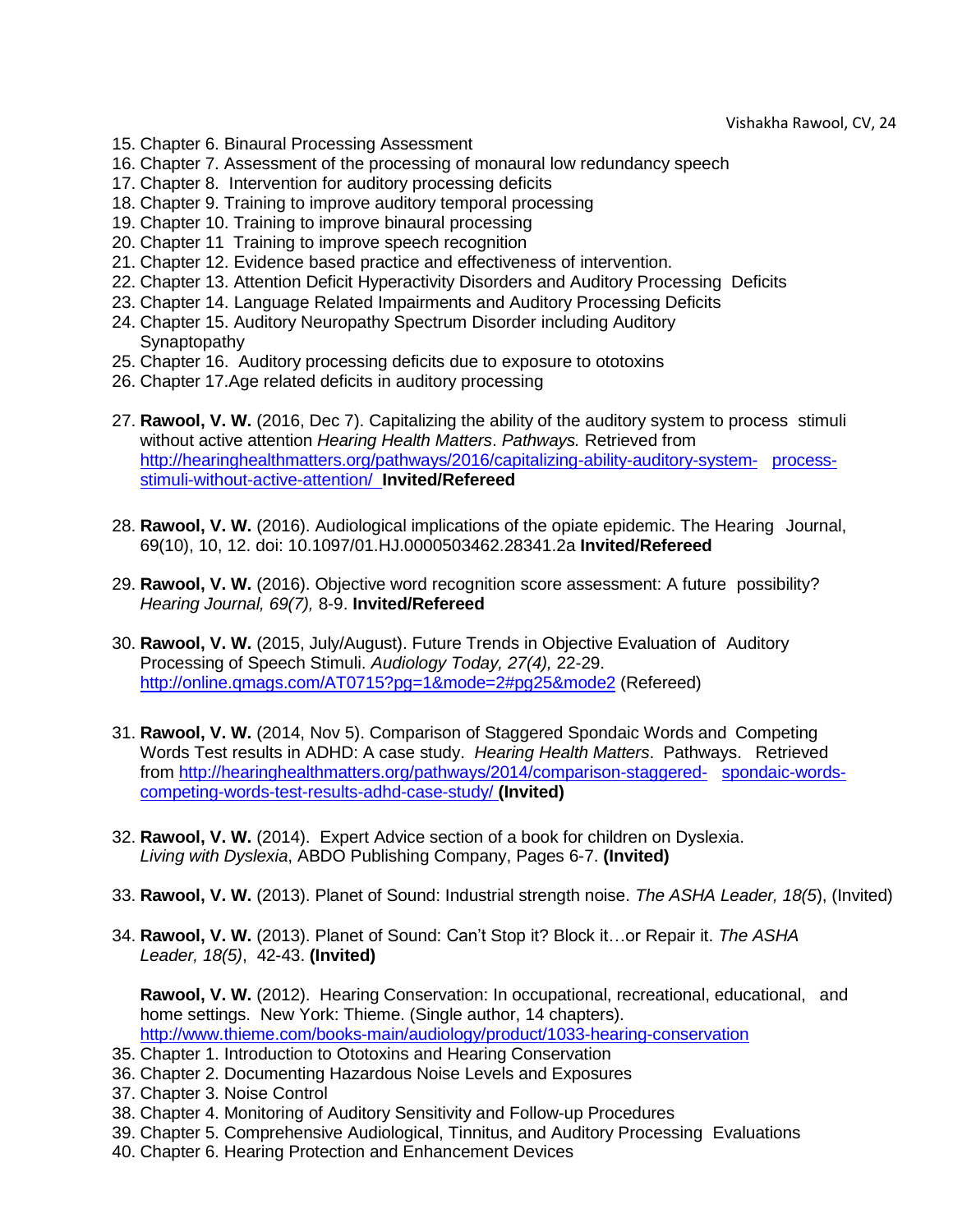- 41. Chapter 7. Training and Motivating Workers to Follow Hearing Conservation Procedures
- 42. Chapter 8. Evaluating and Improving the Effectiveness of Hearing Conservation Programs
- 43. Chapter 9. Conservation and Management of Hearing Loss in Musicians
- 44. Chapter 10. Noise Control and Hearing Conservation in Non-occupational Settings 45. Chapter 11. Worker Compensation for Noise-Induced Hearing Loss and Forensic
- **Audiology**
- 46. Chapter 12. Support for Workers with Noise-Induced Hearing Loss
- 47. Chapter 13. Hearing Conservation in Educational Settings
- 48. Chapter 14. Future Trends in Hearing Conservation
- 49. **Rawool, V. W.** (2012). Temporal processing in the auditory system. In D. Geffner & D. Ross-Swain (Eds.), *Auditory Processing Disorders: Assessment, Management and treatment.* (2nd edition, pp. 227-250). San Diego, CA: Plural Publishing. (**Invited**)
- 50. **Rawool, V. W.** (2012). Simulating high frequency hearing impairment in noise and low frequency noise attenuation. *Hearing Review, 19(1),* 32-39. (Refereed).
- 51. **Rawool, V. W.**, & Dluhy, C. (2011). Auditory sensitivity in opiate addicts with and without a history of noise exposure. *Noise & Health, 13*(54), 356-363. doi:10.4103/1463-1741.85508 [doi] (Peer-reviewed)
- 52. **Rawool, V. W.** (2011). Ipsilateral and contralateral click-evoked acoustic reflex thresholds in humans. *Hearing Review 18(7):*32-36. (Refereed)
- 53. **Rawool, V. W.** & Brouse, M. V. (2010). Effect of Contralateral Noise on the Click- evoked Human Auditory Middle Latency Response. *Hearing Review 17(6):* 24-27, 50- 53. (Refereed)
- 54. **Rawool, V. W.** (2010). Invisible hearing loss among multiple disabilities, Part 1: Ensuring auditory care. *Hearing Review 17(1)*, P. 18, 19-21, 50. (Refereed)
- 55. **Rawool, V. W.** (2010). Invisible hearing loss among multiple disabilities, Part 2: The case of the missing hearing aids. *Hearing Review 17(2),* P. 32, 33-37. (Refereed)
- 56. **Rawool, V. W.** (2009). Effectiveness of informational counseling on acceptance of hearing loss among older adults. *Hearing Review, 16*(6). Refereed. **Cover story and American Academy of Audiology news-story. [Informational](http://www.audiology.org/news/Pages/20090727a.aspx) Counseling and Hearing Loss**
- 57. **Rawool, V. W.** (2008). Growing up noisy: The sound exposure diary of a hypothetical young adult. *Hearing Review,15*(5), 30, 32, 34, 39-40. (Refereed)
- 58. **Rawool, V. W.**, & Colligon-Wayne, L. A. (2008). Auditory lifestyles and beliefs related to hearing loss among college freshman in the USA. *Noise & Health, 10*(38), 1- 10. (Peerreviewed)
- 59. **Rawool, V. W**., & Keihl, J. M. (2008). Perception of hearing status, communication, and hearing aids among socially active older individuals. *Journal of Otolaryngology - Head & Neck Surgery, 37*(1), 27-42. (Peer-reviewed)
- 60. **Rawool, V. W.**, & Harrington, B. T. (2007). Middle ear admittance and hearing abnormalities in individuals with osteoarthritis. *Audiology & Neuro-Otology, 12*(2), 127-136.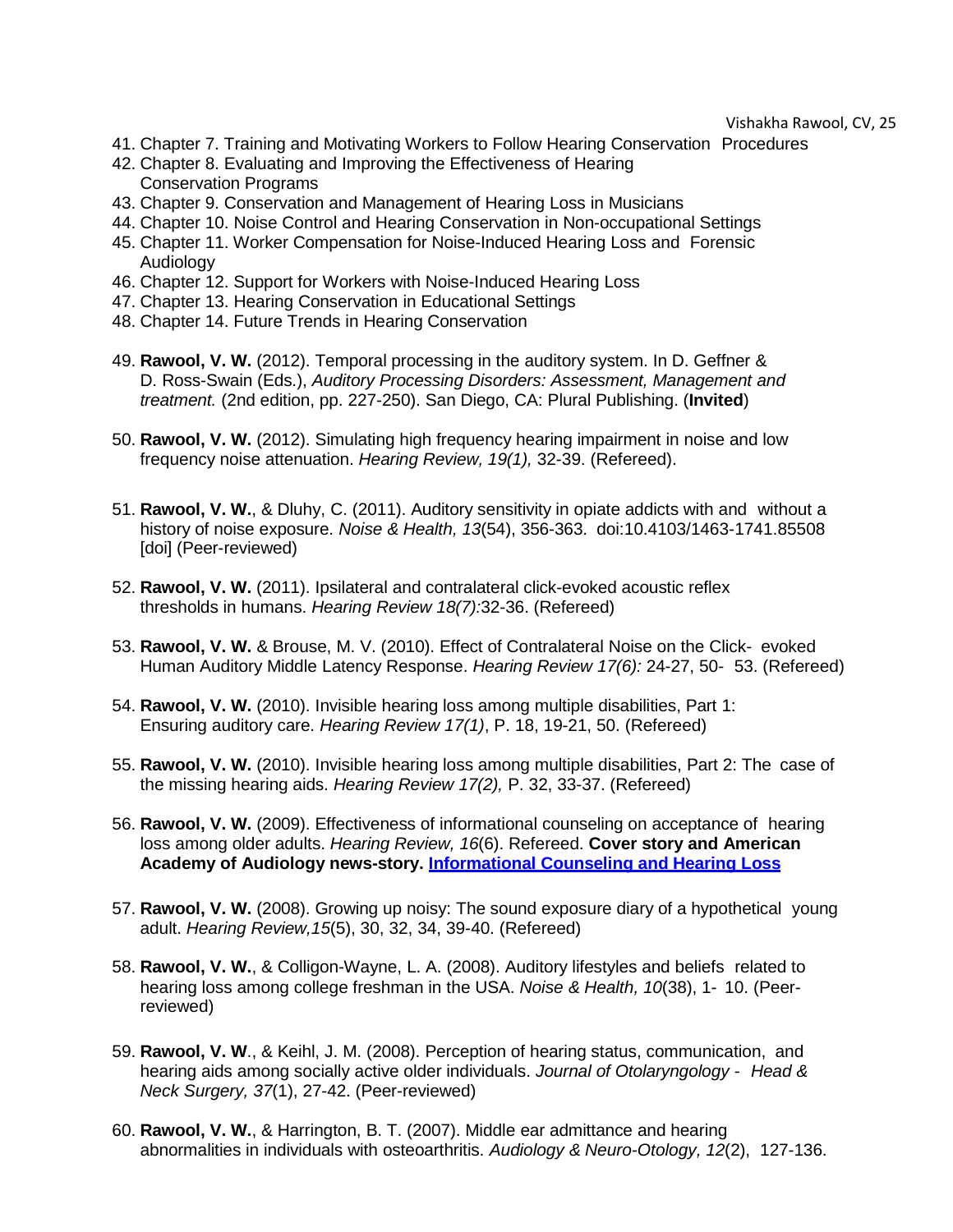(Peer-reviewed)

61. **Rawool, V. W.** (2007). Temporal integration and processing in the auditory system. In D. Geffner & D. Ross-Swain (Eds.), Auditory Processing Disorders: Assessment, Management and treatment. (1st edition, pp. 117-137). San Diego, CA: Plural Publishing. (**Invited**)

The following two-part article series was selected for the Editor's Pick Top 10 2007 list.

- 62. **Rawool, V. W.** (2007). Potential benefits of cochlear implants for individuals who communicate exclusively through sign language. Part II. Access to music. *Hearing Review, 14*(11). (Refereed)
- 63. **Rawool, V. W.** (2007). Potential benefits of cochlear implants for individuals who communicate exclusively through sign language. Part I. Access to soundscapes and warning sounds, tinnitus relief, and improvement in quality of life. *Hearing Review, 14*(10). (Refereed)

The following three-part article series was selected for the Best of 2007 List in Diagnostic Audiology. (See Hearing Journal 2008).

- 64. **Rawool, V. W.** (2007). The aging auditory system, Part 3: Slower processing, cognition, and speech recognition. *Hearing Review, 14*(9), 38, 43, 44, 46, 48. (Refereed)
- 65. **Rawool, V. W.** (2007). The aging auditory system, Part 2: Slower processing and speech recognition. *Hearing Review, 14*(8), 36, 38, 40, 42, 43. (Refereed)
- 66. **Rawool, V. W.** (2007). The aging auditory system, Part 1: Controversy and confusion on slower processing. *Hearing Review, 14*(7), 14-19. (Refereed)

The following four-part article series was selected for the Best of 2006 list in Diagnostic Audiology and in Hearing Science (See Hearing Journal 2007). The series was also selected for Top 5 Fitting Issues 2006 List in Hearing Review.

- 67. **Rawool, V. W.** (2006). The effects of hearing loss on temporal processing. Part 4: Addressing temporal processing deficits via ALDs, environmental modifications, and training. *Hearing Review, 13*(8), 42,44,46,48,50. (Refereed)
- 68. **Rawool, V. W.** (2006). The effects of hearing loss on temporal processing. Part 3: Addressing temporal processing deficits through amplification strategies. *Hearing Review, 13*(7), 30, 35, 36, 38. (Refereed)
- 69. **Rawool, V. W.** (2006). The effects of hearing loss on temporal processing. Part 2: Looking beyond simple audition. *Hearing Review, 13*(6), 30,32,34. (Refereed)
- 70. **Rawool, V. W.** (2006). A temporal processing primer. Part 1. Defining key concepts in temporal processing. *Hearing Review, 13*(5), 30-34. (Refereed)
- 71. Pillion, J. P., **Rawool, V. W.**, Bibat, G., & Naidu, S. (2003). Prevalence of hearing loss in Rett syndrome. *Developmental Medicine and Child Neurology, 45*(5), 338-343. (Peer-reviewed)
- 72. Fielding, E. D., & **Rawool, V. W.** (2002). Acoustic reflex thresholds at varying click rates in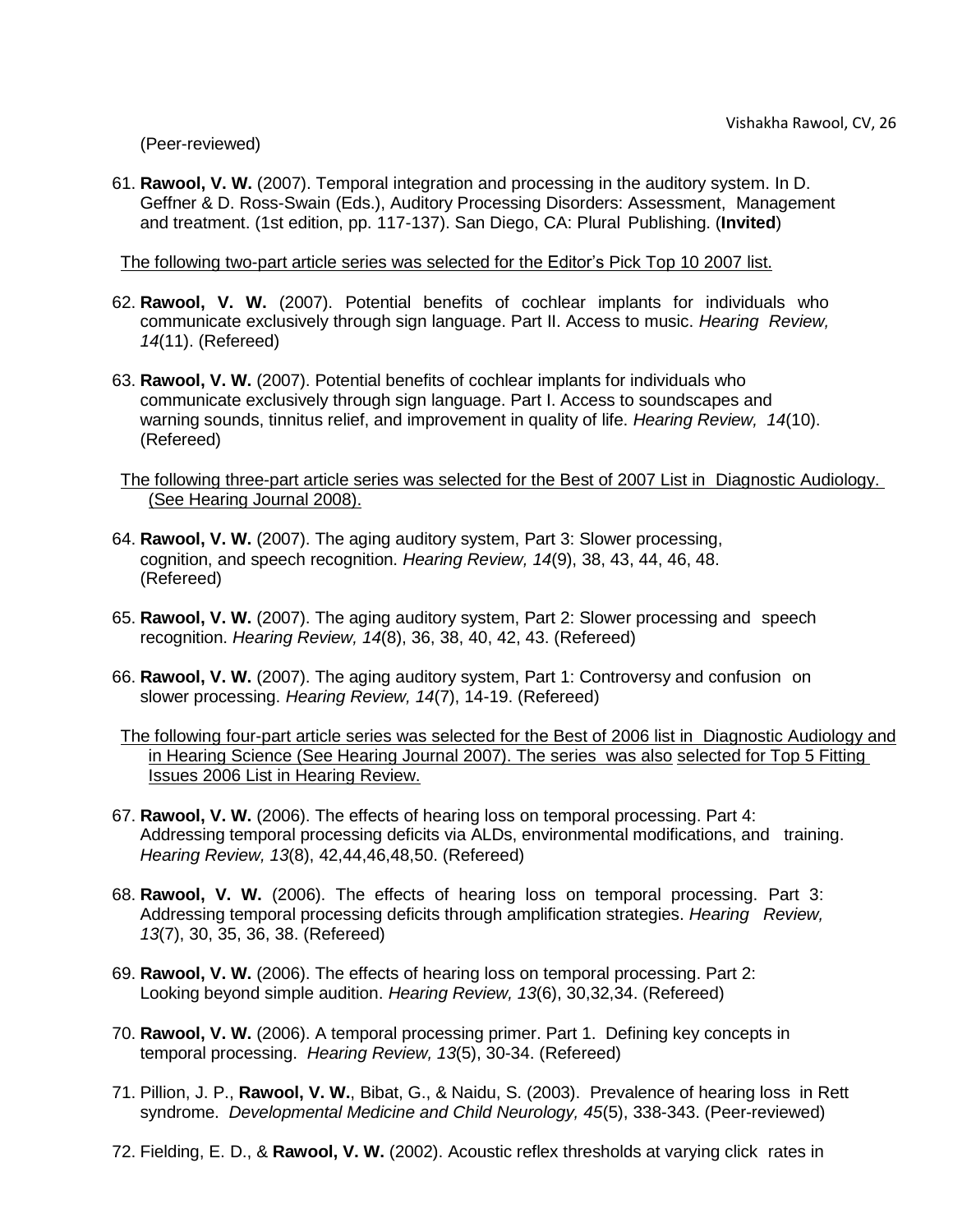children. *International Journal of Pediatric Otorhinolaryngology, 63*(3), 243- 252. (Peerreviewed)

- 73. **Rawool, V. W.** (2001). Can maximum comfortable loudness levels in hearing impaired listeners be predicted from ipsilateral acoustic reflex thresholds recorded with high frequency probes? *Scandinavian Audiology, 30*(2), 96-105. (Peer-reviewed)
- 74. Pillion, J. P., **Rawool, V. W.**, & Naidu, S. (2000). Auditory brainstem responses in Rett syndrome: effects of hyperventilation, seizures, and tympanometric variables. *Audiology, 39*(2), 80-87. (Peer-reviewed)
- 75. **Rawool, V. W.** (2000). Addressing the special needs of older adult clients: Recommendations and accommodations for making hearing services more accessible for everyone. *Hearing Review, 7*(10), 38, 40, 42, 43. (Refereed)
- 76. **Rawool, V. W.** (2000). Overcoming obstacles in the purchase and use of hearing aids. *Hearing Review, 7*(8), 46-50. (Refereed)
- 77. **Rawool, V.W.** (2000). A survey to help older clients accept hearing loss and hearing aids, Part 1. *Hearing Review, 7*(5), 34, 36, 40, 41. (Refereed)
- 78. **Rawool, V. W.** (1998). Effect of probe frequency and gender on the rate-induced facilitation of acoustic reflex thresholds. *Scandinavian Audiology, 27*(3):173-7. (Peerreviewed)
- 79. **Rawool, V. W.** (1998). Effect of probe frequency and gender on click-evoked ipsilateral acoustic reflex thresholds. *Acta Oto-Laryngologica, 118*(3), 307-312. (Peer-reviewed)
- 80. **Rawool, V. W.** (1998) Effects of click polarity on the brainstem auditory evoked potentials of older men. *Audiology, 37*(2), 100-108. (Peer-reviewed)
- 81. **Rawool, V. W.** (1998). Order effects in the measurement of auditory thresholds during bimodal divided attention. *Conference Proceedings of the 16th International Congress on Acoustics and 135th meeting of the Acoustical Society of America*. *The Journal of*

*the Acoustical Society of America, 103(5),* 3018.<http://dx.doi.org/10.1121/1.422513>

- 82. **Rawool, V. W.** (1998) Categorical loudness perception in normal and hearing impaired subjects. *Conference Proceedings of the 16th International Congress on Acoustics and 135th meeting of the Acoustical Society of America*. *The Journal of the Acoustical Society of America, 103(5),*2977 <http://dx.doi.org/10.1121/1.422421>
- 83. **Rawool, V. W.** (1998) Low frequency circuit noise in hearing aids. *Conference Proceedings of the 16th International Congress on Acoustics and 135th meeting of the Acoustical Society of America*. *The Journal of the Acoustical Society of America, 103(5),*  3004.<http://dx.doi.org/10.1121/1.421746>
- 84. **Rawool, V. W.** (1997). Improved intensity coding at faster click-rates within the acoustic reflex pathway. *Scandinavian Audiology, 26*(4), 207-210. (Peer-reviewed)
- 85. **Rawool, V. W.** (1996). Acoustic reflex monitoring during the presentation of 1000 clicks at high repetition rates. *Scandinavian Audiology, 25*(4), 239-245. (Peer-reviewed)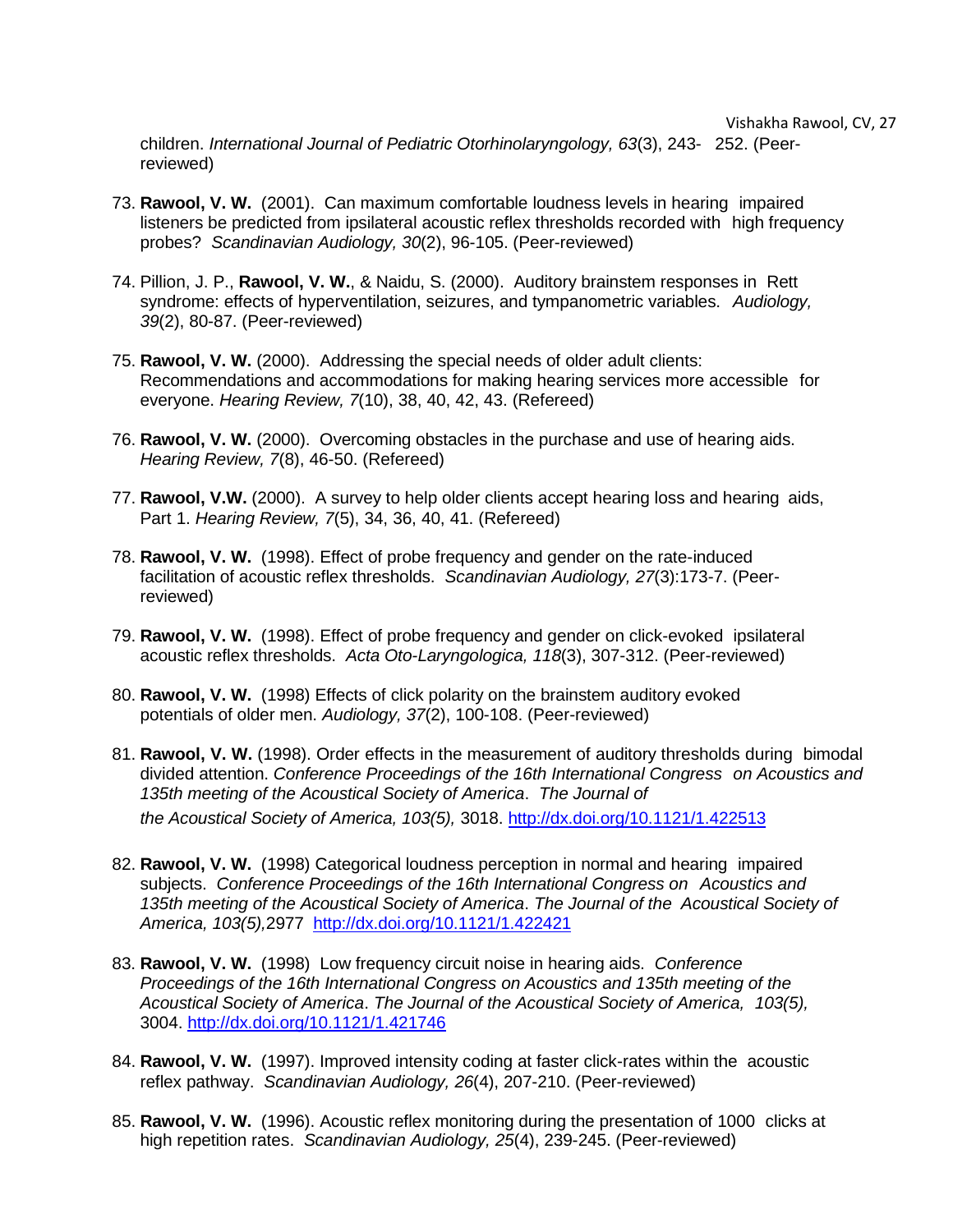- 86. **Rawool, V. W.** (1996). Click-rate induced facilitation of the acoustic reflex using constant number of pulses. *Audiology, 35*(4), 171-179. (Peer-reviewed)
- 87. **Rawool, V. W.** (1996). Effect of aging on the click-rate induced facilitation of the acoustic reflex thresholds. *The Journals of Gerontology. Series A, Biological Sciences And Medical Sciences, 51*(2), B124-131. (Peer-reviewed)
- 88. **Rawool, V. W.** (1995). Ipsilateral acoustic reflex thresholds at various click-rates in humans. *Scandinavian Audiology, 24*(3), 199-205. (Peer-reviewed)
- 89. **Rawool, V. W.**, & Ballachanda, B. B. (1990). Homo-and anti- phasic stimulation in ABR. *Scandinavian Audiology, 19*(1), 9-15. (Peer-reviewed)
- 90. **Rawool, V. W.** (1989). Speech recognition scores and ABR in cochlear impairment. *Scandinavian Audiology, 18*(2), 113-117. (Peer-reviewed)
- 91. **Rawool, V. W.**, Zerlin, S. (1988). Phase-intensity effects on the ABR. *Scandinavian Audiology, 17*(2), 117-123. (Peer-reviewed)
- 92. Jagdish, R. K., **Rawool, V. W.**, Nathani, M. R., & Kavrie, S. H. (1979). An experimental investigation of the speech reading ability among normal hearing students. *Hearing Aid Journal (India), 1*, 18-22. [DSH abstract no. 676 (1982). 22, 103].
- 93. Jagdish, R. K., **Rawool, V. W.**, Kavrie, S. H., & Nathani, M. N. (1977). Effects of clothing noise in hearing aid users on speech discrimination learning. *Hearing Aid Journal (India), 1*, 27-30. [DSH abstract no. 529 (1982). 22, 82].

## **Invited Presentations**

- <span id="page-27-0"></span>1. Rawool, V. W. (2019). Computerized auditory training for improving auditory processing skills. Part of ASHA Professional Development Series. April 15-17, 2019. Live webchat answers provided on April 16, 2019.
- 2. Rawool, V. W. (2018). Accurate Diagnosis of Auditory Processing Deficits in the Presence of Language-related Impairments. 2018 Convention of the *American Speech-Language-Hearing Association*. Nov 16, 2018. Boston, MA (Invited seminar, funded)
- 3. Rawool, V. W. (2018). Computerized auditory training for improving auditory processing skills. Part of *ASHA Professional Development Series*. Oct 10-12, 2018. Live webchat answers provided on Oct 19, 2018.
- 4. Rawool, V. W. (2018). Overview of Diagnosis and Management of Auditory Processing Deficits. *Mountain State Conference, West Virginia University National Student Speech Language Hearing Association (NSSLHA)*, (April 6, 2018, Morgantown, WV). Funded.
- 5. Rawool, V. W. (2016). Intervention for Auditory Processing Deficits. *2016 Speech-Language-Hearing Association of Virginia (SHAV) Time for Change Conference*. (Chantilly, VA, March 19, 2016). Funded.
- 6. Rawool, V. W. (2016). Role of Audiologists in Prevention of Hearing Loss. *Annual convention of the Indian Speech and Hearing Association (ISHACON2016).* (**Mumbai, India**, Feb 6, 2016). Funded through a **travel fellowship**.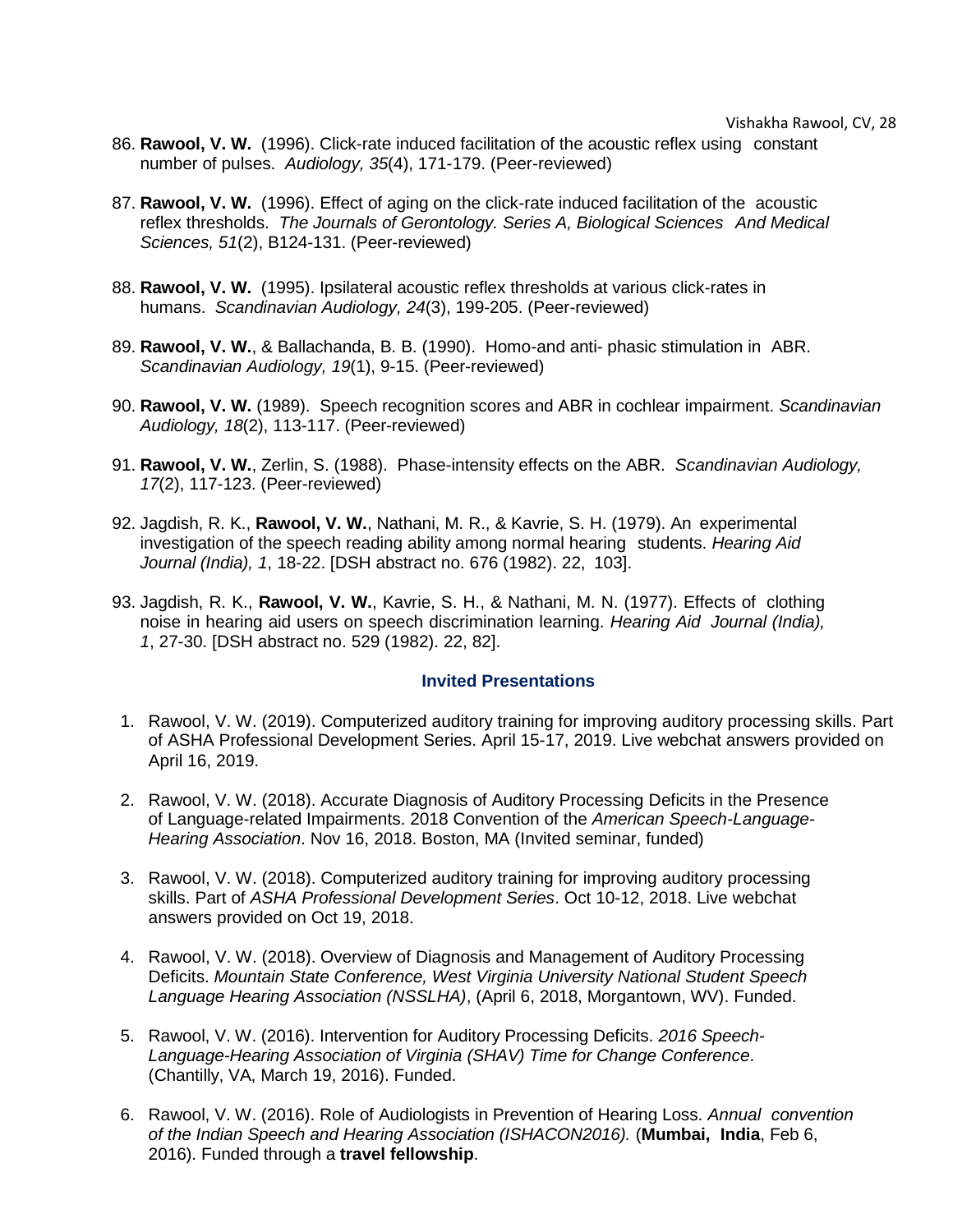- 7. Rawool, V. W. (2016). Intervention for Auditory Processing Disorders in Older Adults. *Preconvention Continuing Education Program (CEP) of the Indian Speech and Hearing Association (ISHA*). (**Mumbai, India**, Feb 4, 2016). Funded through a **travel fellowship**.
- 8. Rawool, V. W. (2016). Auditory Processing Deficits in Older Adults. *Pre-convention Continuing Education Program (CEP) of the Indian Speech and Hearing Association (ISHA)*, (**Mumbai, India**, Feb 4, 2016). Funded through a **travel fellowship**.
- 9. Rawool, V. W. (2016). Diagnosing and Addressing Auditory Processing Deficits in Children with Language Impairments. *Dr. S. R. Chandrasekhar Institute of Speech and Hearing.* (**Bengaluru, India**, January 28, 2016). Funded through a **travel fellowship**.
- 10. Rawool, V. W. (2016). Industrial Toxins and Hearing Loss. *Dr. S. R. Chandrasekhar Institute of Speech and Hearing.* (**Bengaluru, India**, January 27, 2016). Funded through a **travel fellowship**.
- 11. Rawool, V. W. (2015). Peripheral and Central Effects of Work-related Exposure to Ototoxins. *ENT/SAAA/SASLHA Congress, 51st congress* (**Durban, South Africa**, 31 October – 3 November). Funded
- *12.* Rawool, V. W. (2015). Overview of Diagnosis and Intervention Strategies for Auditory Processing Deficits and Future Trends. *ENT/SAAA/SASLHA Congress, 51st congress*. (**Durban, South Africa**, 31 October – 3 November). Funded.
- 13. Rawool, V. W. (2012). Conservation and Management of Hearing Loss in Musicians *Missouri Speech-Language-Hearing Association Pre-Convention Special*, 16. (Osage Beach, MO, April 13-15; 3 hour seminar). Funded.
- 14. Rawool, V. W. (2012). The Intricacies of Worker Compensation Claims for Hearing Loss and Tinnitus. *Missouri Speech-Language-Hearing Association*, *Pre-Convention Special*, 16. (Osage Beach, MO, April 13-15; 3-hour seminar). Funded.
- 15. Rawool, V. W. (2011). Effect of age on speech processing. *Department of Audiology & Speech Therapy, Topiwala National Medical College and B. Y. L. Nair Charitable Hospital*, **Mumbai, India**. 3-hour seminar.
- 16. Rawool, V. W. (2011). Potential Effects of Opiates and Noise on Hearing. *Department of Audiology & Speech Therapy, Topiwala National Medical College and B. Y. L. Nair Charitable Hospital*, **Mumbai, India**. 3-hour seminar.
- **17.** Rawool, V. W. (2008, May). Treatment protocols and outcome measures for adults with auditory processing disorders*.* Seminar presented at the annual convention of the *New Jersey Association of Hearing Health Professionals: Northeast Conference of Hearing Health Professions*, Mt. Laurel, NJ. **Funded.**
- **18.** Jones, S. M., Marks, R., Feeney, P., Rawool, V. W., Palmer, C. V., Kasewurm, G. A., Mormer, E. A; & Johnson, C. E. (2004, April). YOUR Clinical Research Study: From Soup to Nuts. Seminar presented at the *16th annual convention of the American Academy of Audiology*, Salt Lake City, UT. **Funded.**
- 19. Rawool, V. W. (2003, March). Overcoming the denial of hearing loss and hearing aids in the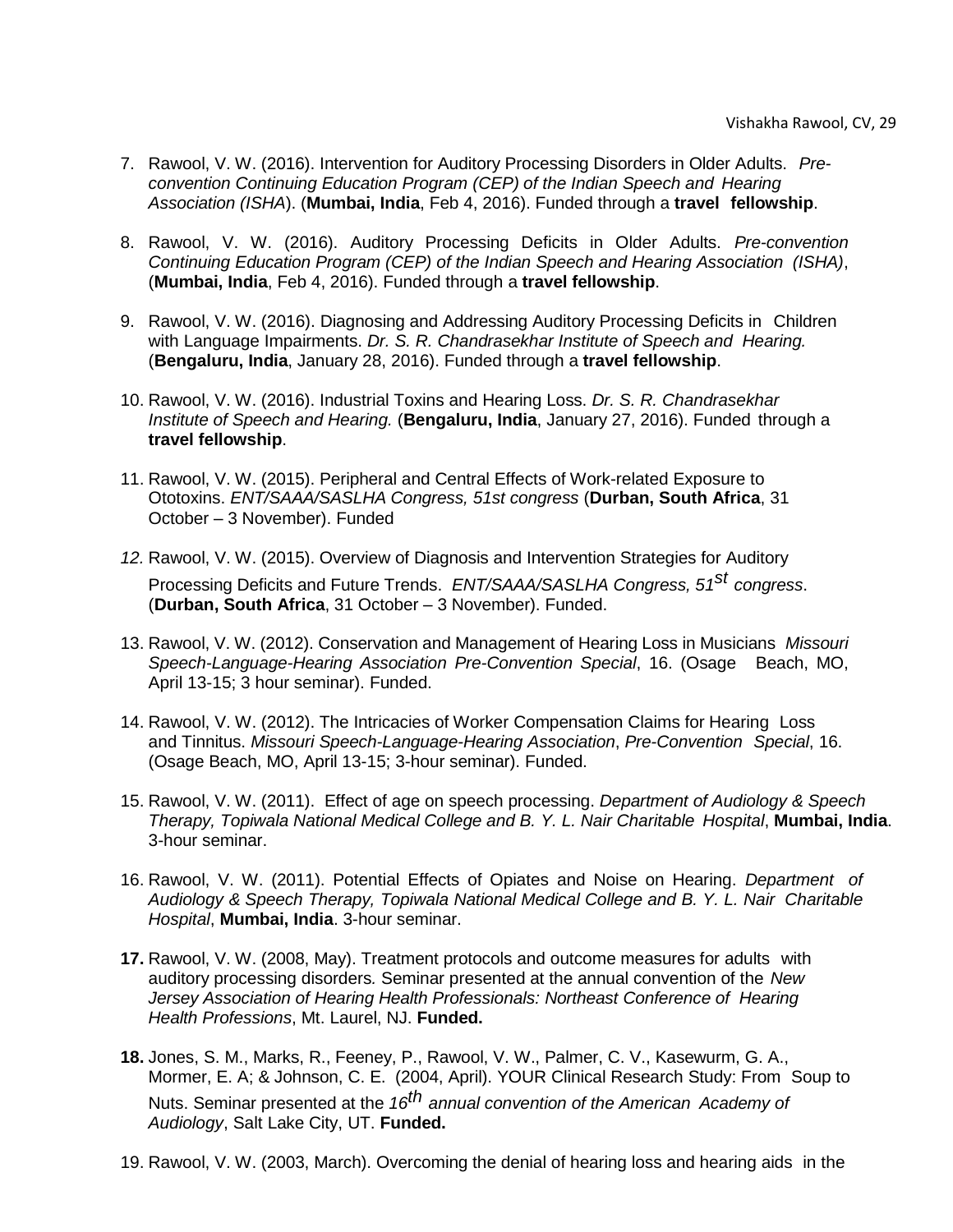older population. Seminar presented at the *4 th Annual SMS pathways to communication conference*, Springfield, MO.

- **20.** Rawool, V. W. (2002, April). Amplification strategies for infants. One part of the preconvention **workshop** on diagnosis & intervention for infants with hearing loss prior to the *14th annual convention of the American Academy of Audiology, Philadelphia, PA. American Academy of Audiology*. **Funded.**
- **21.** Ott, R., Abbott-Gabbard, S., & Rawool, V. W. (2001, October). Hands-on workshop on Prescriptive hearing aid. Protocols of amplification for infants. What Comes Next? Past of the 'Practical Workshop for Diagnosis & Intervention after Newborn Hearing Screening'. Organized by *American Academy of Audiology, Atlanta, GA*. **Funded.**
- 22. Rawool, V. W. (1994, May). Current advances in Audiology. *Topiwala National Medical College, University of Mumbai,* **Mumbai, India**.
- 23. Rawool, V. W. (1991, Spring). Overview of aural rehabilitation. Seminar at the annual convention of the *Bloomsburg University chapter of the National Student Speech, Hearing, Language Association*, Bloomsburg, PA.
- 24. Rawool, V. W. (1987, December). Electrophysiological techniques. Seminar presented at the *Association of physical, occupational, and speech therapists and audiologists (POSAT),* **Mumbai, India**.

# **Presentations/Published Abstracts (\* = Student)**

- <span id="page-29-0"></span>1. Rawool, V. (2021). Heart monitoring during remote collaborative communication under noisy, reverberant and delayed communication transmission conditions. *The Journal of the Acoustical Society of America, 150*(4), A358-A358. Seattle, Washington, Nov 29 to Dec 3. Poster. <https://asa.scitation.org/doi/10.1121/10.0008588>
- 2. Rawool, V. (2021). Eye-tracking during remote collaborative communication under noisy, reverberant and delayed communication transmission conditions. *The Journal of the Acoustical Society of America, 150*(4), A358-A358. Seattle, Washington, Nov 29 to Dec 3. Poster. <https://asa.scitation.org/doi/abs/10.1121/10.0008587>
- 3. Rawool, V. (2021). Perceived effects of communication transmission delays during remote collaboration under noisy and reverberant settings on communication, team and task performance, and well-being. *The Journal of the Acoustical Society of America*, *150*(4), A275-A275. Seattle, Washington, Seattle, Washington, Nov 29 to Dec 3. Poster. <https://doi.org/10.1121/10.0008280>
- 4. Rawool, V. (2021). Recommendations for improving communication while performing tasks under noisy, reverberant and delayed communication transmission conditions. *The Journal of the Acoustical Society of America*, *150*(4), A275-A275. Seattle, Washington, Nov 29 to Dec 3. Poster. <https://doi.org/10.1121/10.0008279>
- 5. Rawool, V. W. & Campbell, C.\* (2021). Correlation between Binaural Summation Measured via Acoustic Reflex Thresholds and Psychoacoustic Masking Level Difference. Annual convention of the American Speech Language Hearing Association (ASHA) (Washington, DC. Nov 15-22, 2021). Technical Research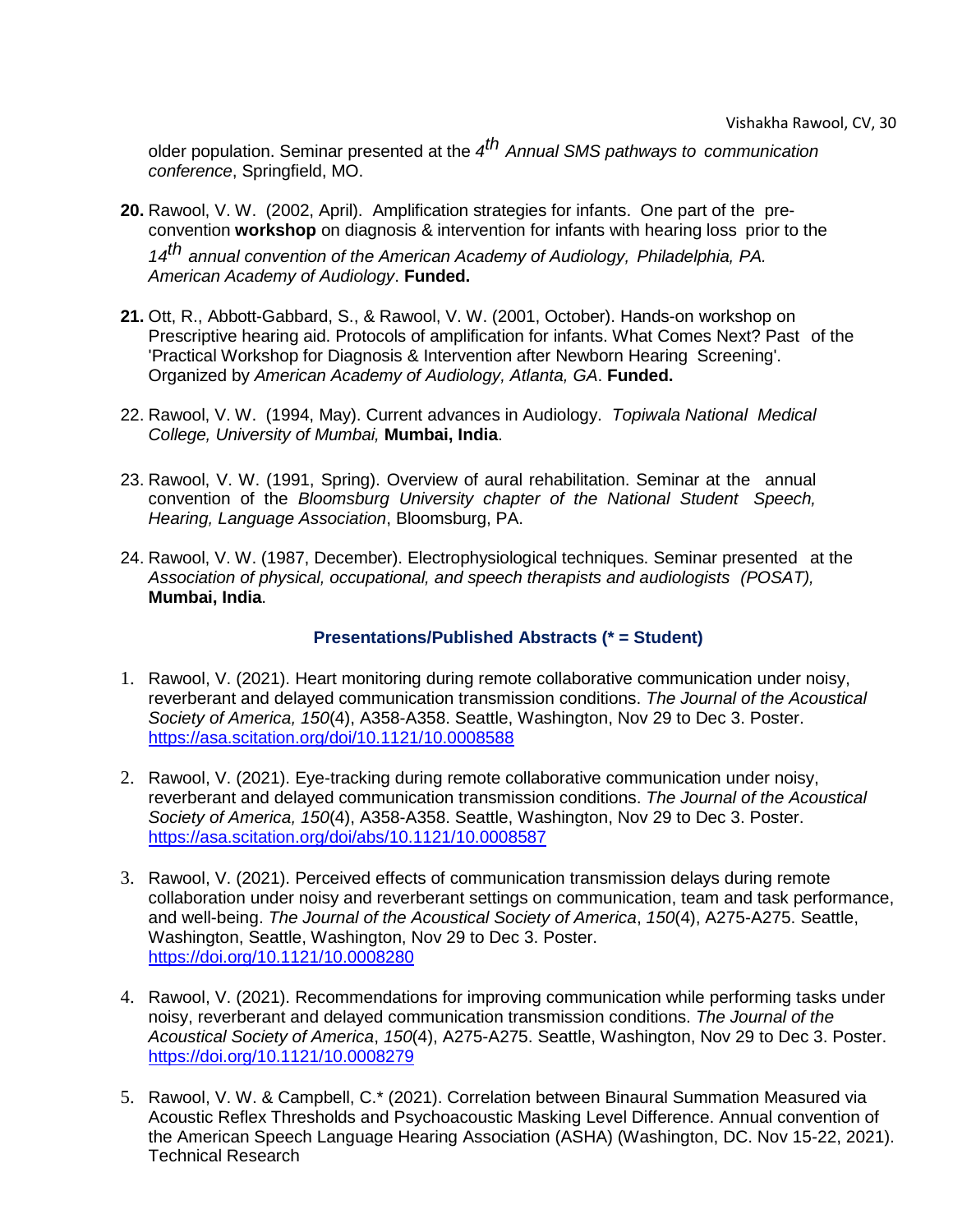- 6. Rawool, V., Reyes, M.\*, Cochran, A.\*, & Passmore, M.\* (2021). Barriers to Bilingualism in a Child with Autism Spectrum Disorder. ASHA Schools Connect 2021, July 14-26, 2021. (Held virtually due to COVID-19)
- 7. Rawool, V. & Bunag R.\* (2021). Influence of Earplugs on the Loudness and Dynamic Range of Music played by Caucasian and Filipino musicians. Annual convention of the National Hearing Conservation Association Feb 2021. (Held virtually due to COVID-19).
- 8. Rawool, V., & Bunag, R.\* (2020). Comparison of two types of earplugs by musicians. *The Journal of the Acoustical Society of America*, *148*(4), 2531-2531. (Feb 8, 2021; Held virtually due to COVID-19).
- 9. Rawool, V., & Campbell, C.\* (2020). Word recognition in noise and extended high frequency auditory thresholds. *The Journal of the Acoustical Society of America*, *148*(4), 2464-2464. (Feb 7, 2021; Held virtually due to COVID-19).
- 10. Rawool, V. W., Reyes, M.\*, Cochran, A.\*, & Passmore, M.\* (2020). Environmental Barriers and Risk Factors to Bilingualism in a Child with Autism Spectrum Disorder. Fall Institute. Annual Convention, Department of Communication Sciences & Disorders at the University of Mississippi. (Held virtually due to COVID-19).
- 11. Dacus, M. C.\* & Rawool, V. W. (2020). Audibility and Acceptability of an Over the Counter Aid. Annual convention of the American Auditory Society. (Scottsdale, AZ, March 5-6). Poster.
- 12. Rawool, V. W. (2019). Auditory Processing Deficits in Middle-Aged Adults. UM Research Day. April 29, 2019. <https://egrove.olemiss.edu/researchday/2019/talks/29>
- 13. Rawool, V. W. & Campbell, C.\* (2019). Correlation Between Words-in-Noise Scores & the Rate-Induced-Facilitation of Acoustic Reflex Thresholds. Annual Convention of the American Speech-Language-Hearing Association. (Orlando, FL, Nov. 21, 2019). Poster.
- 14. Rawool, V. W. & Bunag, R.\* (2018). Effect of Two Types of Earplugs on Music Played by Caucasian and Filipino Musicians. Annual Convention of American Academy of Audiology. (Nashville, TN, April 20, 2018). Poster
- 15. Campbell, C.\* & Rawool, V. W. (2018). Personalized Hearing Health Care: Do My Earmuffs Protect My Hearing. Annual Convention of American Academy of Audiology. (Nashville, TN, April 19, 2018). Poster
- 16. Rawool, V. W. (2018). Case-series with Syndromes Involving Hearing and Feeding/swallowing Disorders. Academy Research Conference (ARC) of the American Academy of Audiology on Genetics and Hearing Loss. (Nashville, TN, April 18, 2018). Poster.
- 17. Rawool, V. W. (2018). Do Earplugs Alter the Intensity or Dynamic Range of Music? 2018 Scientific and Technology Meeting of the American Auditory Society. (Scottsdale, AZ, March 3, 2018). (Podium).
- 18. Rawool, V. W. (2017). How Can Auditory Processing Deficits Lead to Working Memory Deficiencies? Annual Convention of the American Speech-Language-Hearing Association. (Los Angeles, CA, Nov 10, 2017). (30-minute Podium Presentation)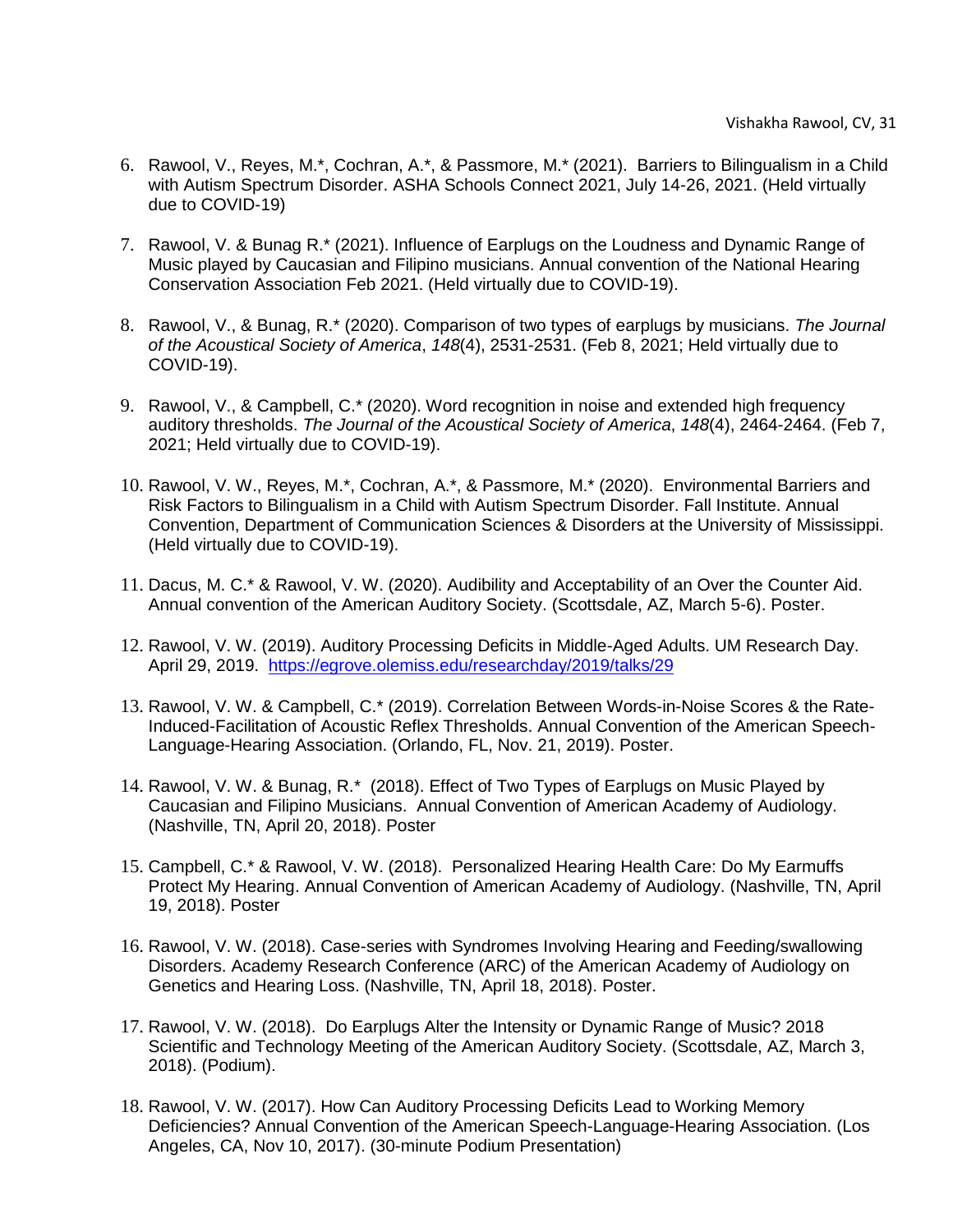- 19. Rawool, V. W. (2017). Listening Skills in Children with Reading Deficits. Annual Convention of the American Speech-Language-Hearing Association. (Los Angeles, CA, Nov 10, 2017). (Poster)
- 20. Rawool, V. W. (2017). Diagnosing an Auditory Processing Deficit in a Girl with an Autism Spectrum Disorder. Annual Convention of the American Speech-Language-Hearing Association. (Los Angeles, CA, Nov 11, 2017). (Poster)
- 21. Rawool, V. W. (2017). Comparison of Hearing Issues in children with and without Feeding and Swallowing Disorders. AudiologyNow! (Indianapolis, IN, April 7, 2017). Poster presentation.
- 22. Wallace, T. & Rawool, V. W. (2017). A Complicated Picture of Opiate-Induced Hearing Impairment. AudiologyNow! (Indianapolis, IN, April 6, 2017). Poster presentation, collaborating author.
- 23. Rawool, V. W. (2017). Diagnosing auditory processing deficits in the presence of attention deficits. AudiologyNow! (Indianapolis, IN, April 6, 2017). **Podium** presentation.
- 24. Rawool, V. W. (2017). Effect of Age-related Hearing Loss on the Rate-induced Facilitation of Acoustic Reflex Thresholds. AudiologyNow! (Indianapolis, IN, April 6, 2017). Poster presentation.
- 25. Rawool, V. W. (2017). Role of Objective Measures in Diagnosing Auditory Processing Deficits. AudiologyNow! (Indianapolis, IN, April 5, 2017). **Podium** presentation.
- 26. Rawool, V. W. (2017). Comparison of Hearing Issues in children with and without Feeding and Swallowing Disorders. Academy Research Conference (ARC) on Pediatric Assessment and Rehabilitation. (Indianapolis, IN, April 5, 2017). Poster presentation.
- 27. Rawool, V. W. (2017). Can sound beams improve TV listening with asymmetric hearing? Annual convention of the American Auditory Society. (Scottsdale, AZ, March 4, 2017). **Podium** presentation.
- 28. Rawool, V. W. (2017). An objective measure for assessing binaural summation. Annual convention of the National Hearing Conservation Association. (San Antonio, TX, Feb 24, 2017). **Podium** presentation.
- 29. Halbritter R.\* & Rawool, V. W. (2016). Effect of Seven Hours of Training on a Girl with Auditory Processing and Anxiety Issues. Annual convention of the American Academy of Audiology. (Phoenix, AZ, April 15, 2016). Poster presentation.
- 30. Rawool, V. W. (2016). Weak, Moderate, or Strong Effects of Contralateral Noise on Spontaneous Emissions. Annual convention of the American Academy of Audiology. (Phoenix, AZ, April 14, 2016). Poster presentation.
- 31. Rawool, V. W. (2016). Future Trends in Objective Evaluation of Auditory Processing of Speech Stimuli. Annual convention of the American Academy of Audiology. (Phoenix, AZ, April 14, 2016). **Podium** presentation.
- 32. Halbritter R.\* & Rawool, V. W. (2016). Effect of Seven Hours of Training on a Girl with Auditory Processing and Anxiety Issues. Academy Research Conference (ARC) 2016: CAPD Evaluation and Treatment. (Phoenix, AZ, April 13, 2016).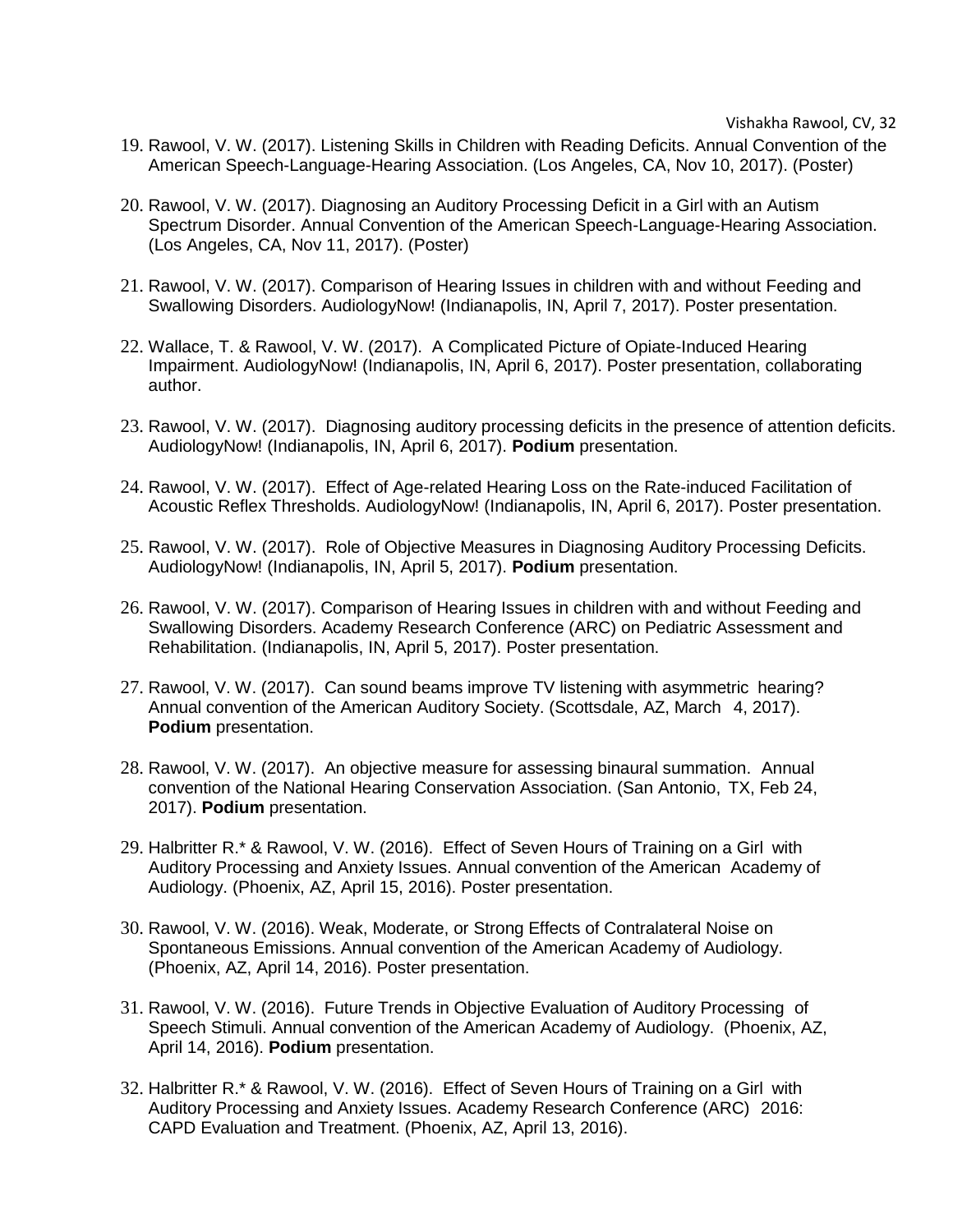- 33. Rawool, V. W. (2016). Potential Applications of Sound-Beam Technology to Hearing Conservation. Annual convention of the National Hearing Conservation Association. (San Diego, CA, Feb 19, 2016). **Podium** presentation.
- 34. Rawool, V. W. (2015). Future Trends in Objective Evaluation of Speech Recognition Ability [Abstract]. National Hearing Conservation Association Spectrum 3, Supplement 1, 46. (New Orleans, LA; February 20, 2015). **Podium** presentation
- 35. Rawool, V. W. (2015). Peripheral and Central Auditory Results of a Patient Exposed to Multiple Ototoxins. [Abstract]. American Academy of Audiology Program. Audiology Now! (San Antonio, TX; March 2015). Poster presentation
- 36. Parrill, M. (student) & Rawool, V. W. (mentor and collaborator) (2015). Gender and ear effects on binaural summation measured with acoustic reflex thresholds [Abstract]. American Academy of Audiology Program Now! Audiology Now! (San Antonio, TX, March 2015). Poster presentation. (Project mentor and collaborator: Rawool)
- 37. Powell, M. (student) & Rawool, V. W. (mentor and collaborator) (2015). Binaural Processing Deficit in a Child with Language Delay and Phonological Deficits [Abstract]. American Academy of Audiology Program Now! Audiology Now! (San Antonio, TX, March 2015). Poster.
- 38. Rawool, V. W. (2014). Non-work causes of hearing loss in noise-exposed workers [Abstract]. National Hearing Conservation Association Spectrum 3, Supplement 1, 46. (Los Vegas, NV; March 15, 2014). **Podium** presentation.
- 39. Rawool, V. W. (2014). Objective evaluation of binaural summation in auditory pathways using acoustic reflex [Abstract]. American Academy of Audiology Program Now! Audiology Now!, 182. (Orlando, FL; March 28, 2014). Poster
- 40. Szepelak, R. (student) & Rawool, V. W. (mentor and collaborator) (2014). Diagnoses of auditory processing deficits in the presence of ADHD [Abstract]. American Academy of Audiology Program Now! Audiology Now!, 166. (Orlando, FL; March 27, 2014). Poster
- 41. Rawool, V. W. (2014). Auditory processing test battery for workers exposed to ototoxins [Abstract]. Central Auditory Processing Disorder (CAPD) Global Conference: Clinical Populations with CAPD: What We Know and What Lies Ahead, CAPD06. (Orlando, FL; March 29, 2014). Poster
- 42. Rawool, V. W. (2013). Recommended auditory processing test battery for workers exposed to ototoxins [Abstract]. American Academy of Audiology Program Now! Audiology Now!, 126. Podium
- 43. Rawool, V. W. (2013). Recommended auditory processing test battery for workers with occupational exposures to ototoxins [Abstract]. National Hearing Conservation Association Spectrum, 30, Conference Supplement, 43. Podium
- 44. Rawool, V. W. (2012). The Intricacies of Worker Compensation Claims for Hearing Loss and Tinnitus [Abstract]. American Academy of Audiology Program Now! Audiology Now!, 119. **Podium**
- 45. Rawool, V. W. (2012). Need for special support for workers with hearing loss in noisy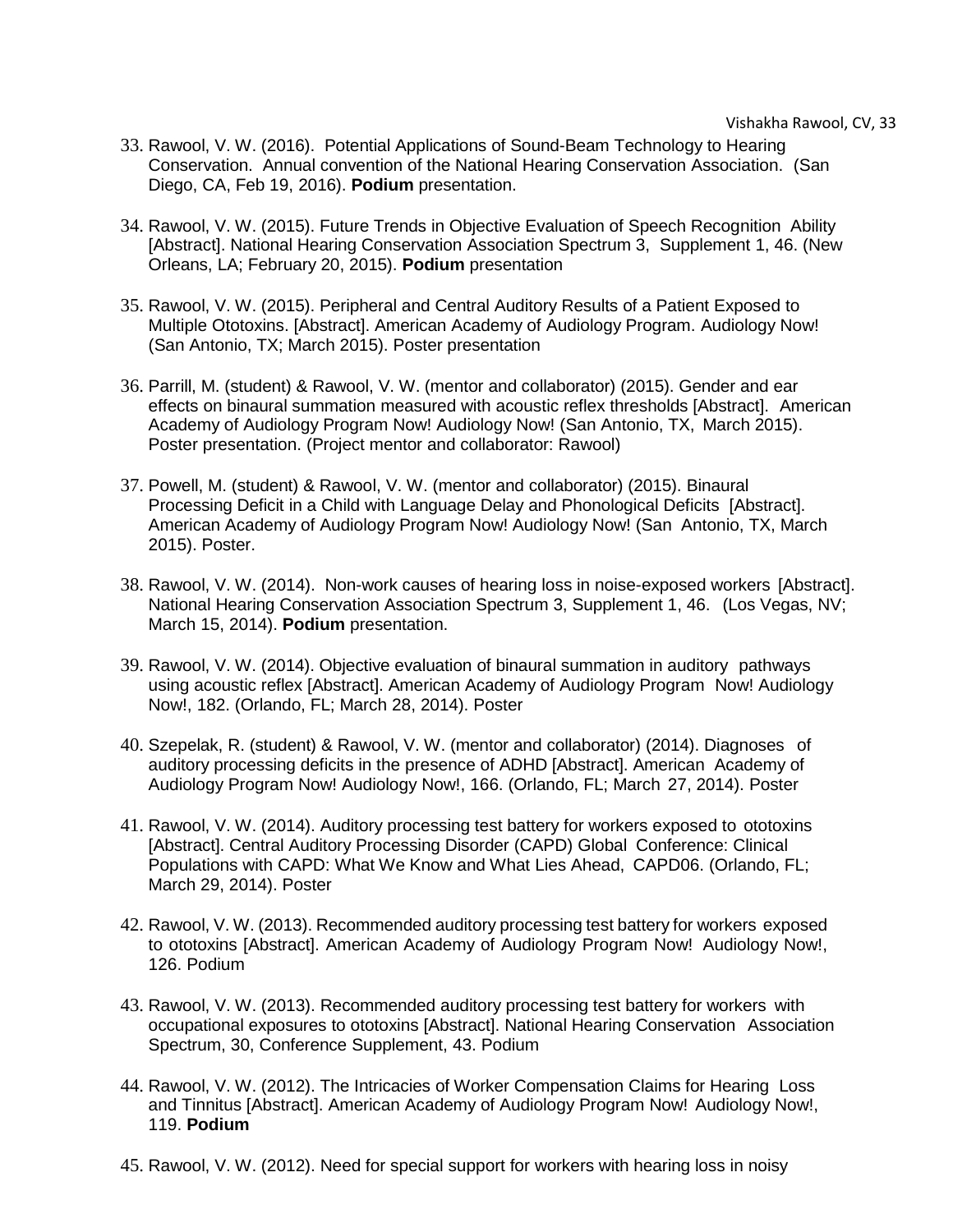occupations [Abstract]. National Hearing Conservation Association Spectrum, 29, Conference Supplement, 34. **Podium.**

- 46. Rawool, V. W. (2011). Hearing Conservation for Musicians [Abstract]. American Speech-Language-Hearing Association (ASHA) Convention Program Book, 94 (Seminar).
- 47. Rawool, V. W. (2011). Management of Hearing Loss in Musicians [Abstract]. American Speech-Language-Hearing Association (ASHA) Convention Program Book, 124 (Seminar).
- 48. Rawool, V. W. (2011). Potential Benefit of 12 kHz during Monitoring Audiometry [Abstract]. American Academy of Audiology Program Now! Audiology Now!, 130. Poster.
- 49. Rawool, V. W. (2011). Tumor in the Presence of Occupational Noise & Ear Infections [Abstract]. American Academy of Audiology Program Now! Audiology Now!, 123. Poster.
- 50. Rawool, V. W. (2011). Changes in Untreatable SSHL associated with Acupuncture [Abstract]. American Academy of Audiology Program Now! Audiology Now!, 124. Poster.
- 51. Rawool, V. W. (2011). Debilitating Tinnitus Triggered by a Single Noise Exposure Incidence [Abstract]. Abstracts of the 34<sup>th</sup> annual meeting of the Association for Research in Otolaryngology, 77. Poster.
- 52. Rawool, V. W., Davis J. (2011). Unilateral Threshold Shift and Asymmetric HPD Attenuation [Abstract]. National Hearing Conservation Association (NHCA) Spectrum, 28, Convention Supplement, 46. Podium.
- 53. Rawool V. W., Dluhy, C. (2010). Can Opiates and Noise Interact in Increasing Hearing Loss? [Abstract]. American Academy of Audiology, Program Now! AudiologyNOW! 118. Poster.
- 54. Rawool, V. W. (2010). Debilitating Tinnitus Triggered by a Single Noise Exposure Incidence [Abstract]. American Academy of Audiology, Program Now! AudiologyNOW! 139. Poster.
- 55. Rawool, V. W., Davis, J. (2010). Unilateral Threshold Shift and Asymmetric HPD Attenuation [Abstract]. American Academy of Audiology Program Now! AudiologyNOW! 138. Poster.
- 56. Rawool, V. W. (2010). Learning Effect In The Ability To Detect Signals During Work [Abstract]. American Academy of Audiology Program Now! AudiologyNOW! 145. Poster.
- 57. Rawool V. W., Dluhy, C. (2010, February). Auditory sensitivity in individuals with opiate abuse and noise exposure [Abstract]. National Hearing Conservation Association (NHCA) 27, Supplement 1, 37. Poster.
- 58. Rawool, V. W. (2010). Auditory thresholds in quiet and background noise during visuo-spatial task [Abstract]. Abstracts of the Thirty third Annual Midwinter Research Meeting of the Association for Research in Otolaryngology, 150. Poster.
- 59. Rawool, V. W. (2009) Audiological findings in feeding and swallowing disorders [Abstract]. American Academy of Audiology Program Now! AudiologyNOW! Poster.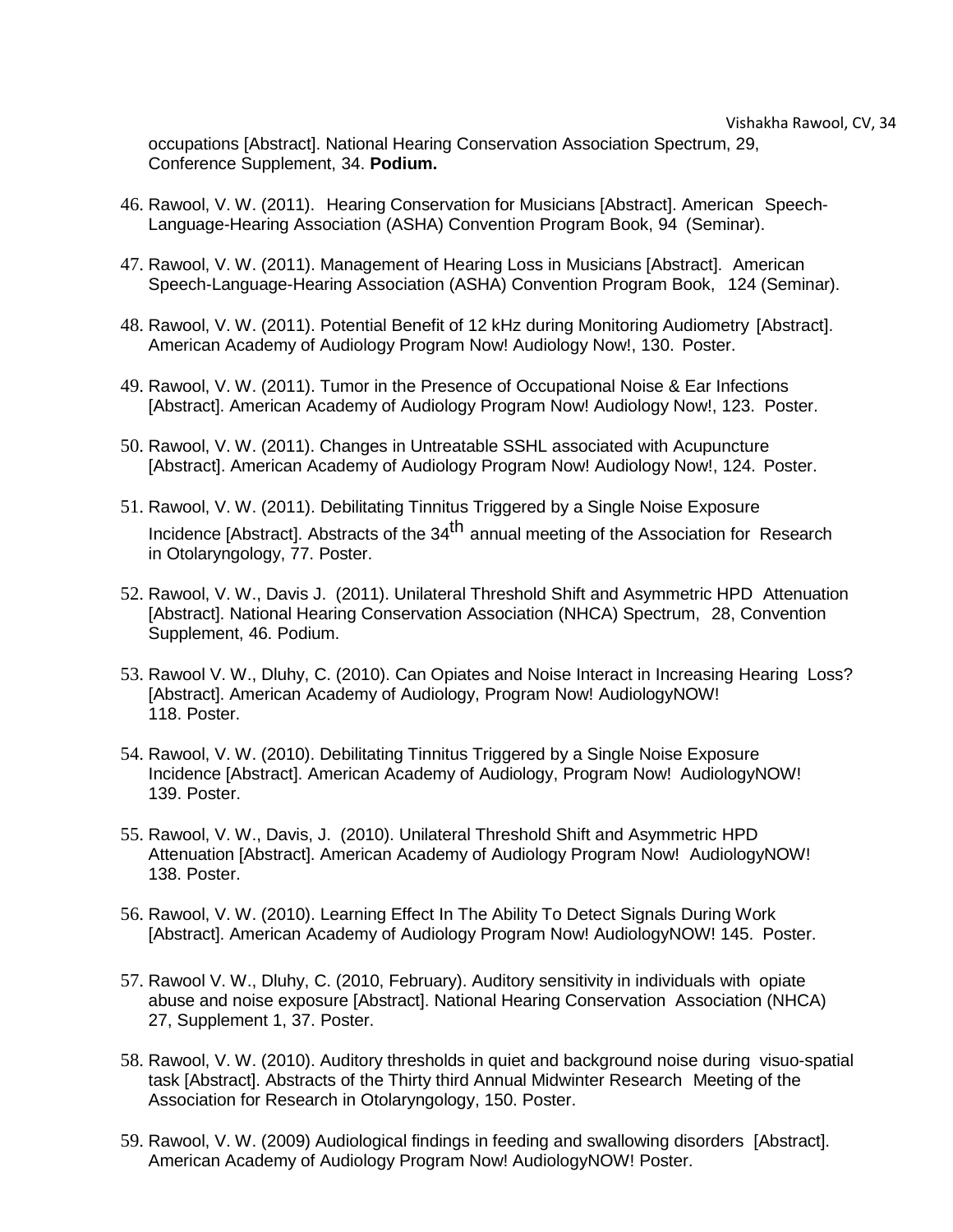- 60. Rawool, V. W. (2009) Awareness of hearing loss among socially active older adults [Abstract]. American Academy of Audiology Program Now! AudiologyNOW! Poster.
- 61. Rawool, V. W. (2009) Lost in the Maze of Special Services: Invisible Hearing Loss [Abstract]. American Academy of Audiology Program Now! AudiologyNOW! Poster.
- 62. Rawool, V. W. & Colligon-Wayne, L. A. (2009). Hearing Health Beliefs and Styles of Young College Students [Abstracts]. American Academy of Audiology Program Now! AudiologyNOW! Podium.
- 63. Rawool, V. W. & Colligon-Wayne, L. A. (2009). Auditory Health Beliefs of Young Adults in the Context of the Health Belief Model [Abstract]. Abstracts of the 32<sup>nd</sup> Midwinter Research Meeting of the Association for Research in Otolaryngology, 170. Poster.
- 64. Rawool, V. W. (2008, April). Slower processing, speech recognition and cognition in aging. Annual convention of the American Academy of Audiology: AudiologyNOW 2008!, Charlotte, NC. Seminar.
- 65. Rawool, V. W. (2008, February). Auditory screenings in children with feeding and swallowing disorders [Abstract]. Abstracts of the 31st Midwinter Research Meeting of the Association for Research in Otolaryngology, 136. Poster.
- 66. Rawool V. W. (2007, December). Critical need for hearing aid follow-up in children with multiple disabilities. 4 th **International conference**: A Sound Foundation through Early Amplification, Chicago, IL. Poster.
- 67. Rawool, V. W. (2007). Middle ear resonance, static admittance and TW in arthritis [Abstract]. American Academy of Audiology, AudiologyNow!, 102. Poster.
- 68. Rawool, V. W., & Harrington, B. (2007, February). Audiometric and tympanometric abnormalities in osteoarthritis [Abstract]. Abstracts of the 30<sup>th</sup> Midwinter Research Meeting of the Association for Research in Otolaryngology, 50. Poster.
- 69. Rawool, V. W. (2006, November). Measurement of Auditory Temporal Processing Abilities. Annual Convention of the American Speech-Language-Hearing Association, Miami, FL. Seminar.
- 70. Rawool, V. W., & Colligan, L. (2006). Auditory Thresholds among Self-Reported Noise-Exposed and Non-Noise Exposed Freshman [Abstract]. Abstracts of the 29<sup>th</sup> Midwinter Research Meeting of the Association for Research in Otolaryngology, 13. Poster.
- 71. Rawool, V. W., & Kiehl, J. (2005). Long-term and short-term effects of informational counseling on acceptance of hearing loss [Abstract]. Abstracts of the 28<sup>th</sup> Midwinter Research Meeting of the Association for Research in Otolaryngology, 62-63. Poster.
- 72. Rawool, V. W., & Kiehl, J. (2005, October). Perception of people mumbling is associated with greater awareness of hearing loss. Aging and speech communication: An **international** and interdisciplinary research conference. Bloomington, IN. Poster.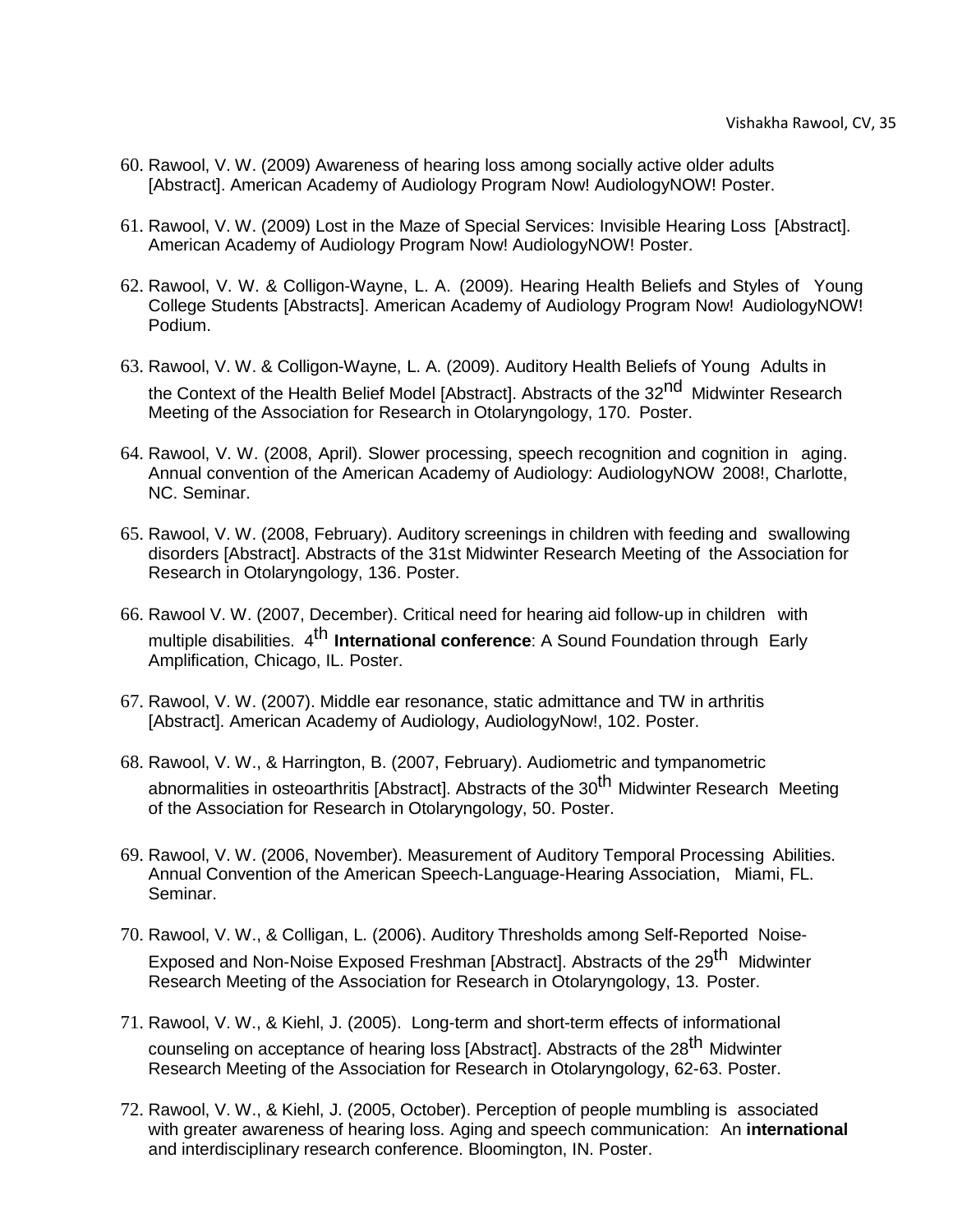- 73. Rawool, V. W., & Brouse, M. (2004, April). Effect of contralateral noise on middle latency response. 16<sup>th</sup> annual convention of the American Academy of Audiology, Salt Lake City, UT. Podium.
- 74. Rawool, V. W., & Brouse, M. (2004). Effect of contralateral noise on the middle latency response. Abstracts of the 26<sup>th</sup> Midwinter Research Meeting of the Association for Research in Otolaryngology, 27, 293. Poster.
- 75. Rawool, V. W., & Kiehl, J. (2004, September). Self-perception and reality of hearing status. XXVIIth **International** Congress of Audiology, Phoenix, AZ. Podium.
- 76. Rawool, V. W., & Box, J. (2004, April). Rehabilitation strategies for newborns with unilateral hearing loss. 16<sup>th</sup> annual convention of the American Academy of Audiology, Salt Lake City, UT. Seminar.
- 77. Rawool, V. W., & Bhandarkar, A. (2003, April). Effect of Black Tea on Acoustic Reflex Thresholds. 15<sup>th</sup> annual convention of the American Academy of Audiology, San Antonio, TX. Podium.
- 78. Rawool, V. W., & Bhandarkar, A. (2003, February) Effect of Tea on Acoustic Reflex Thresholds. 25<sup>th</sup> Midwinter Research Meeting of the Association for Research in Otolaryngology, Daytona Beach, FL. Poster.
- 79. Rawool, V.W., & Fielding, E. D. (2002, April). Acoustic Reflex at Varying Click Rates in Children. 14<sup>th</sup> annual convention of the American Academy of Audiology, Philadelphia, PA. Poster.
- 80. Rawool, V. W., & Roy, C. J. (2002, February). Auditory sensitivity in individuals with history of noise exposure and opiate abuse. 24<sup>th</sup> Midwinter Research Meeting of the Association for Research in Otolaryngology, St. Petersburg Beach, FL. Poster.
- 81. Fielding, E., & Rawool, V. W. (2001, February). Click-rate induced improvement of ipsilateral acoustic reflex thresholds in children. 23rd Midwinter Research Meeting of the Association for Research in Otolaryngology, St. Petersburg Beach, FL. Poster.
- 82. Rawool, V. W. (2001, March). Effects of filtering on the perception of syllables in noise. Annual convention of the American Auditory Society, Scottsdale, AZ. Podium.
- 83. Rawool, V. W. (2001, March). Efferent effects on the click-rate induced facilitation of the acoustic reflex. Annual convention of the American Auditory Society, Scottsdale, AZ. Podium.
- 84. Rawool, V. W. (2000, February). Comfortable loudness levels can be predicted from acoustic reflex thresholds measured with high frequency probe tones. 22nd Midwinter Research Meeting of the Association for Research in Otolaryngology, St. Petersburg Beach, FL. Poster.
- 85. Rawool, V. W. (2000, March) Hearing aid fittings for older adults: Challenges and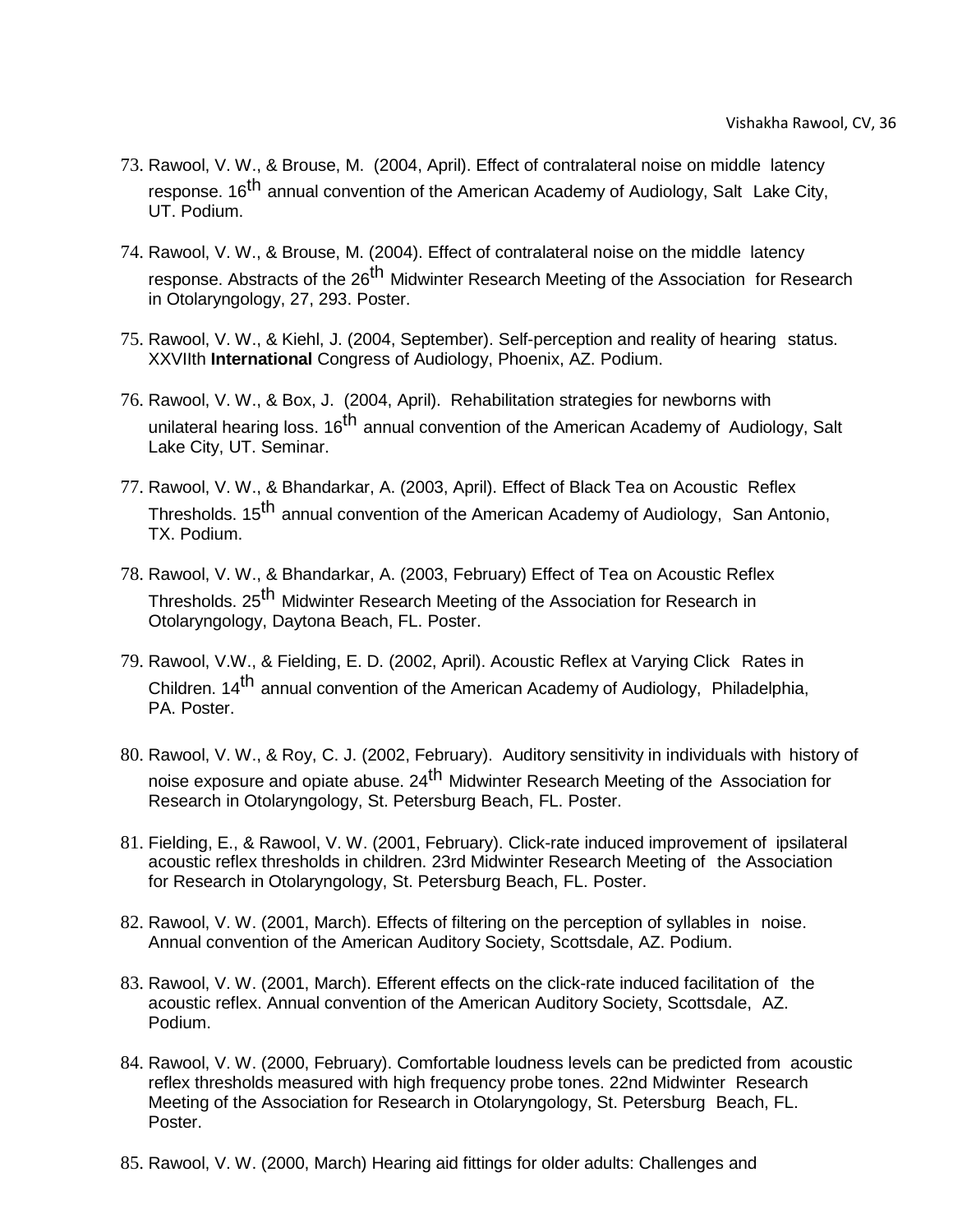solutions. Annual convention of the American Academy of Audiology, Chicago, IL. American Academy of Audiology. Seminar.

- 86. Rawool, V. W. (1999, February). Suppression of the click-rate induced facilitation of acoustic reflex thresholds due to contralateral stimuli. 21st Midwinter Research Meeting of the Association for Research in Otolaryngology, St. Petersburg Beach, FL. Poster.
- 87. Pillion, J. P., Rawool, V. W., & Naidu, S. (1998, February). The effects of hyperventilation, seizures, and tympanometric abnormalities on auditory brainstem responses in Rett syndrome. 21st Midwinter Research Meeting of the Association for Research in Otolaryngology, St. Petersburg Beach, FL. Poster.
- 88. Rawool, V. W. (1998, November). Suppression of click-rate induced facilitation of acoustic reflex thresholds. Annual convention of the American Speech Language & Hearing Association, San Antonio, TX. Podium.
- 89. Rawool, V. W. (1998, April). Click-evoked acoustic reflex thresholds: Ipsilateral and contralateral activation. Annual convention of the American Auditory Society. Los Angles, CA. Podium.
- 90. Rawool, V. W. (1998, April). Loudness growth in older (70+ years) hearing impaired individuals. Annual convention of the American Auditory Society, Los Angles, CA. Podium.
- 91. Rawool, V. W., & Pillion, J. (1998, February). Effect of age on the perception of `very soft' sounds. 21st Midwinter Research Meeting of the Association for Research in Otolaryngology, St. Petersburg Beach, Florida. Podium.
- 92. Rawool, V. W. (1998, March). Auditory measurements in the 90s: SPL calibration in the Auricle. Keystar 18:8. Annual convention of the Pennsylvania Speech, Hearing & Language Association (PSHA), Philadelphia, PA. Seminar.
- 93. Rawool, V. W. (1998, March). Audioscan: A comprehensive hearing aid fitting tool. Keystar 18:8. Annual convention of the Pennsylvania Speech, Hearing & Language Association (PSHA), Philadelphia, PA. Seminar.
- 94. Pillion, J., Rawool, V. W., & Naidu, S. (1997, November). Audiological findings in Rett Syndrome. ASHA Leader, 2 (15), 92. Annual convention of the American Speech-Language-Hearing Association, Boston, MA. Poster. (Presented by Pillion).
- 95. Rawool, V. W. (1997, September). Is prediction of minimum necessary input and maximum permissible output levels possible based on thresholds using SPLs calibrated for individual ears? Hearing Aid Research and Development Conference, National Institutes of Health, Bethesda, MD. Poster.
- 96. Rawool, V. W. (1997). The effect of probe frequency on ipsilateral acoustic reflex thresholds [Abstract]. *The Journal of the Acoustical Society of America 101*, 5.2, 3124. <http://dx.doi.org/10.1121/1.418981> Poster.
- 97. Rawool, V. W. (1997, February). Effect of age-related hearing impairment on the click-rate induced facilitation of the acoustic reflex thresholds. 20th Midwinter Research Meeting of the Association for Research in Otolaryngology, St. Petersburg Beach, FL. Poster.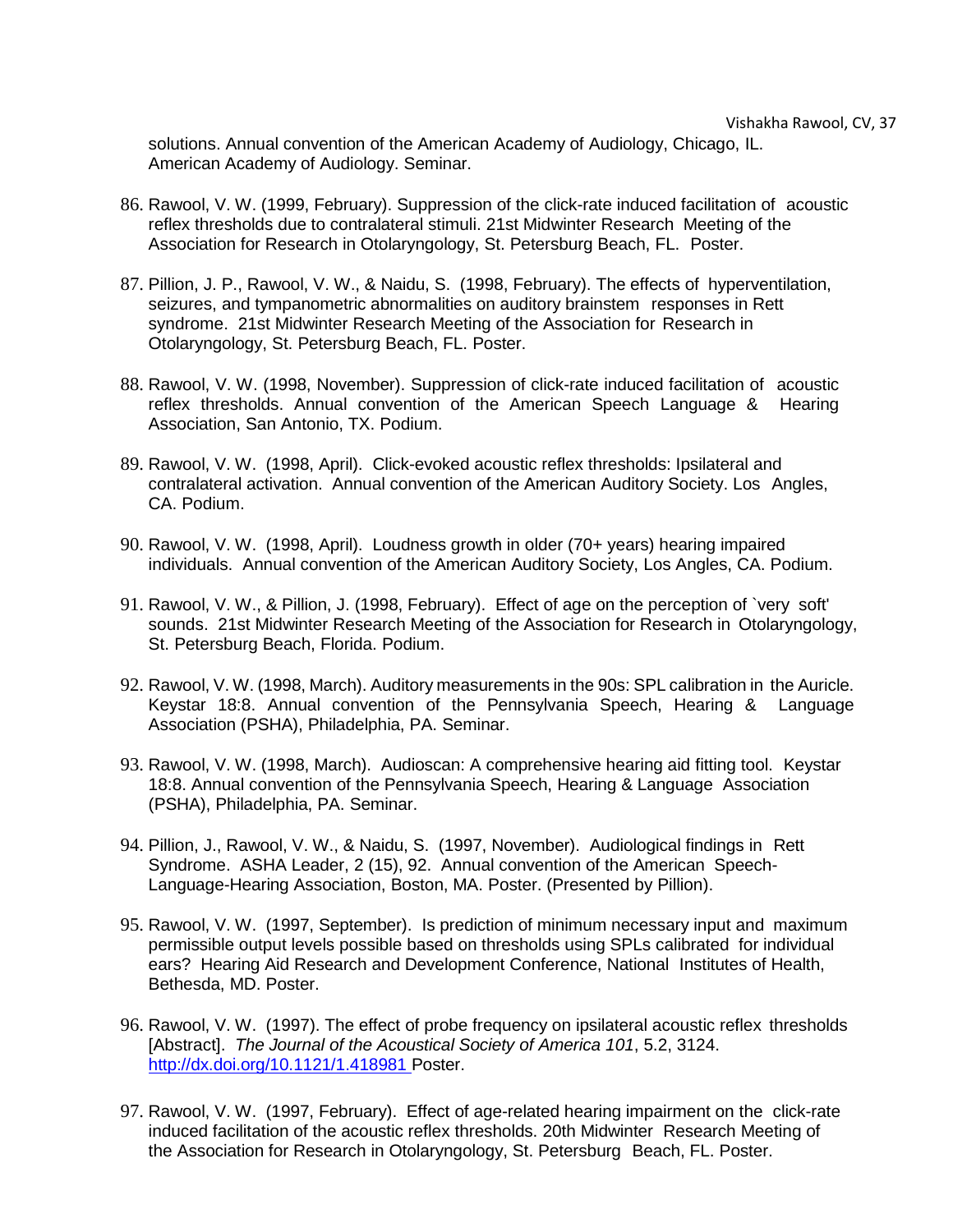- 98. Rawool, V. W., & Pillion, J. (1997). The relationship between ipsilateral acoustic reflex thresholds and loudness judgments in young normal women [Abstract]. *The Journal of the Acoustical Society of America 101, 5.2*, 3125. <http://dx.doi.org/10.1121/1.418982> Poster.
- 99. Rawool, V. W., Pillion, J. (1997). Effect of age on the comfortable loudness range in women [Abstract]. *The Journal of the Acoustical Society of America 101*, 5.2, 3170. <http://dx.doi.org/10.1121/1.419135> Podium.
- 100. Rawool, V. W. (1997, June). Prediction of maximum comfortable loudness levels based on ipsilateral acoustic reflex thresholds measured with high frequency probes. **International** Hearing Aid Conference IV, Iowa city, IA. Podium.
- 101. Rawool, V. W. (1996). Effect of hearing impairment on the click-rate induced facilitation of the acoustic reflex thresholds in older individuals [Abstract]. *The Journal of the Acoustical Society of America 99*, 4.2, 2561. <http://dx.doi.org/10.1121/1.415022> Poster.
- 102. Rawool, V. W. (1996). Effect of probe frequency on the click-rate induced facilitation of the acoustic reflex thresholds [Abstract]. *The Journal of the Acoustical Society of America 99*, 4.2, 2561.<http://dx.doi.org/10.1121/1.415021>
- 103. Rawool, V. W. (1996). Is higher acoustic energy at faster rates necessary for the click- rate induced improvement in acoustic reflex thresholds [Abstract]? *The Journal of the Acoustical Society of America 99*, 4.2, 2561.<http://dx.doi.org/10.1121/1.415020>
- 104. Rawool, V. W. (1996, February). Probability of acoustic reflex activation during acquisition of the auditory brainstem response at 50 and 100/sec click-rates in humans. 19th Midwinter Research Meeting of the Association for Research in Otolaryngology, St. Petersburg Beach, FL. Poster.
- 105. Rawool, V. W. (1995, December). AR thresholds at various rates using constant number of clicks. Asha 37,10, 84. Annual convention of the American Speech, Language, & Hearing Association, Orlando, FL. Podium.
- 106. Rawool, V. W. (1995, December). Is an acoustic reflex possible during ABR measurements? Asha 37, 10, 84. Annual convention of the American Speech, Language & Hearing Association, Orlando, FL. Podium.
- 107. Rawool, V. W. (1995, February). Growth of acoustic reflex amplitudes at various repetition rates and sensation levels in young and elderly subjects. 18th midwinter research meeting of the Association for Research in Otolaryngology, St. Petersburg Beach, FL. Poster.
- 108. Rawool, V. W. (1994, February). Objective assessment of rate-integration in elderly using click-evoked acoustic reflexes. 17th Midwinter research meeting of the Association for Research in Otolaryngology, St. Petersburg Beach, FL. Poster.
- 109. Rawool, V. W. (1994, April). Click-evoked acoustic reflexes: Research findings and possible clinical applications. 34th annual convention of Pennsylvania Speech- Language-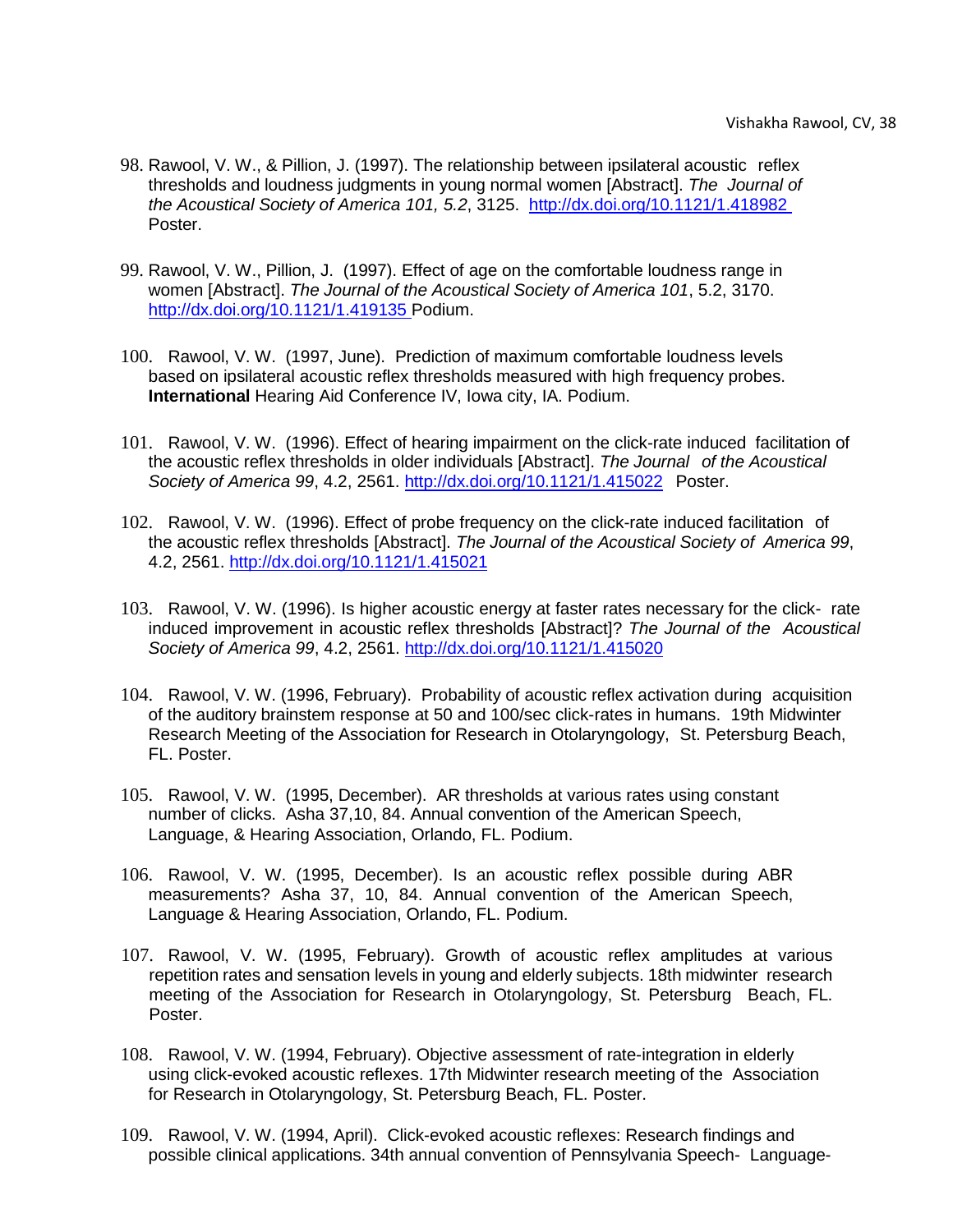Hearing Association, Harrisburg, PA. Seminar.

- 110. Rawool, V. W. (1993, November). Effect of Repetition rate on Click-Evoked Acoustic Reflex Thresholds. ASHA 35, 193. Annual convention of the American Speech, Language, Hearing Association, Anaheim, CA. Podium.
- 111. Rawool, V. W. (1993, November). Click-evoked acoustic reflex growth as a function of repetition rate. *ASHA 35*, 193. Annual convention of the American Speech, Language, Hearing Association, Anaheim, CA. Podium.
- 112. Rawool, V. W. (1993). Rate-integration in click-evoked acoustic reflex thresholds [Abstract]. *The Journal of the Acoustical Society of America, 94*(3.2), 1813. <http://dx.doi.org/10.1121/1.407856>
- 113. Rawool, V. W. (1993). Effects of click-polarity on ABR parameters in the older population. *The Journal of the Acoustical Society of America, 93*(4.2), 2332. <http://dx.doi.org/10.1121/1.404792>
- 114. Rawool, V. W. (1992). Effect of distraction on auditory thresholds of adults in quiet and noisy backgrounds [Abstract]. New Orleans. *The Journal of the Acoustical Society of America, 92* (4.2), 2386.<http://dx.doi.org/10.1121/1.404792>
- 115. Rawool, V. W., Heinz, J. M., & Pillion, J. P. (1992, March). Influence of contralateral noise stimulation on wave I of the ABR. Annual convention of the Pennsylvania Speech-Language-Hearing Association, Philadelphia, PA. Podium.
- 116. Rawool, V. W. & Angelo, R. M. (1992, March). How intelligent is the Intelligent Visual Reinforcement Audiometry? 33<sup>rd</sup> annual convention of the Pennsylvania Speech-Language-Hearing Association, Philadelphia, PA. **Seminar**.
- 117. Rawool, V. W. & Poch, N. (1991, March). Preparation strategies for the ASHA examination certificate of clinical competence in Audiology (CCC-A). 32<sup>nd</sup> annual convention of the Pennsylvania Speech-Language-Hearing Association, Harrisburg, PA. **Seminar**.
- 118. Rawool, V. W. (1990, November). Stimulation of the effects of high frequency impairment in noise. ASHA, 32, 107-108. Annual convention of the American Speech-Language-Hearing Association, Seattle, WA. **Podium**.
- 119. Rawool, V. W. (1990, November). Homo-phasic versus anti-phasic stimuli and predicted versus observed binaural ABR. ASHA, 32, 61. Annual convention of the American Speech-Language-Hearing Association, Seattle, WA. **Podium**.
- 120. Rawool, V. W., & Long, G. R. (1990, November). Wave V latency intensity function of ABR in simulated hearing impairment. ASHA, 32, 61. Annual convention of the American Speech-Language-Hearing Association, Seattle, WA. **Podium**.
- 121. Rawool, V. W. (1990). Simulation of the effects of high frequency hearing impairment in noise and estimation of the effects of hearing aids incorporating filtering of low frequency components in the presence of background noise [Abstract]. *Journal of the Acoustical Society*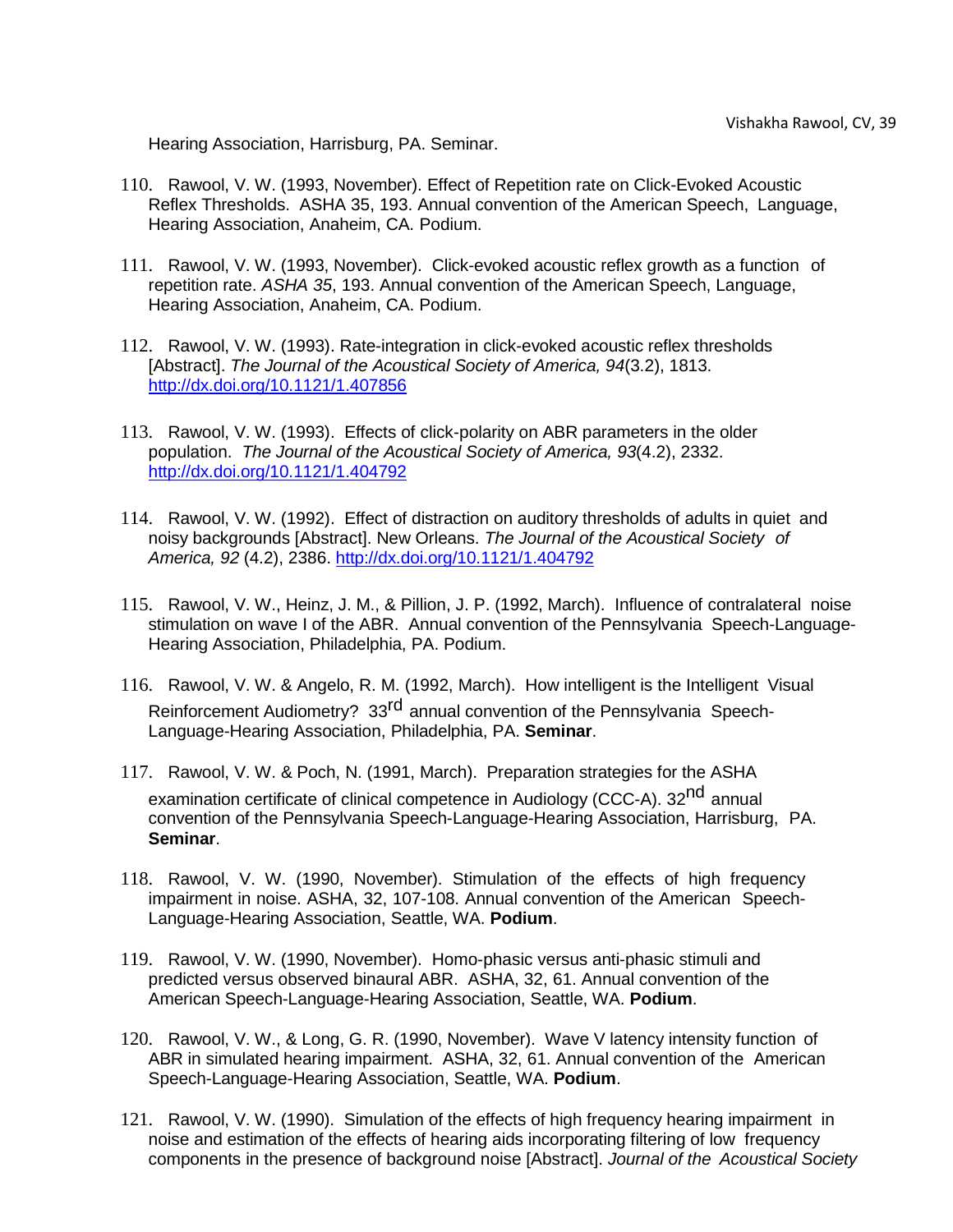*of America, 88*, *Suppl 1,* S11.<http://dx.doi.org/10.1121/1.2028544>

- 122. Rawool, V. W., Heinz, J. M., & Pillion, J. P. (1990). Influence of contralateral noise stimulation on wave I of the ABR, elicited with condensation and rarefaction clicks in humans [Abstract]. *Journal of the Acoustical Society of America*, *87, Suppl. 1,* S143. <http://dx.doi.org/10.1121/1.2027999>
- 123. Rawool, V. W., Heinz, J. M., & Pillion, J. P. (1990, June). Influence of contralateral noise stimulation on wave I of the ABR, elicited with condensation and rarefaction clicks in humans. **International** conference on The Mechanics and Biophysics of Hearing, Madison, WI. Poster.
- 124. Rawool, V. W., & Ballachanda, B. B. (1989). Effects of homophasic and antiphasic stimulation on the binaurally evoked auditory brain-stem responses [Abstract]. *Journal of the Acoustical Society of America, 85, Suppl. 1,* S38. <http://dx.doi.org/10.1121/1.2026945>
- 125. Rawool, V. W. & Chitre, A. (1975, Januaury). Comparison of the audio-visual, auditory and visual approaches in rehabilitation of the deaf. Annual conference of the Indian Speech and Hearing Association, Banglore, India. **Podium.**

## **Non-refereed Presentations**

<span id="page-39-0"></span>1. Lambert, A.\* & Rawool, V. W. (2010, April). Occupational Noise Induced Hearing Loss. Annual convention of the West Virginia Speech, Language and Hearing Association, Chalreston, WV. (Poster presented by Lambert)

2. Poe, J.\* & Rawool, V. W. (2010, April). Hearing Loss in Musicians. Annual convention of the West Virginia Speech, Language and Hearing Association, Chalreston, WV. (Poster presented by Poe)

3. Martin K.\* & Rawool, V. W. (2008, April). Williams Syndrome: Audiological, Feeding, & Speech-Language Issues. Annual convention of the West Virginia Speech, Language and Hearing Association, Flatwoods, WV. Poster.

4. Rawool, V. W. & Harrington, B.\* (2008, April). Audiometric and tympanometric abnormalities in osteoarthritis. Annual convention of the West Virginia Speech, Language and Hearing Association, Flatwoods, WV. Poster.

5. Rawool, V. W. & Kiehl, J.\* (2008, April). Long-term and short-term effects of informational counseling on acceptance of hearing loss. Annual convention of the West Virginia Speech, Language and Hearing Association., Flatwoods, WV. Poster.

6. Harsh, K.\* & Rawool, V. W. (2008, April). Newborn Hearing Screening Programs: Effective and essential. Annual convention of the West Virginia Speech, Language and Hearing Association, Flatwoods, WV. Poster.

7. Rawool, V. W. (2007, October) Temporal Processing in the Auditory System: Laboratory and Clinical measures. Colloquium series in the college of Human Resources & Education, Morgantown, WV. Seminar.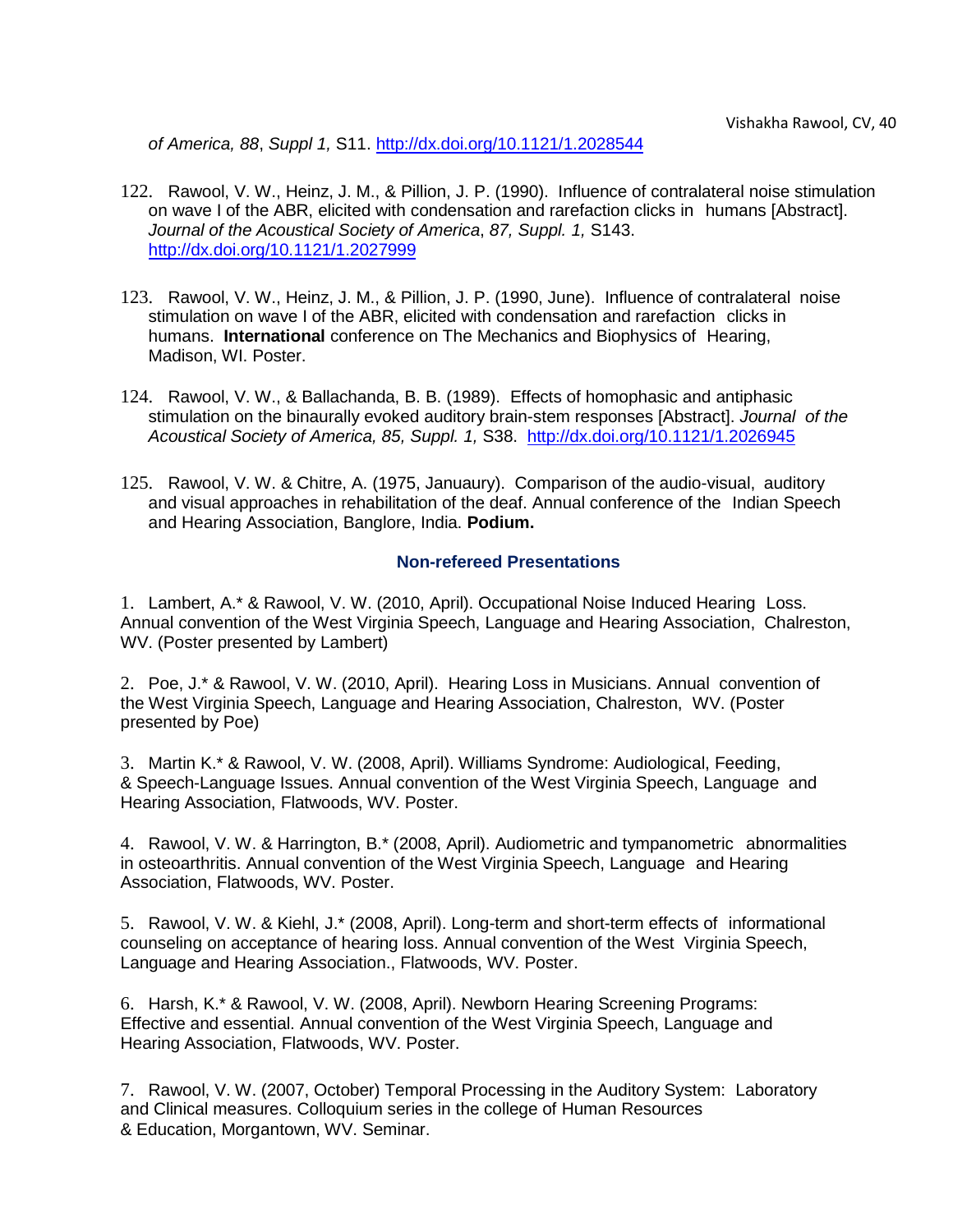8. Rawool, V. W. & Sears J.\* (2007, March). Mobius Syndrome: A case-study. Annual convention of the West Virginia Speech, Language and Hearing Association, Morgantown, WV.

# **Advisor/mentor of Experimental Theses/research Projects**

- <span id="page-40-0"></span>1. Dacus, M. (2019) Use of Hearing Aids and OTC Hearables in Adults Over the Age of 50.
- 2. Campbell, C. (2018). Prevalence and co-occurrence of sensory and cognitive deficits in middle-aged adults. Grace Clements Research Award for CSD Faculty, West Virginia **University**
- 3. Bunag R. (2017). Effect of the use of hearing protection devices on music and earplug preferences among musicians from two cultural backgrounds: White American and Filipino.
- 4. Perill, M. (2016). Effect of gender and probe ear on binaural summation measured with acoustic reflex thresholds.
- 5. Martin, K. (2010). Exploration of the Hearing Aid effect with Modern Hearing Aids. AuD scholarly work, West Virginia University, Morgantown, WV 26506.
- 6. Carnes, M. (2007). Effect of smoking of the auditory brainstem response. AuD scholarly work, West Virginia University, Morgantown, WV 26506.
- 7. Bhandarkar, A. (2002). Effect of black tea on acoustic reflex thresholds in Asian- Indian Americans. Master's thesis, Bloomsburg University, Bloomsburg, PA 17185
- 8. Brouse, M. V. (2002). The effect of contralateral noise on the auditory middle latency response in young adults. Master's thesis, Bloomsburg University, Bloomsburg, PA 17185
- 9. Fielding, E. D. (2001). Acoustic reflex thresholds as varying click rates in children. Master's thesis, Bloomsburg University, Bloomsburg, PA 17185
- 10. Harrington, B. T. (2002). Effects of arthritis on middle ear mechanics. Master's thesis, Bloomsburg University, Bloomsburg, PA 17185
- 11. Kiehl, J. M. (2002). Effect of counseling on self-perception of hearing in older adults. Master's thesis, Bloomsburg University, Bloomsburg, PA 17815
- 12. Showalter, T. L. (2002). Auditory evoked P300 responses in musicians and nonmusicians. Master's thesis, Bloomsburg University, Bloomsburg, PA 17185

**Mentored 2+ case study investigations per student for 100+ Doctor of Audiology students to include in their electronic portfolios.**

# **PROFESSIONAL AFFILIATION**

- <span id="page-40-1"></span>• Acoustical Society of America
- American Academy of Audiology (FAAA)
- American Auditory Society
- Association for Research in Otolaryngology
- American Speech, Language, Hearing Association (Member with Clinical Certification in